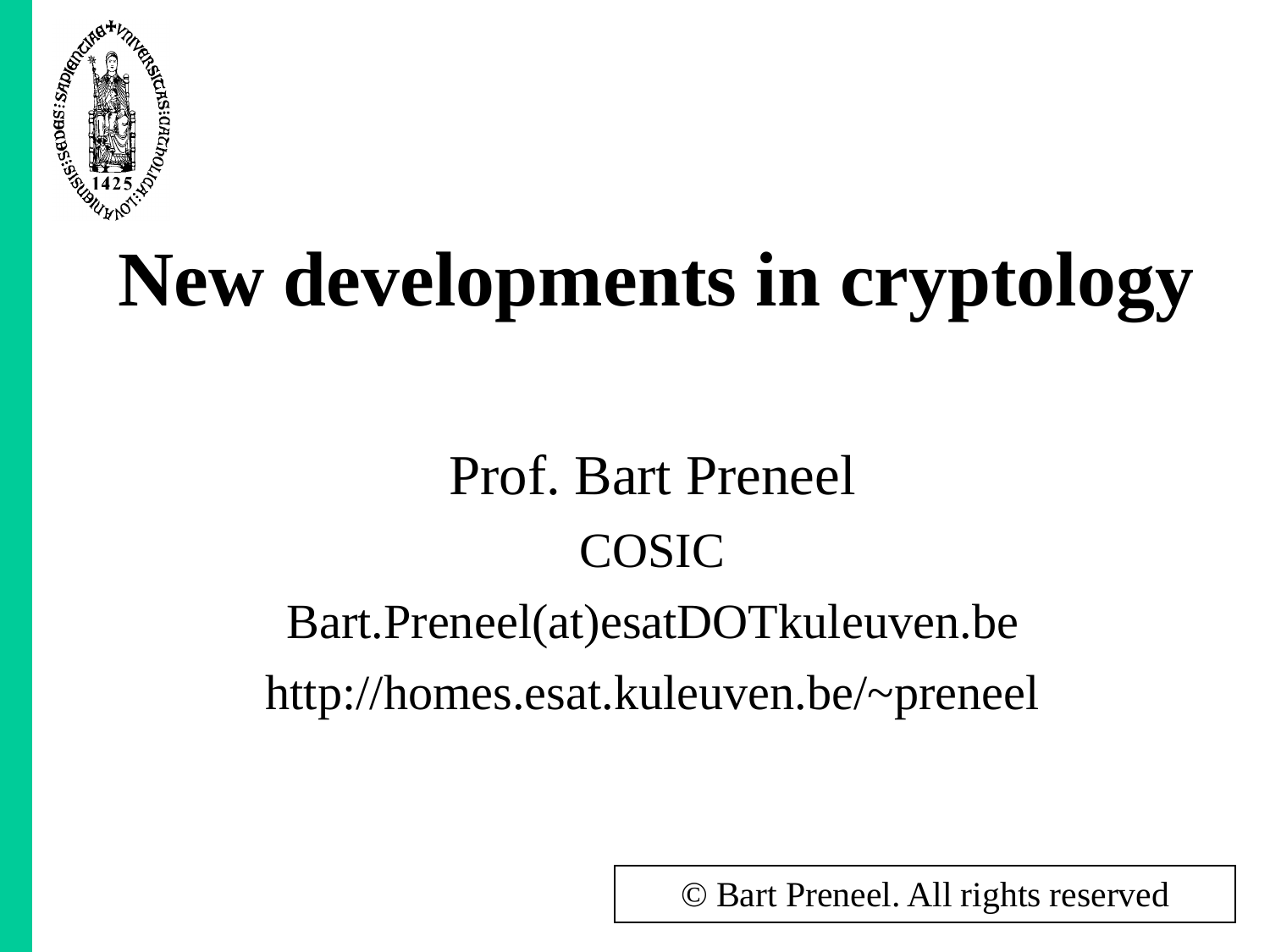

## Outline

- 1. Cryptology: protocols
	- identification/entity authentication
	- key establishment
- 2. Public Key Infrastructures
- 3. Secure Networking protocols
	- Internet Security: email, web, IPSEC, SSL
- 4. Using cryptography well
- 5. New developments in cryptology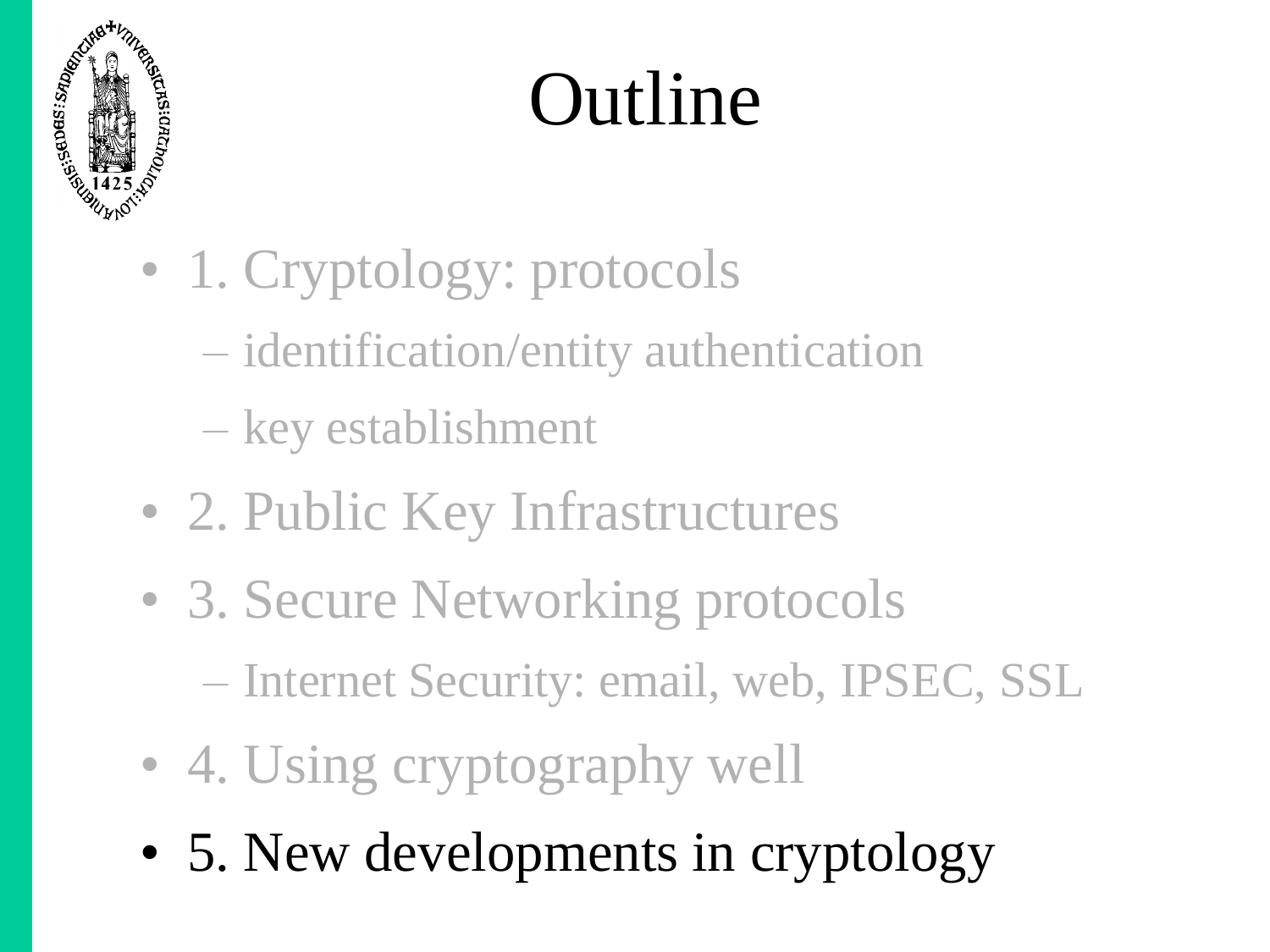

## Outline

- Modes of operation
- The hash function disaster
- How to encrypt using RSA
- Algorithm: secure design and implementation
- Obfuscation
- **SPAM** fighting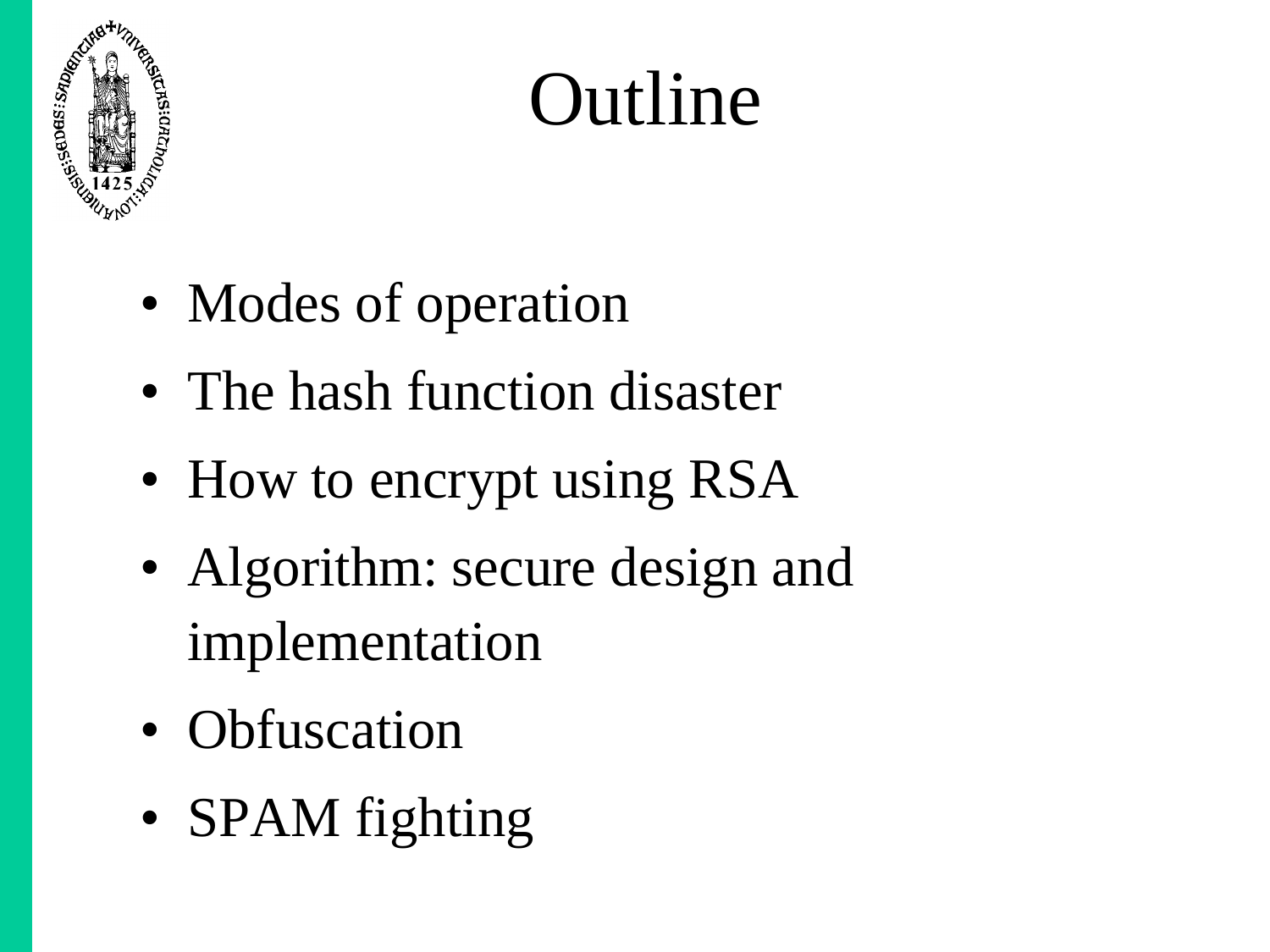### How to use cryptographic algorithms

- Modes of operation
- Padding and error messages
- Authenticated encryption

• How to encrypt with RSA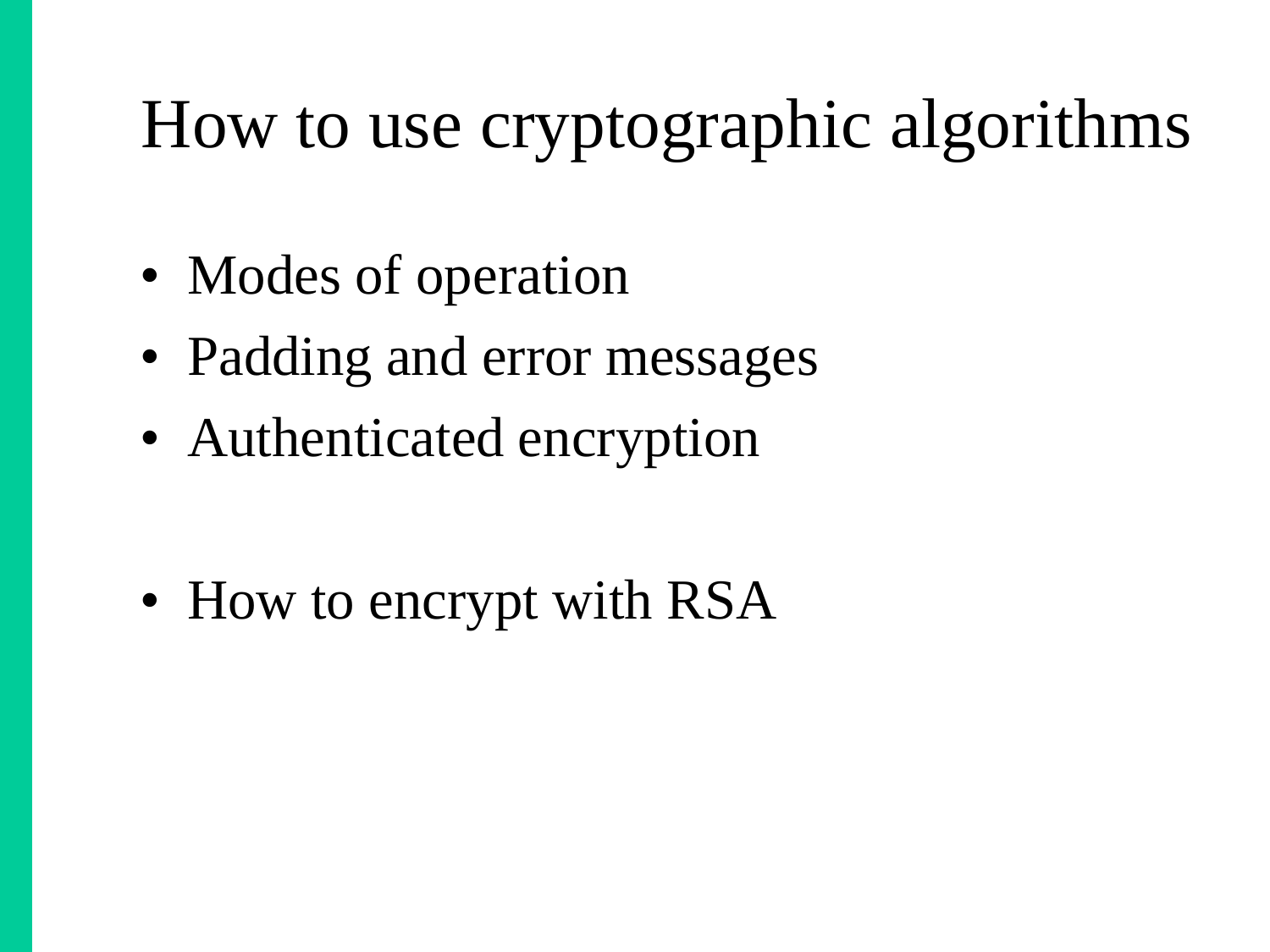## How NOT to use a block cipher: ECB mode

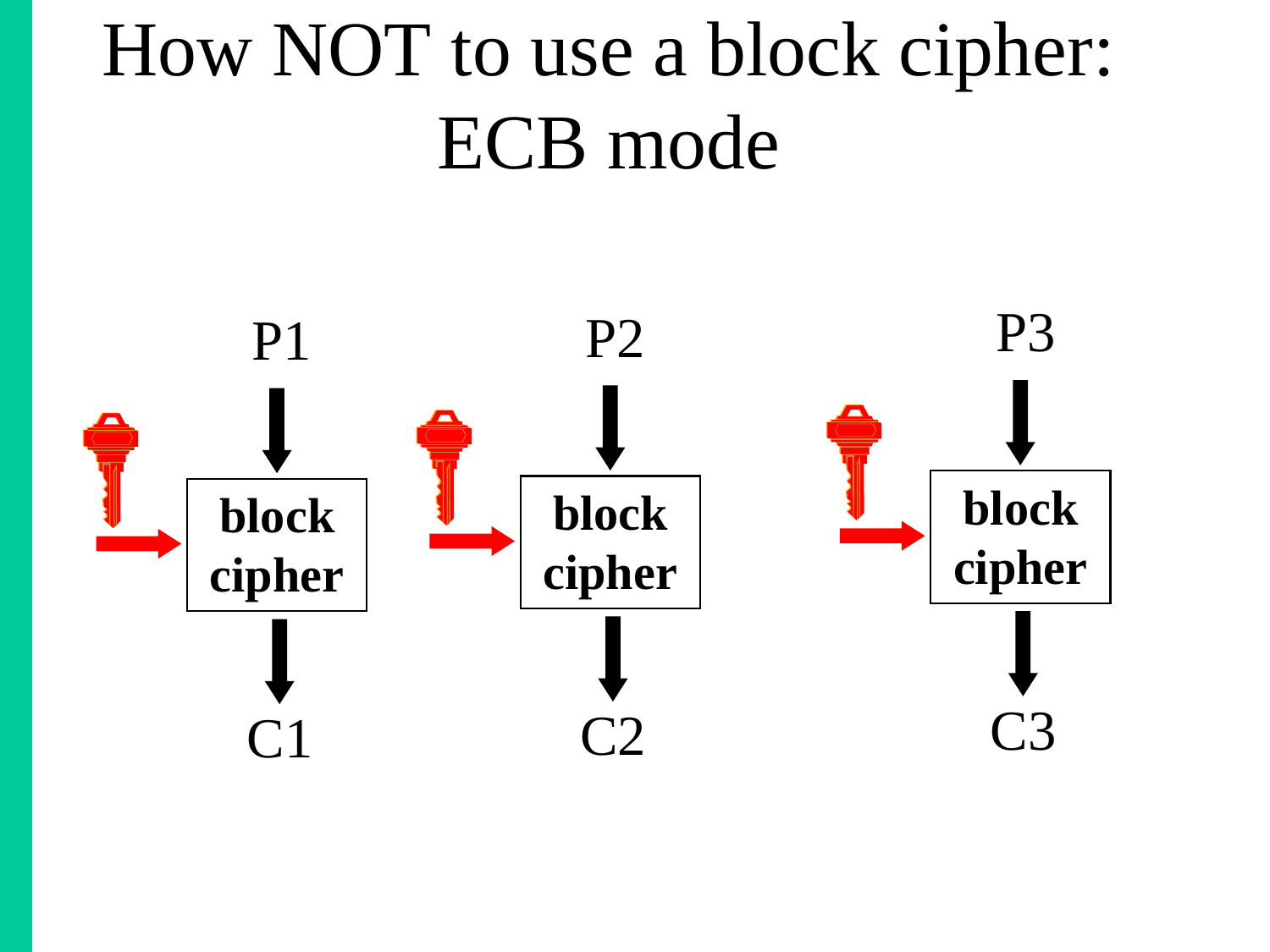#### An example plaintext

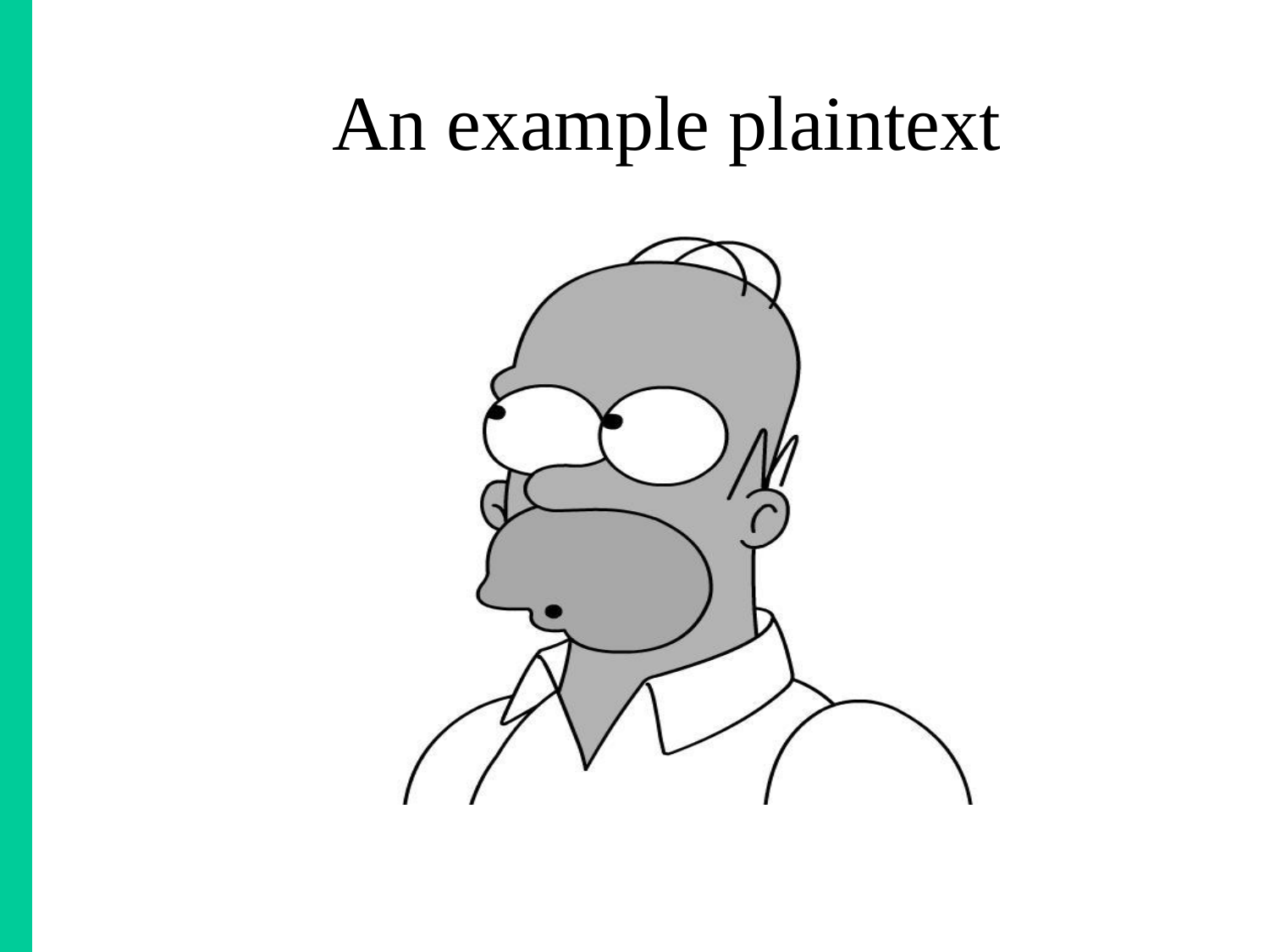#### Encrypted with substitution and transposition cipher

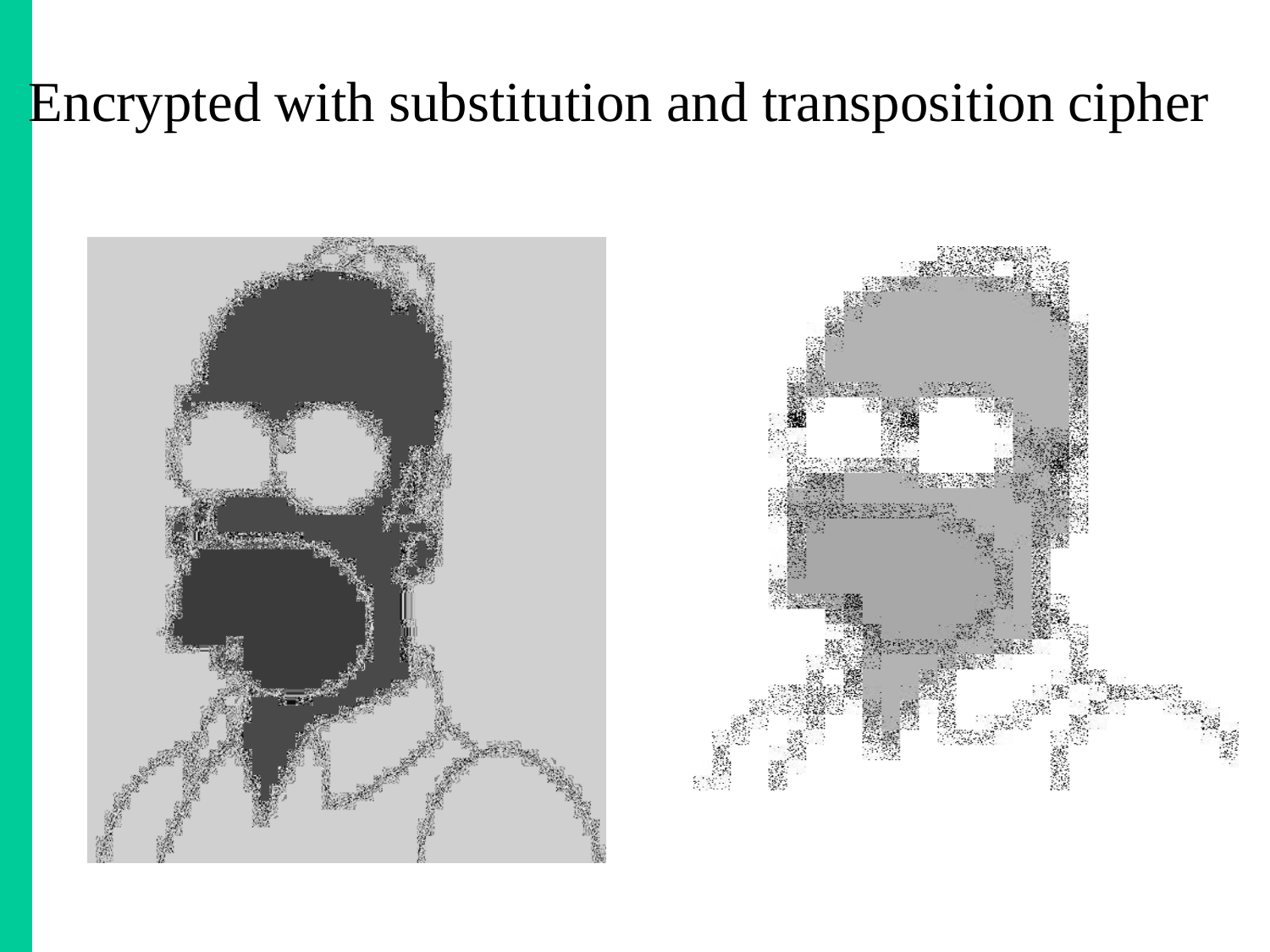#### Encrypted with AES in ECB and CBC mode



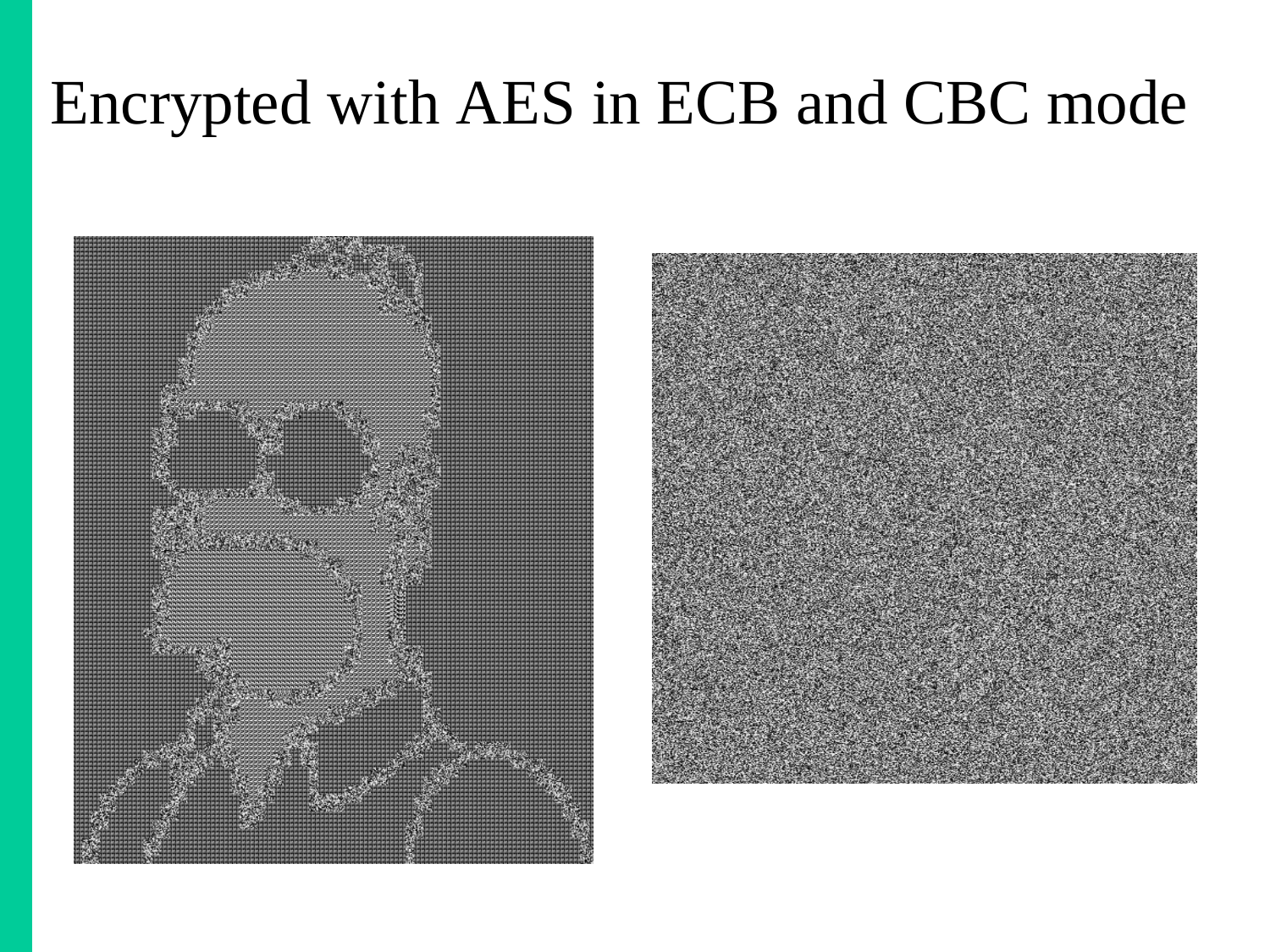#### How to use a block cipher: CBC mode

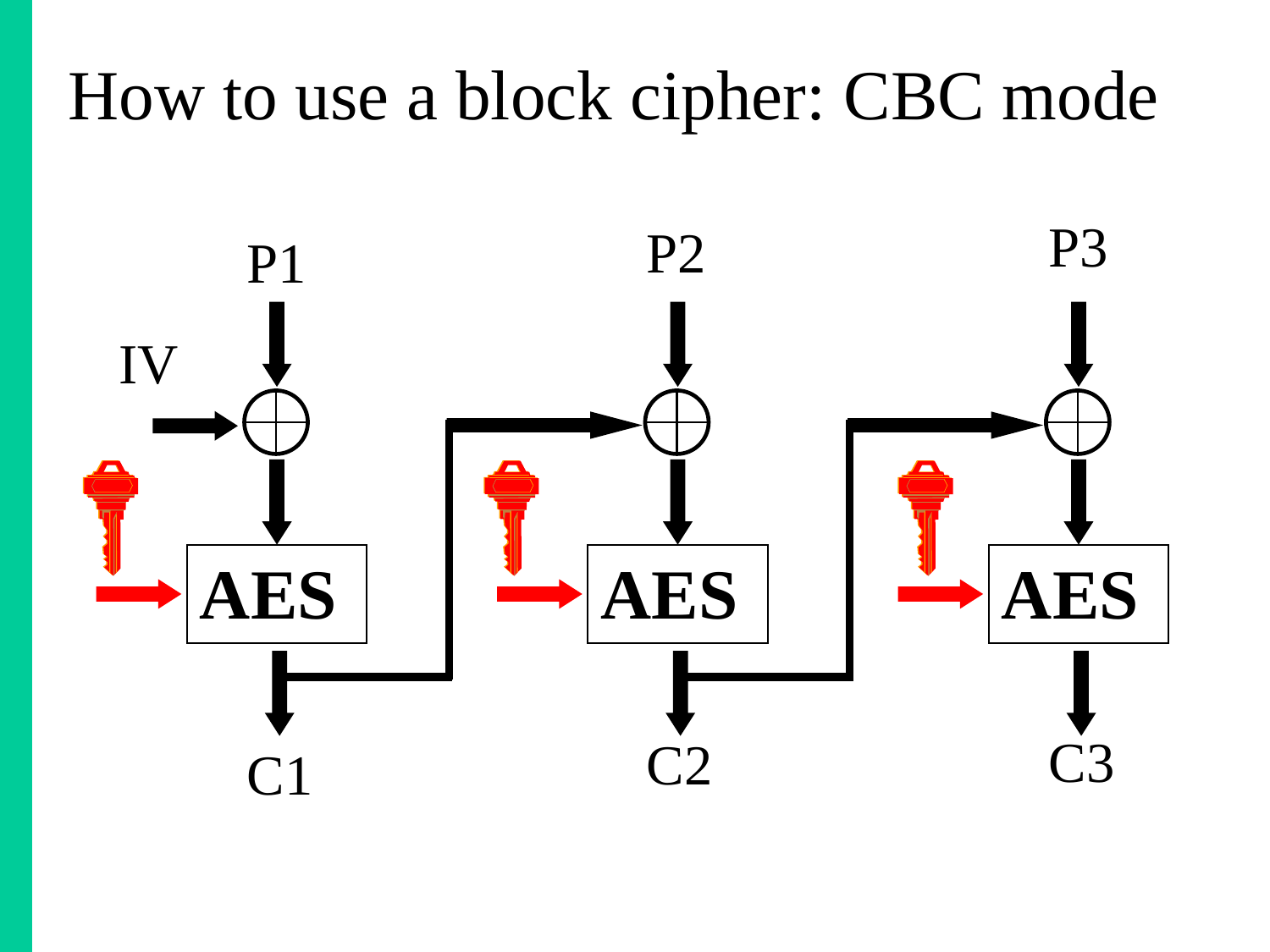### CBC mode decryption

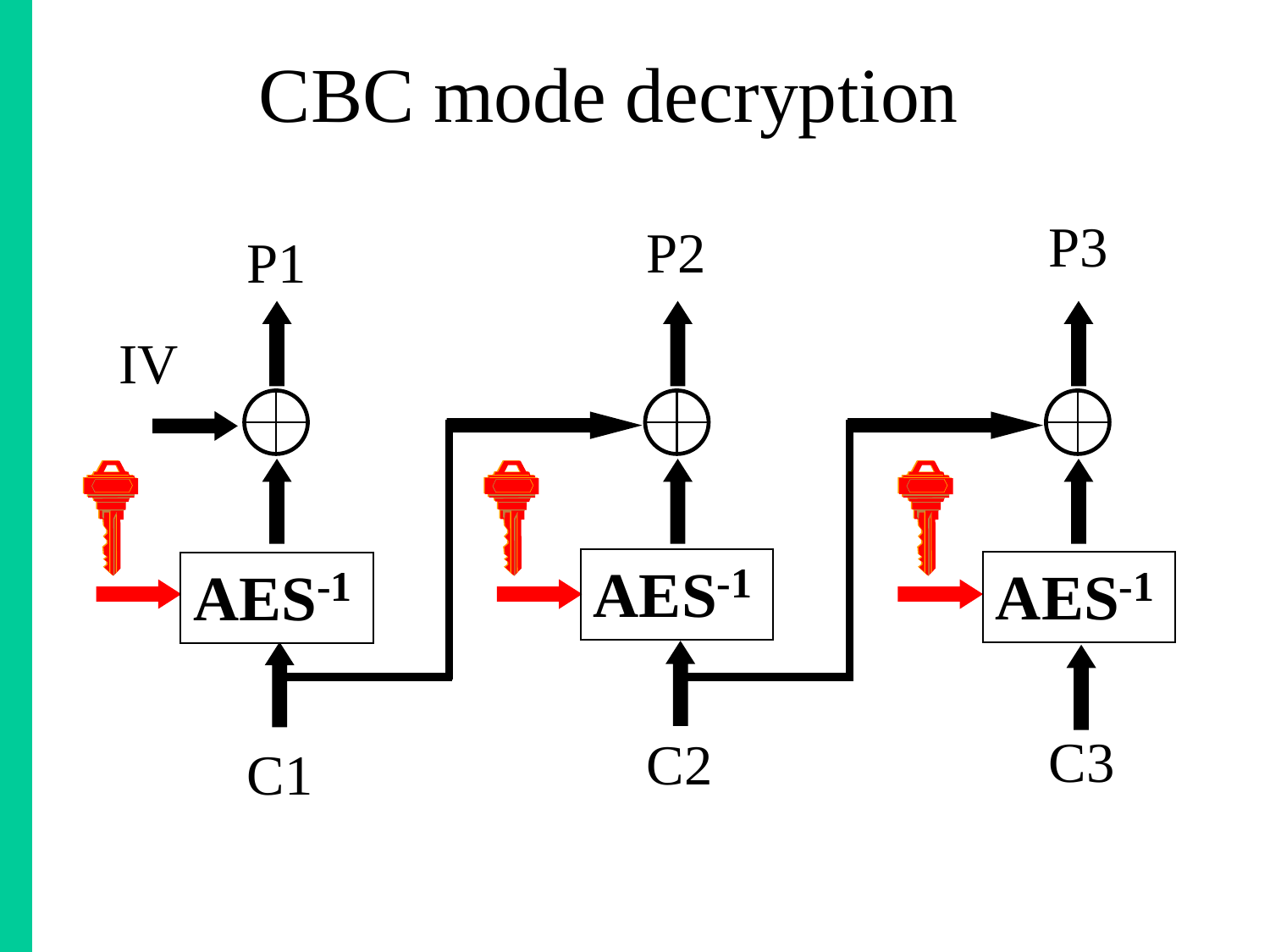#### What if IV is constant?



Repetition in P results in repetition in  $C \implies$ information leakage need random and secret IV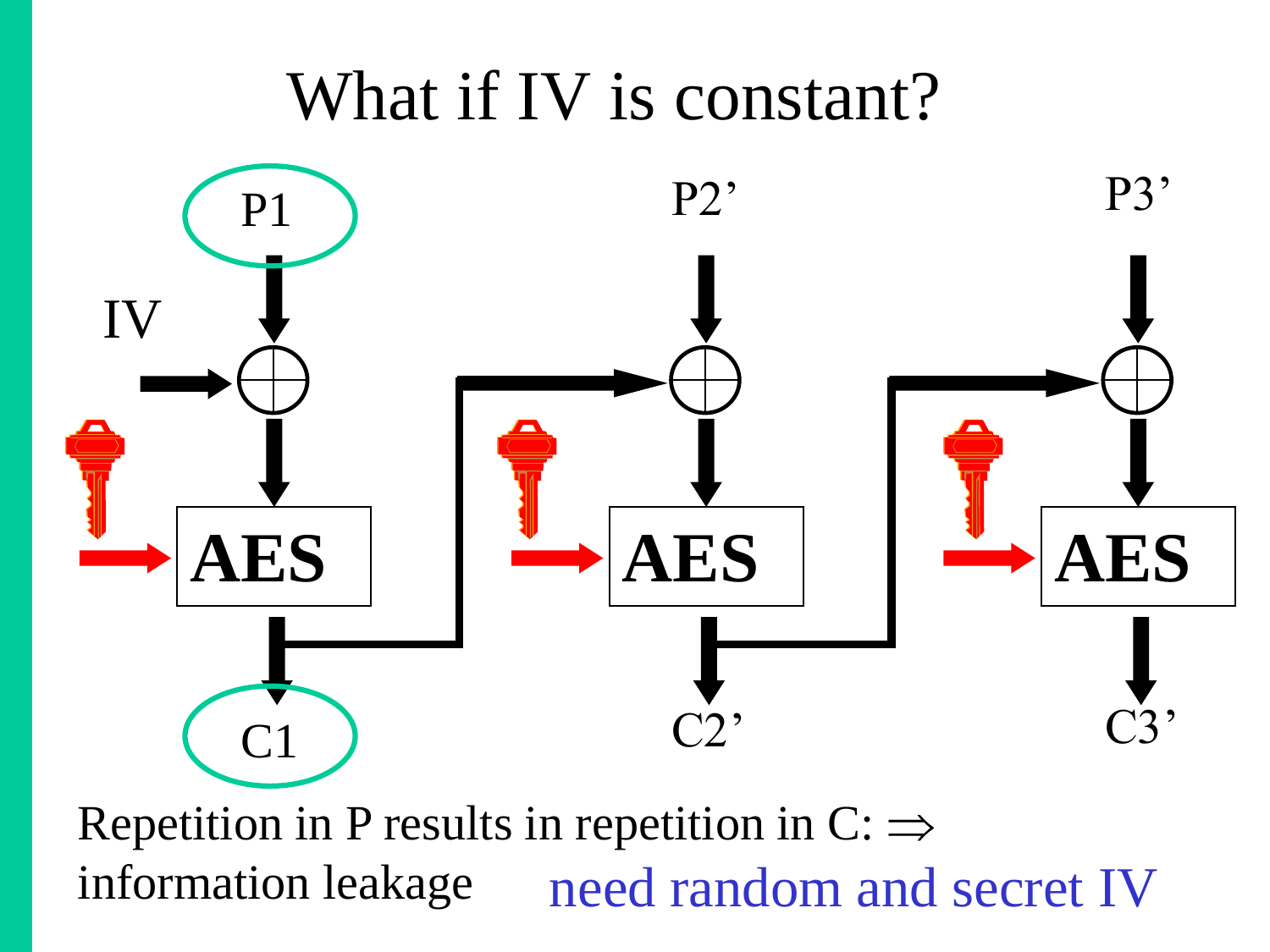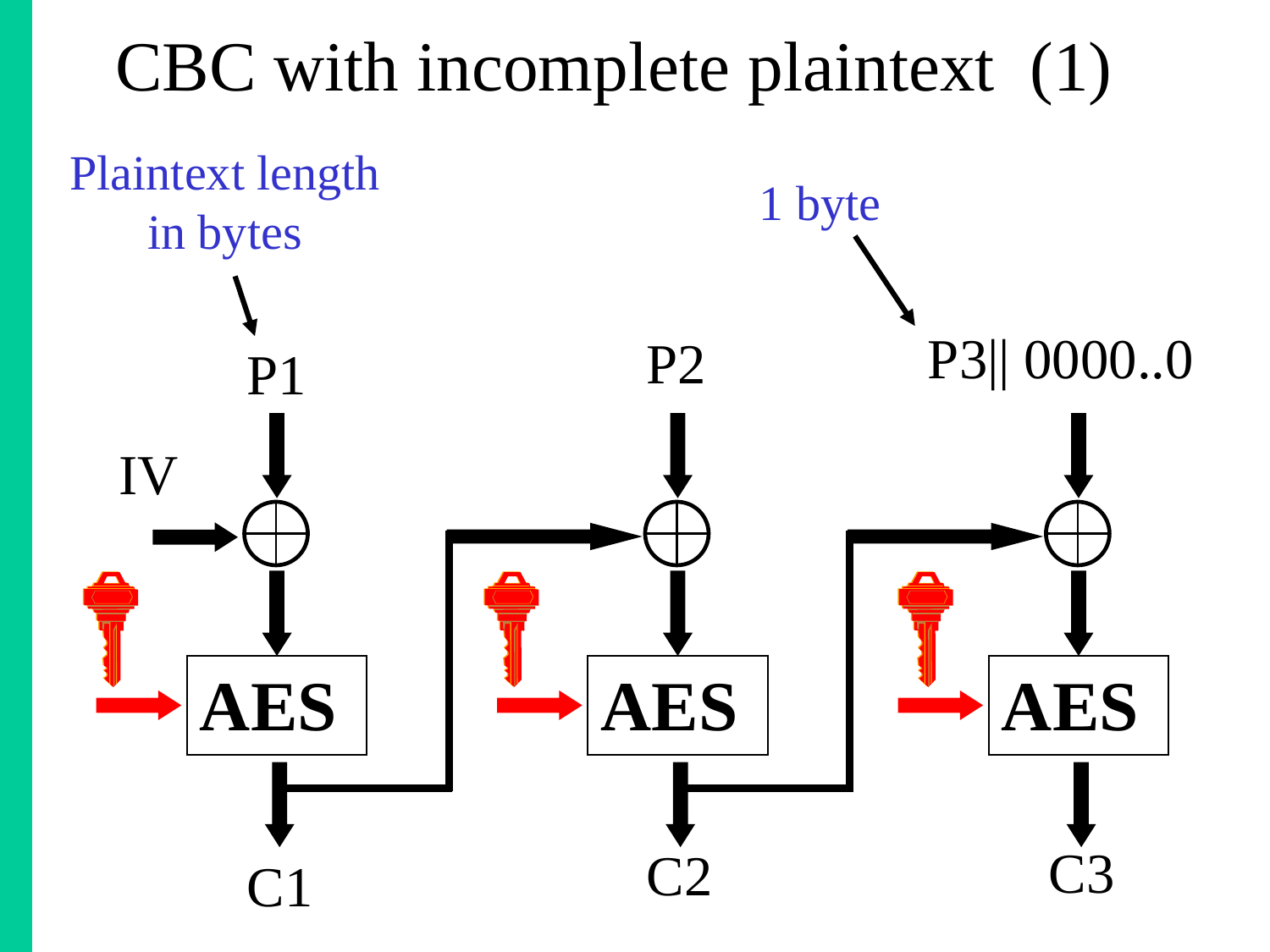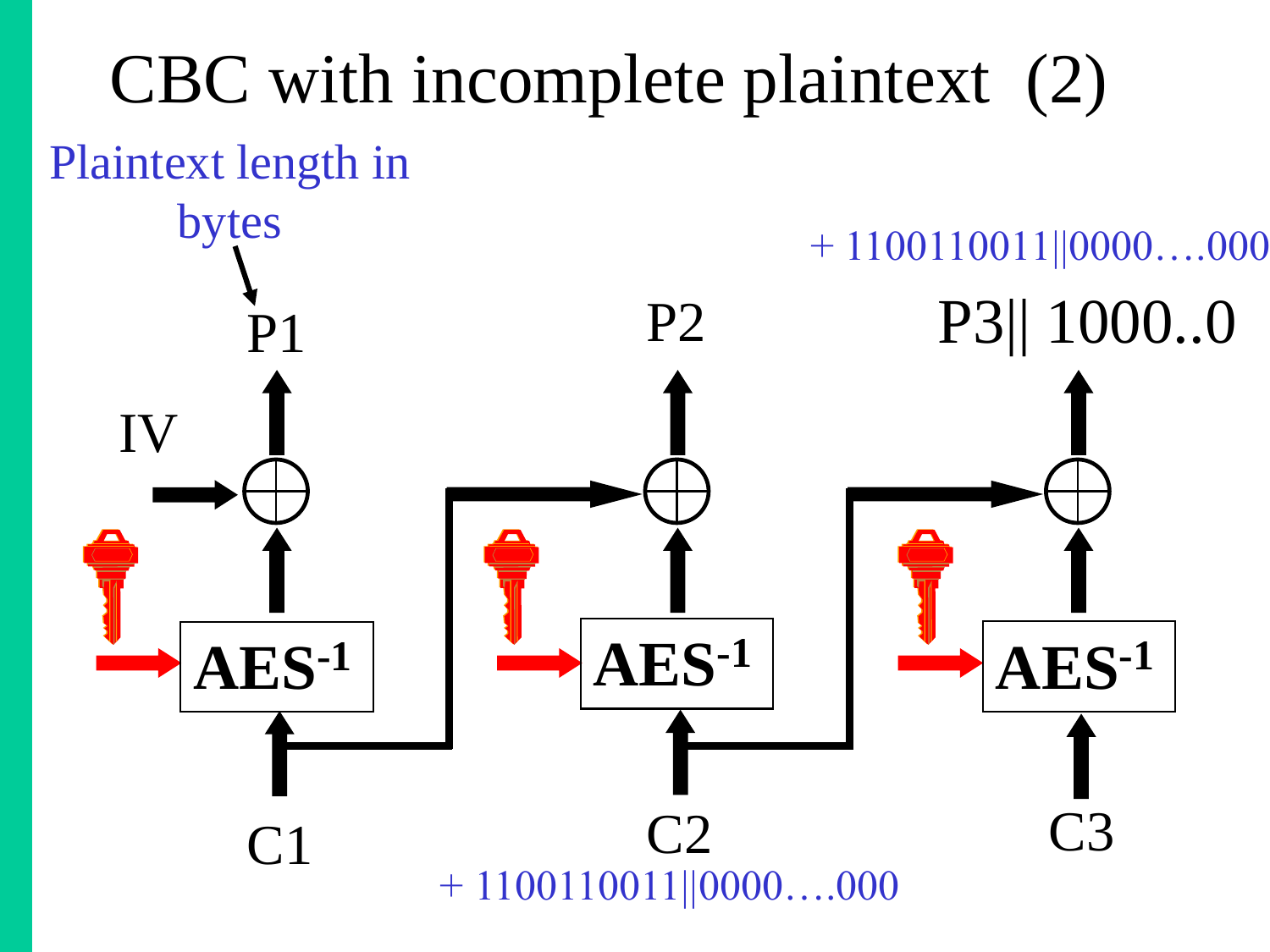

- If the first 10 bits of P3 are equal to 1100110011 then after the modification  $P3'$  will be equal to 0
- The decryption will then produce an error message because the plaintext length field is incorrect
- Conclusion: information on 1 byte of P3 can be obtained using on average 128 chosen ciphertexts
- Protection: random padding or authenticated encryption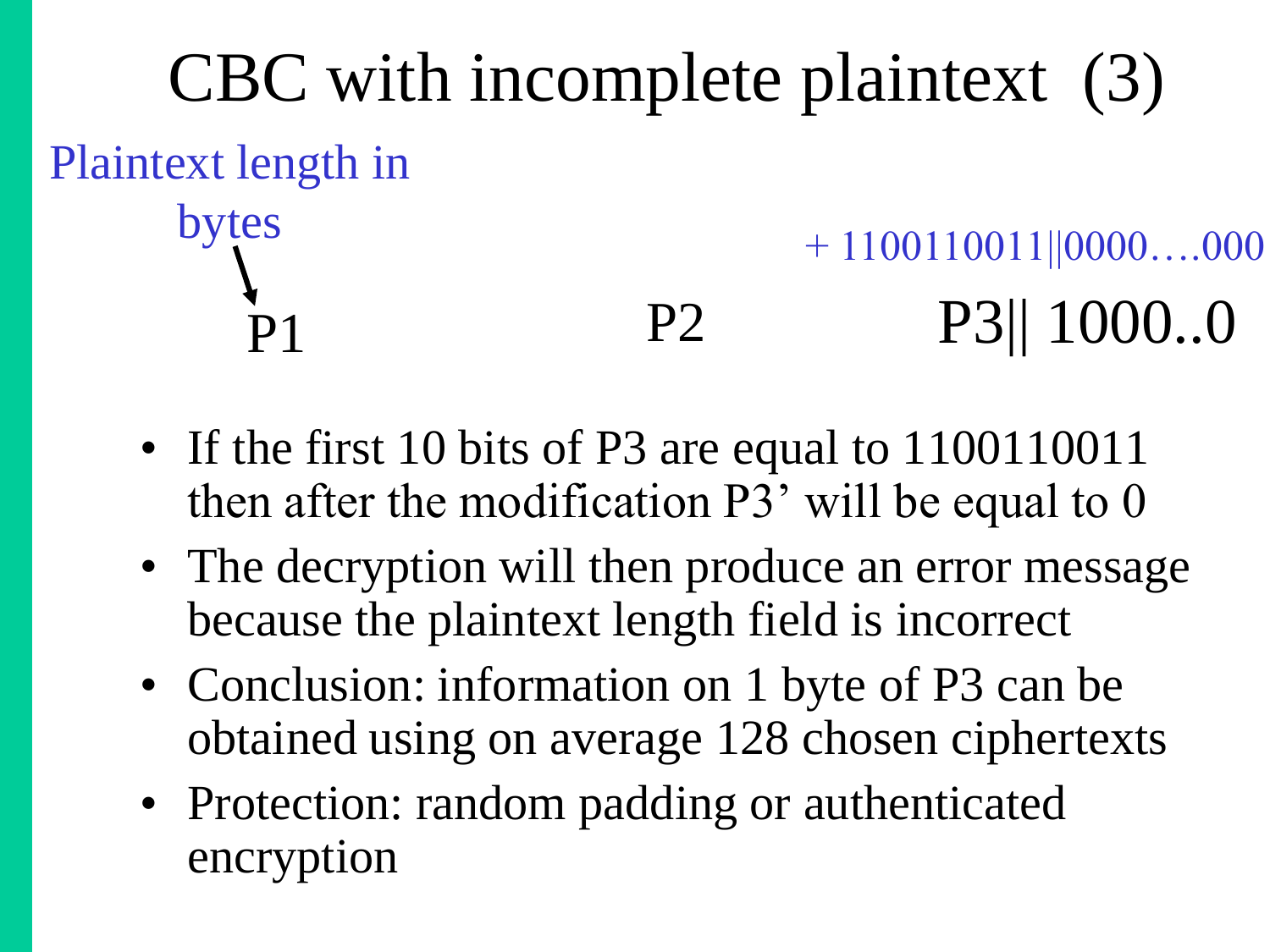## Modes of Operation

- CTR mode allows for pipelining
	- Better area/speed trade-off
- authentication: E-MAC
	- CBC-MAC with extra encryption in last block
- authenticated encryption:
	- most applications need this primitive (ssh, TLS, IPsec, …)
	- for security against chosen ciphertext this is essential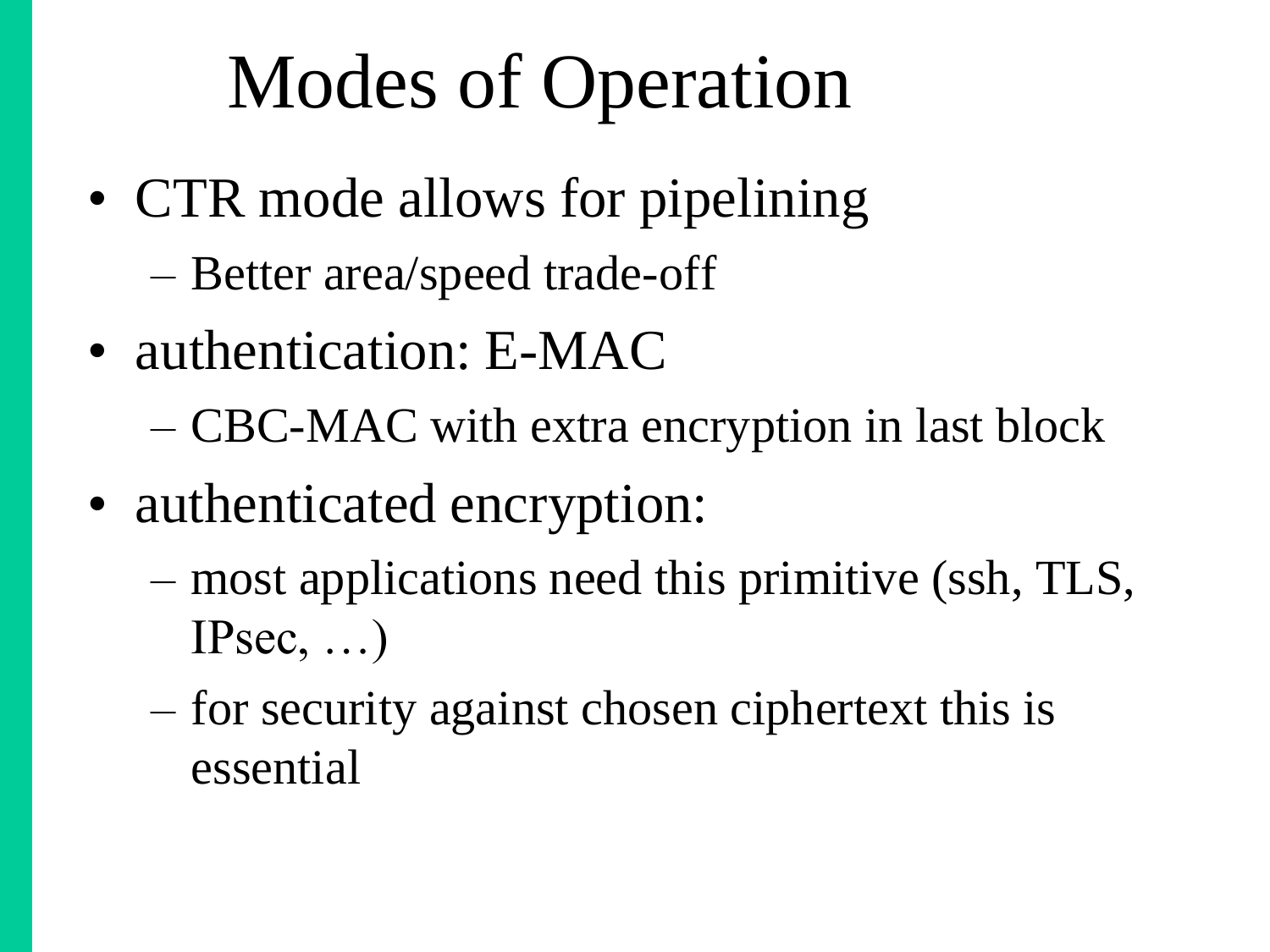### Authenticated encryption

Inefficient solution: encrypt then MAC We can do better

#### Issues:

- associated data
- parallelizable
- on-line
- patent-free
- provable security
- IAPM
- XECB
- OCB
- CCM
- EAX
- CWC
- GCM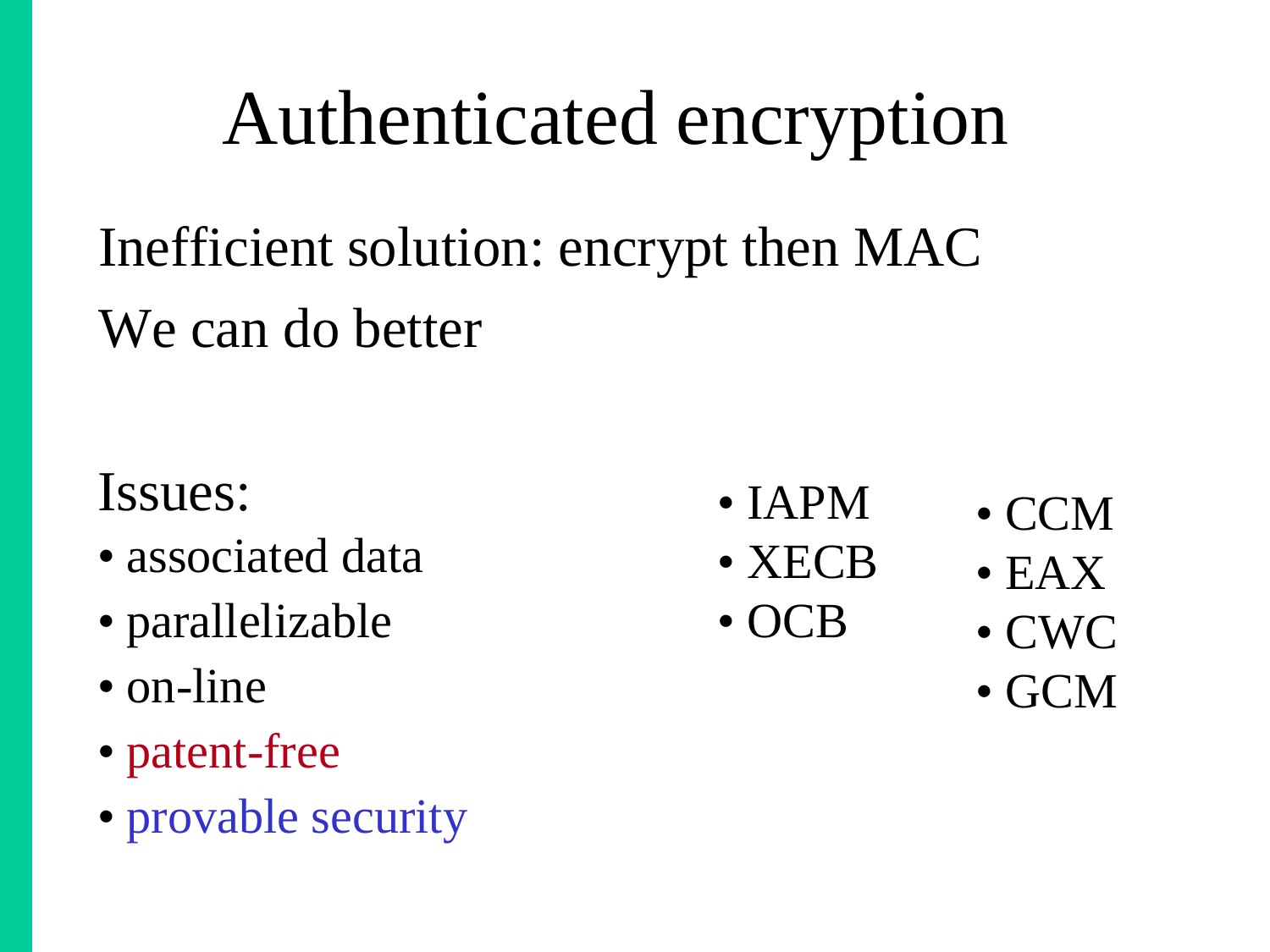#### Example: CCM: CTR + CBC-MAC

SN || 0 || Length



**Ciphertext**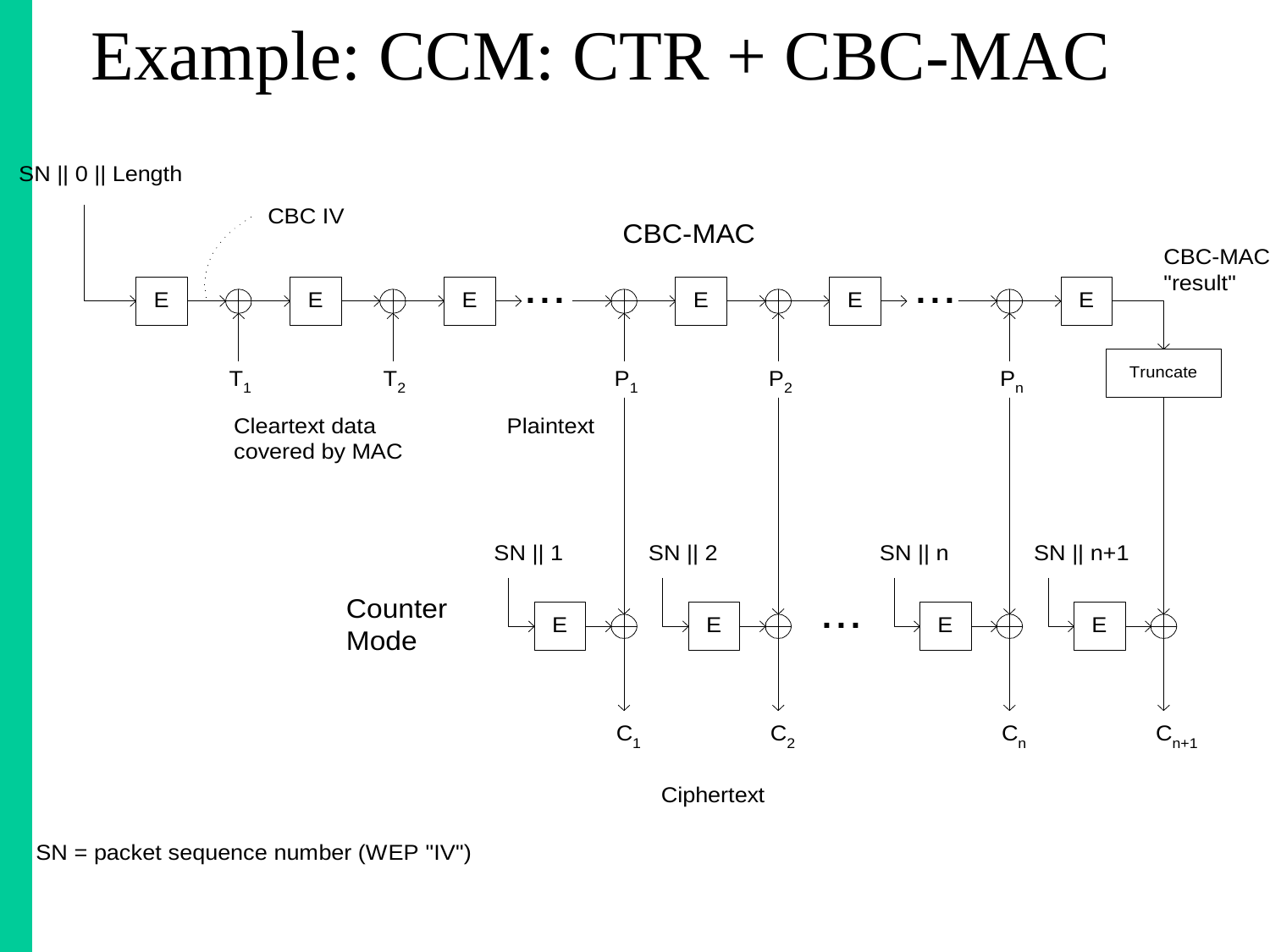#### Hash functions

- MDC (manipulation detection code)
- Protect short hash value rather than long text
- collision resistance
- preimage resistance
- 2<sup>nd</sup> preimage resistance

*This is an input to a cryptographic hash function. The input is a very long string, that is reduced by the hash function to a string of fixed length. There are additional security conditions: it should be very hard to find an input hashing to a given value (a preimage) or to find two colliding inputs (a collision).* 

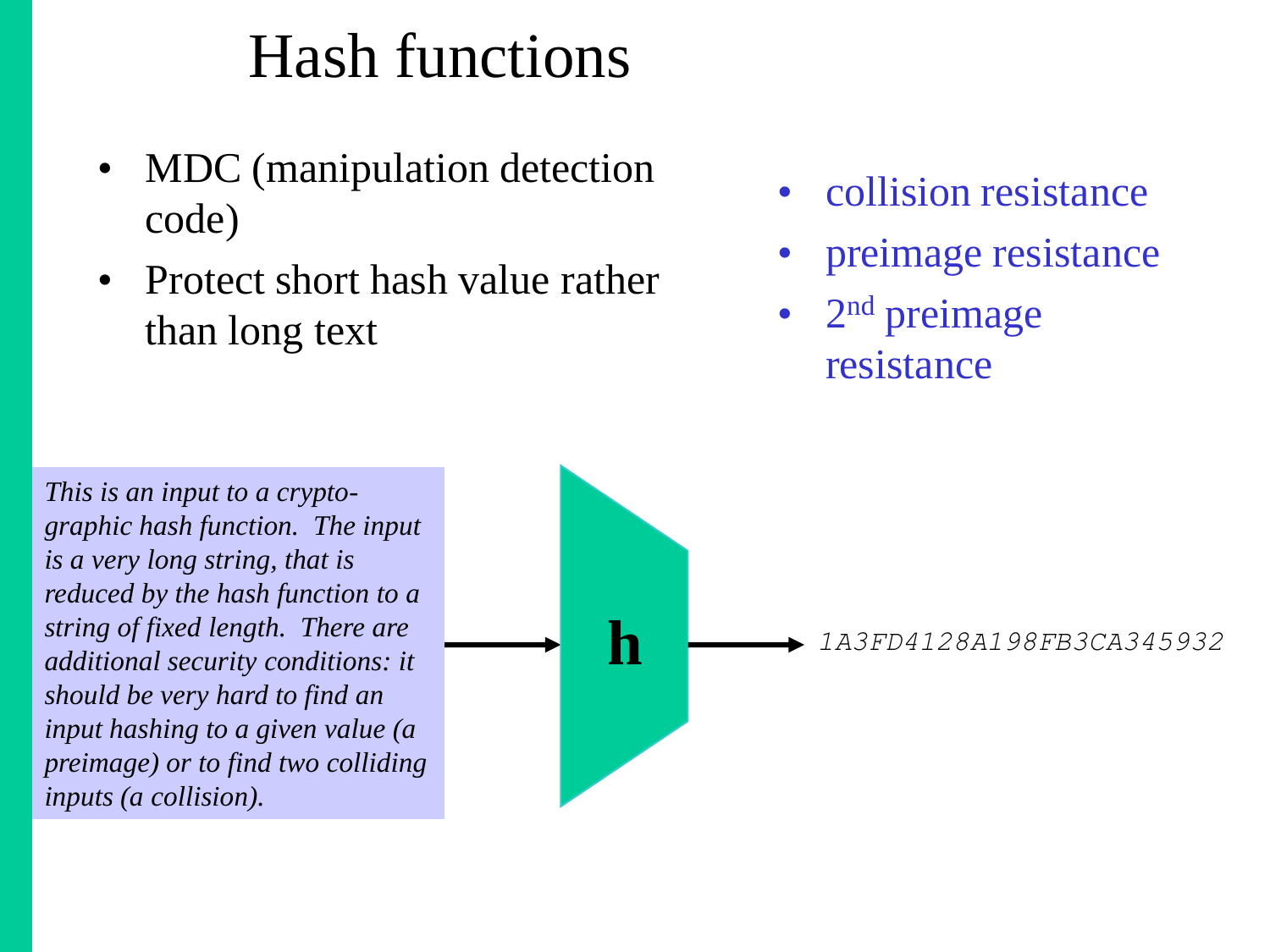#### MDx-type hash function history

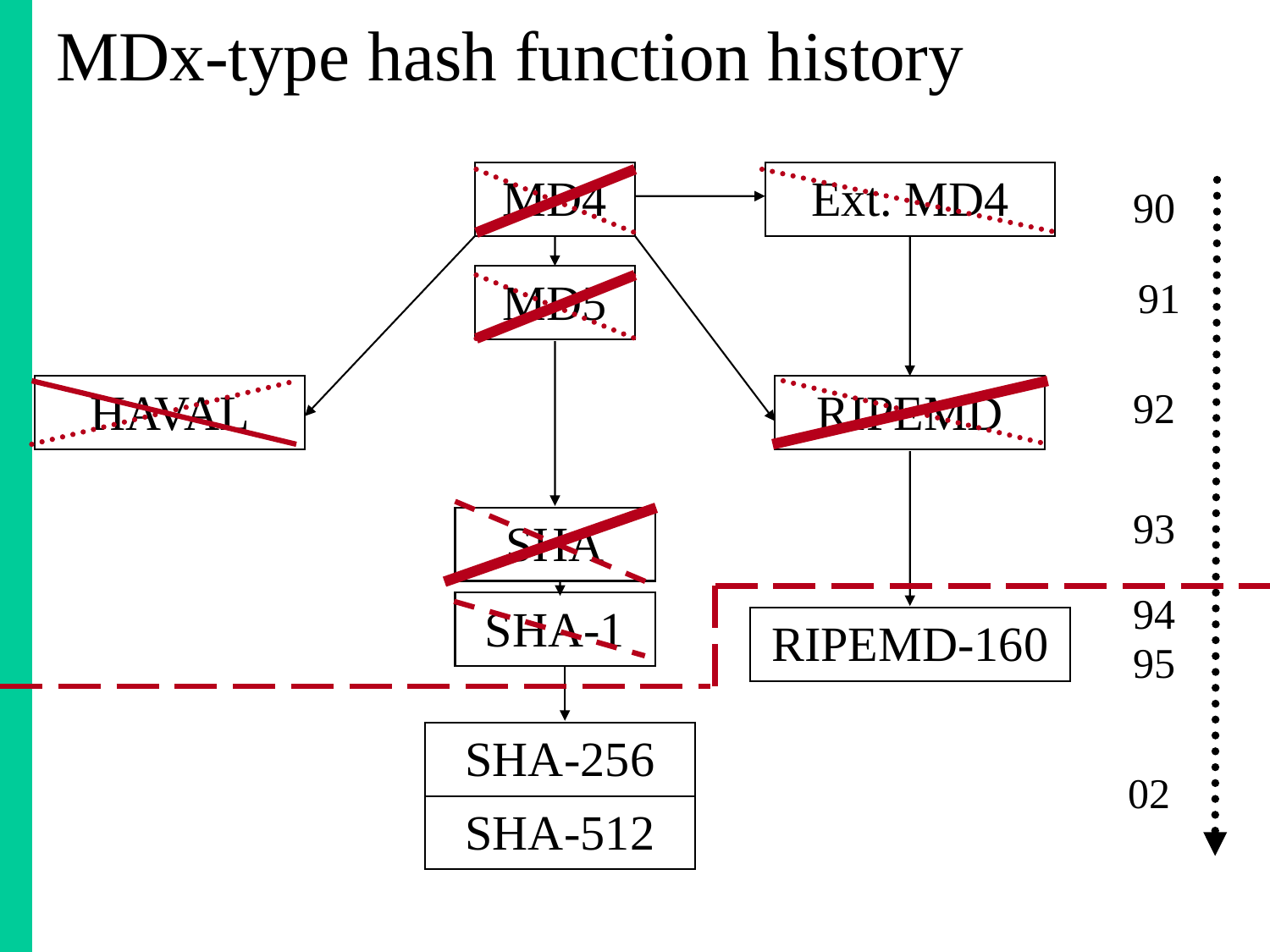## MD5

- Advice (RIPE since "92, RSA since '96): stop using MD5
- Largely ignored by industry (click on a cert...)
- Collisions for MD5 are within range of a brute force attack anyway  $(2^{64})$
- [Wang+'04] collision in 15 minutes
- Today: collisions in seconds

| ertificate)         |                              |                                        |  |
|---------------------|------------------------------|----------------------------------------|--|
| General             | Details   Certification Path |                                        |  |
|                     |                              |                                        |  |
| Show:<br>kAl⊳       |                              |                                        |  |
|                     |                              |                                        |  |
| Field               |                              | Value                                  |  |
| Version             |                              | V3                                     |  |
| Serial Number       |                              | <del>3036 19</del> 95 ED01 5377 9340 4 |  |
| Signature Algorithm |                              | md5RSA                                 |  |
| Issuer              |                              | www.verision.com/CPS Incorp            |  |
| Valid From          |                              | Wednesday, June 04, 2003 1:0           |  |
| Valid To            |                              | Saturday, June 04, 2005 12:59:         |  |
| Subject             |                              | www.verisign.com, Terms of us          |  |
| Public Key          |                              | RSA (1024 Bits)                        |  |
|                     |                              |                                        |  |
|                     |                              |                                        |  |
|                     |                              |                                        |  |
|                     |                              |                                        |  |
|                     |                              |                                        |  |
|                     |                              |                                        |  |
|                     |                              |                                        |  |

Edit Properties...

Copy to File...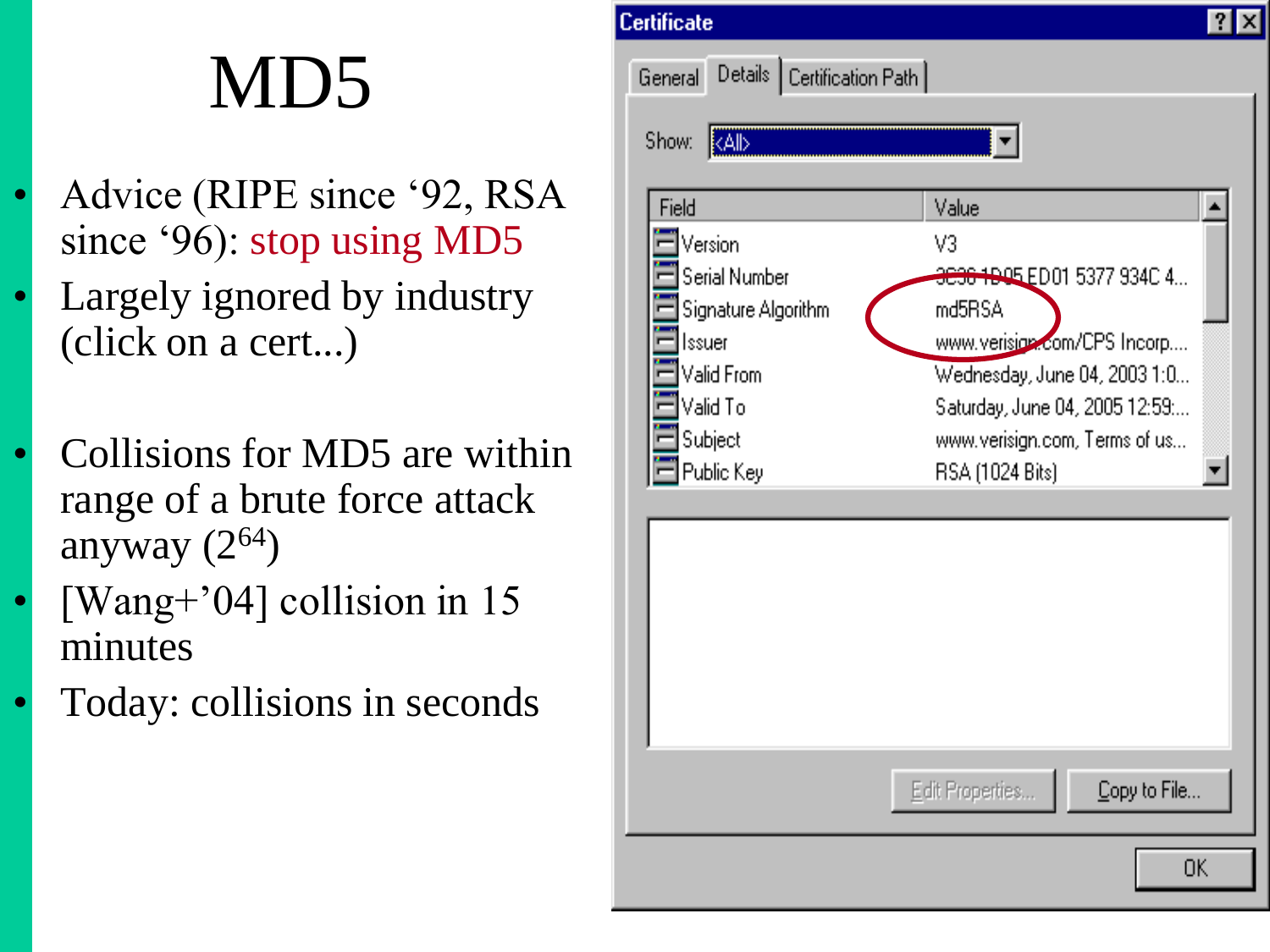#### SHA-1

- SHA designed by NIST (NSA) in '93
- redesign after 2 years ('95) to SHA-1
- Collisions found for SHA-0 in  $2^{51}$  [Joux+'04]
- Reduced to  $2^{39}$  [Wang+'05]
- **Collisions for SHA-1 in 2<sup>63</sup> [Wang+'05]**
- **Structured collisions for SHA-1 found for 64 out of 80 rounds [De Cannière-Rechberger'06]**
- **Prediction: collision for SHA-1 in 2007**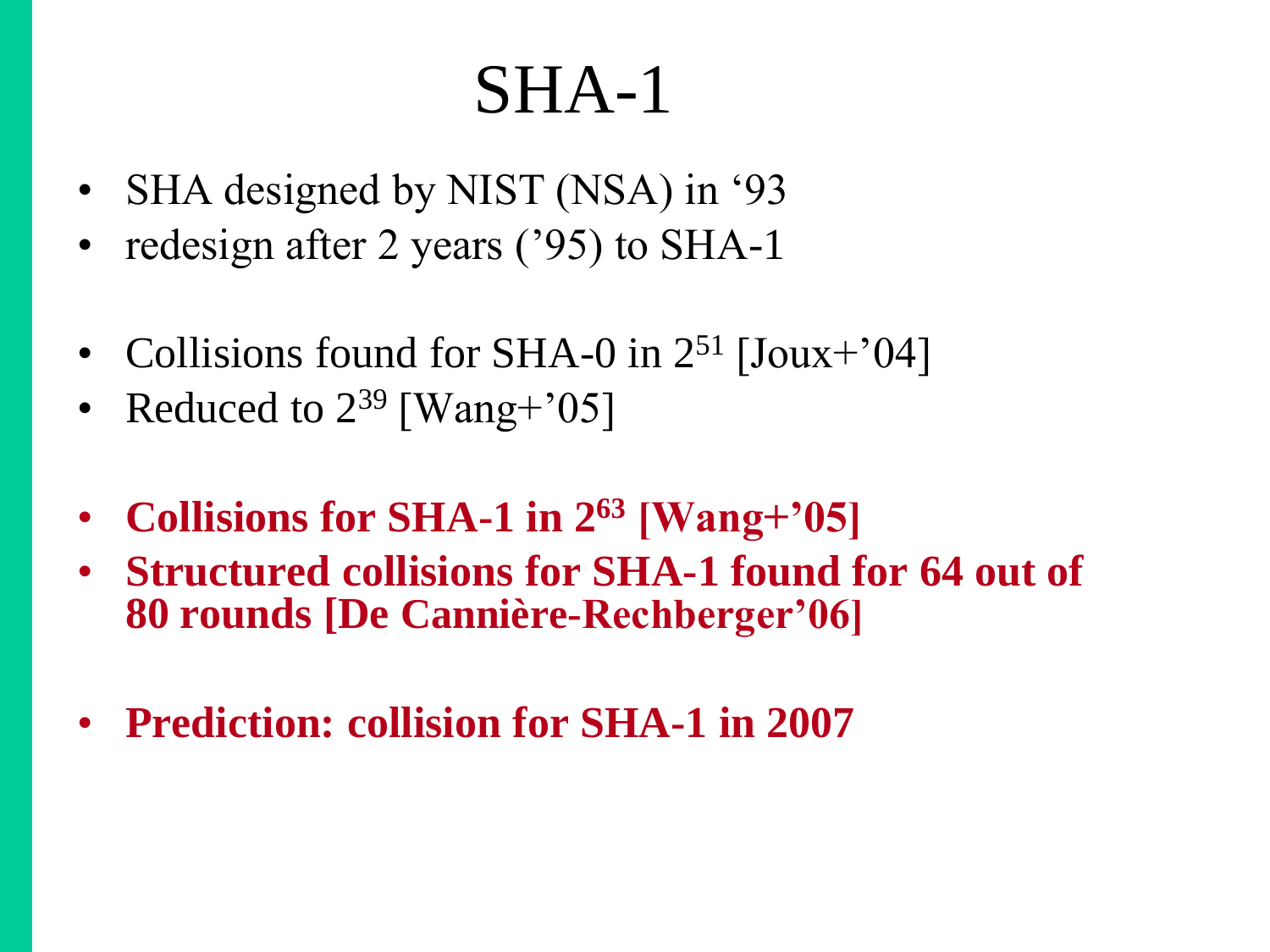From: "Cryptography Simplified in Microsoft .NET" Paul D. Sheriff (PDSA.com) [Nov. 2003]



#### **How to Choose an Algorithm**

- For example, SHA1 uses a 160-bit encryption key, whereas MD5 uses a 128-bit encryption key; thus, SHA1 is more secure than MD5.
- Another point to consider about hashing algorithms is whether or not there are practical or theoretical possibilities of collisions. Collisions are bad since two different words could produce the same hash. SHA1, for example, has no practical or theoretical possibilities of collision. MD5 has the possibility of theoretical collisions, but no practical possibilities.

In October 2006 this information is still available on MSDN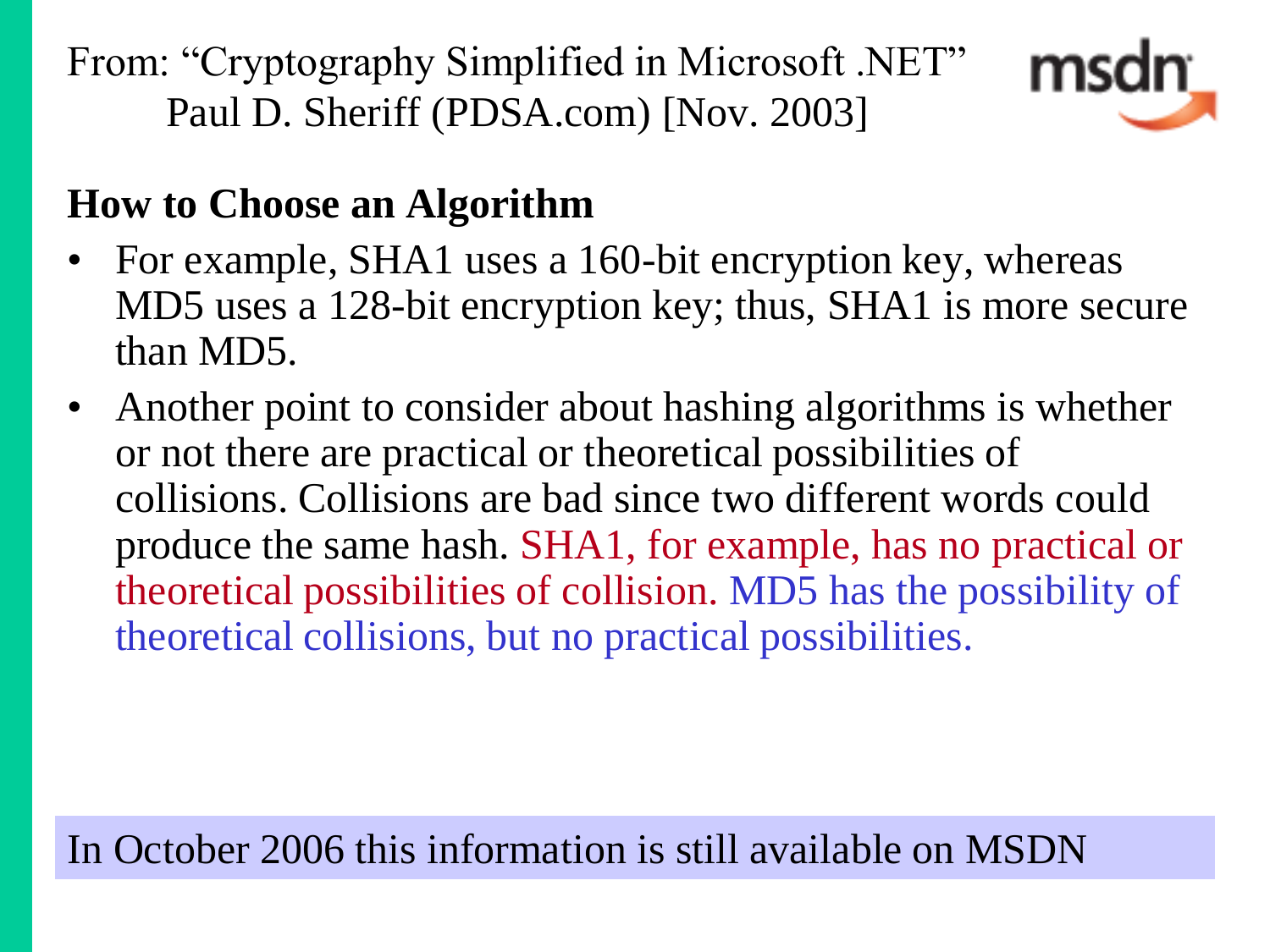## Impact of collisions (1)

- collisions for MD5, SHA-0, SHA-1
	- two messages differ in a few bits in 1 to 3 512-bit input blocks
	- limited control over message bits in these blocks
	- but arbitrary choice of bits before and after them ⊥ ⊥ı

- what is achievable?
	- 2 colliding executables
	- 2 colliding postscript documents and gif files [Lucks, Daum '05]
	- 2 colliding RSA public keys thus with colliding X.509 certificates [Lenstra, Wang, de Weger "04]
	- 2 arbitrary colliding files (no constraints) for 100K\$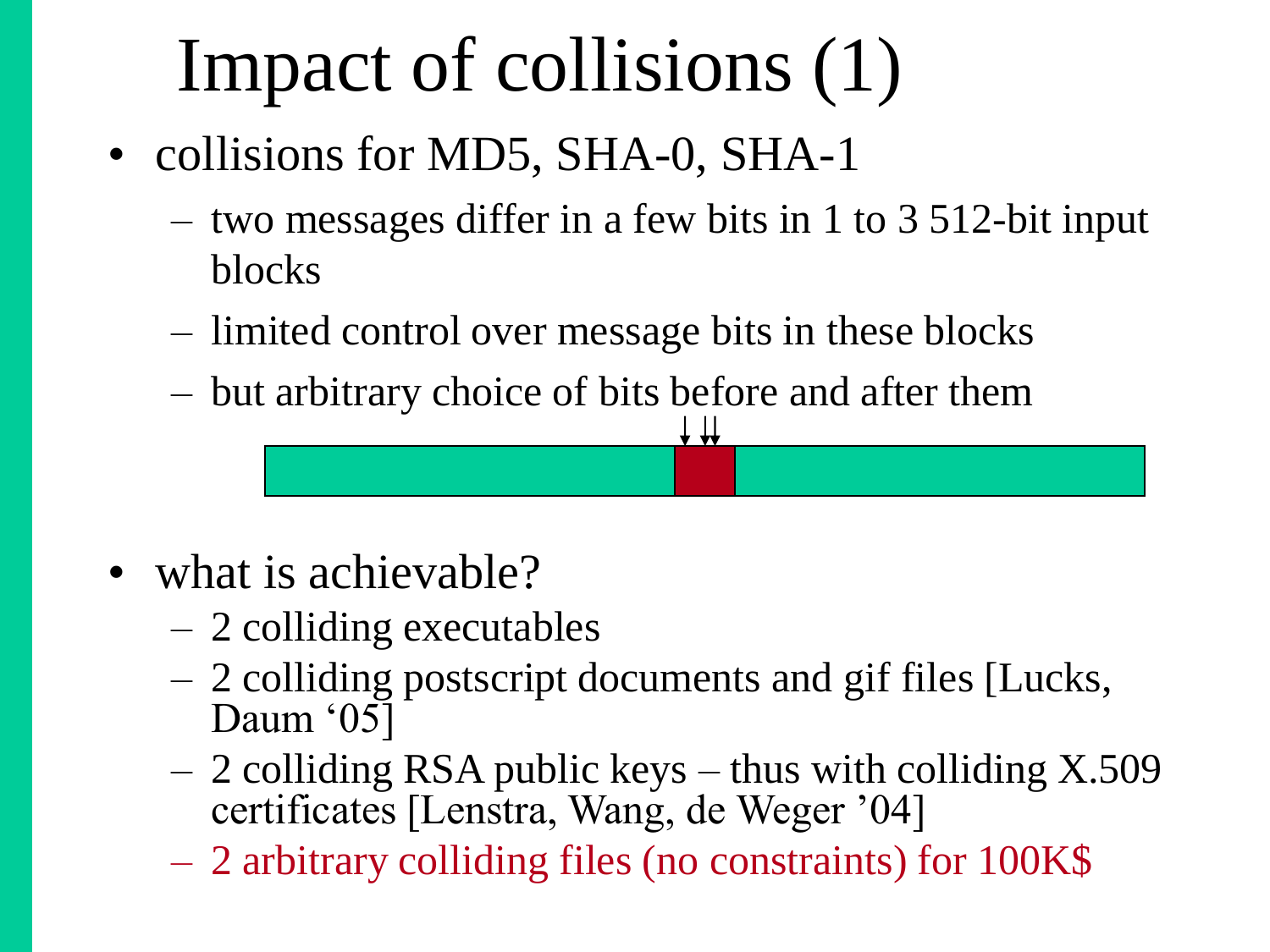## Impact of collisions (2)

- digital signatures: only an issue if for non-repudiation
- none for signatures computed before attacks were public (1 August 2004)
- none for certificates if public keys are generated at random in a controlled environment
- substantial for signatures after 1 August 2005 (cf. traffic tickets in Australia)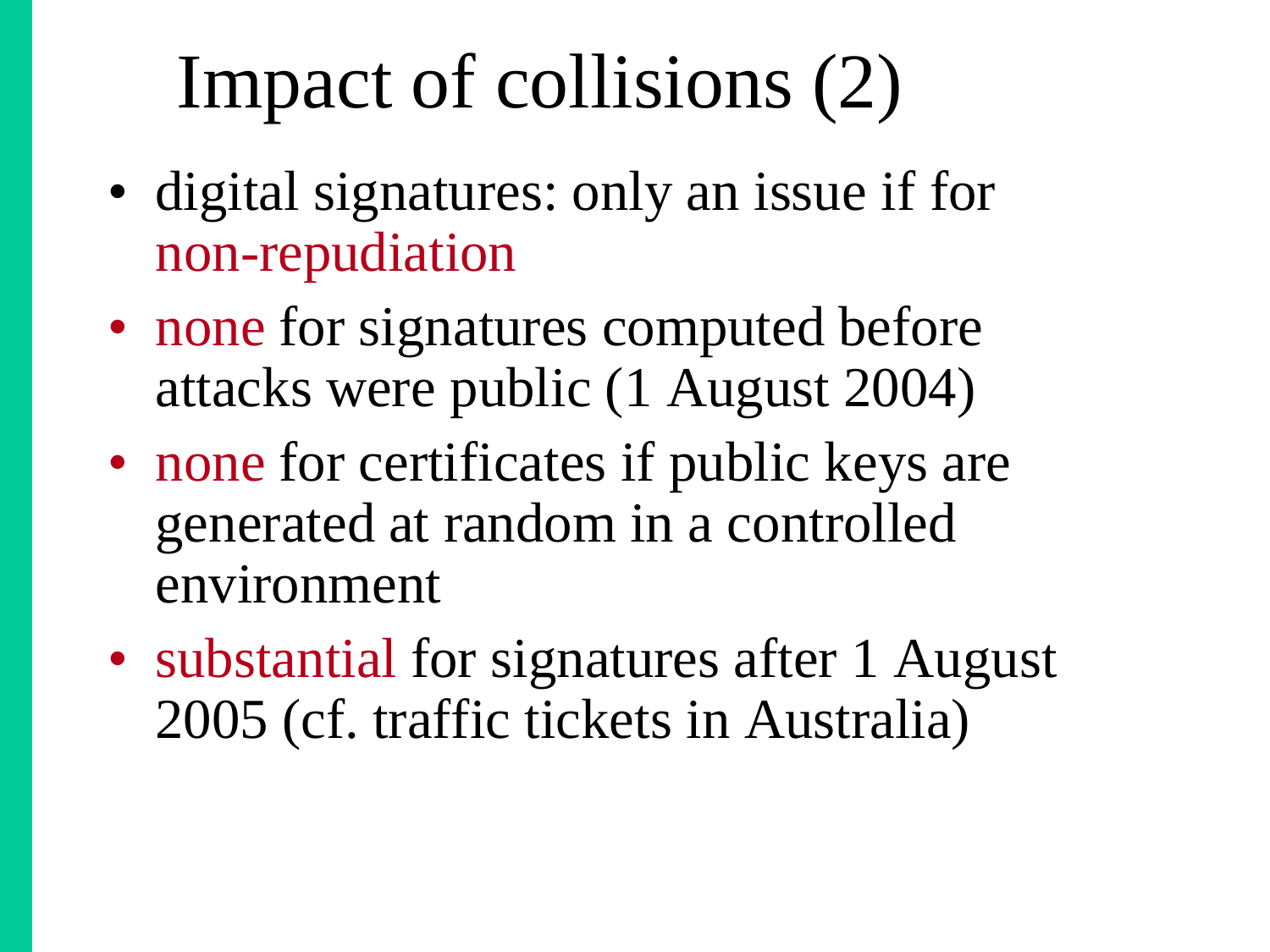## Other properties?

- 2<sup>nd</sup> preimage attack close to feasible for MD4; not a problem for MD5/SHA-1
- HMAC
	- HMAC-MD4 is broken
	- HMAC-MD5 is questionable
	- HMAC-SHA1 seems ok
- Many other issues have been identified with all our hash functions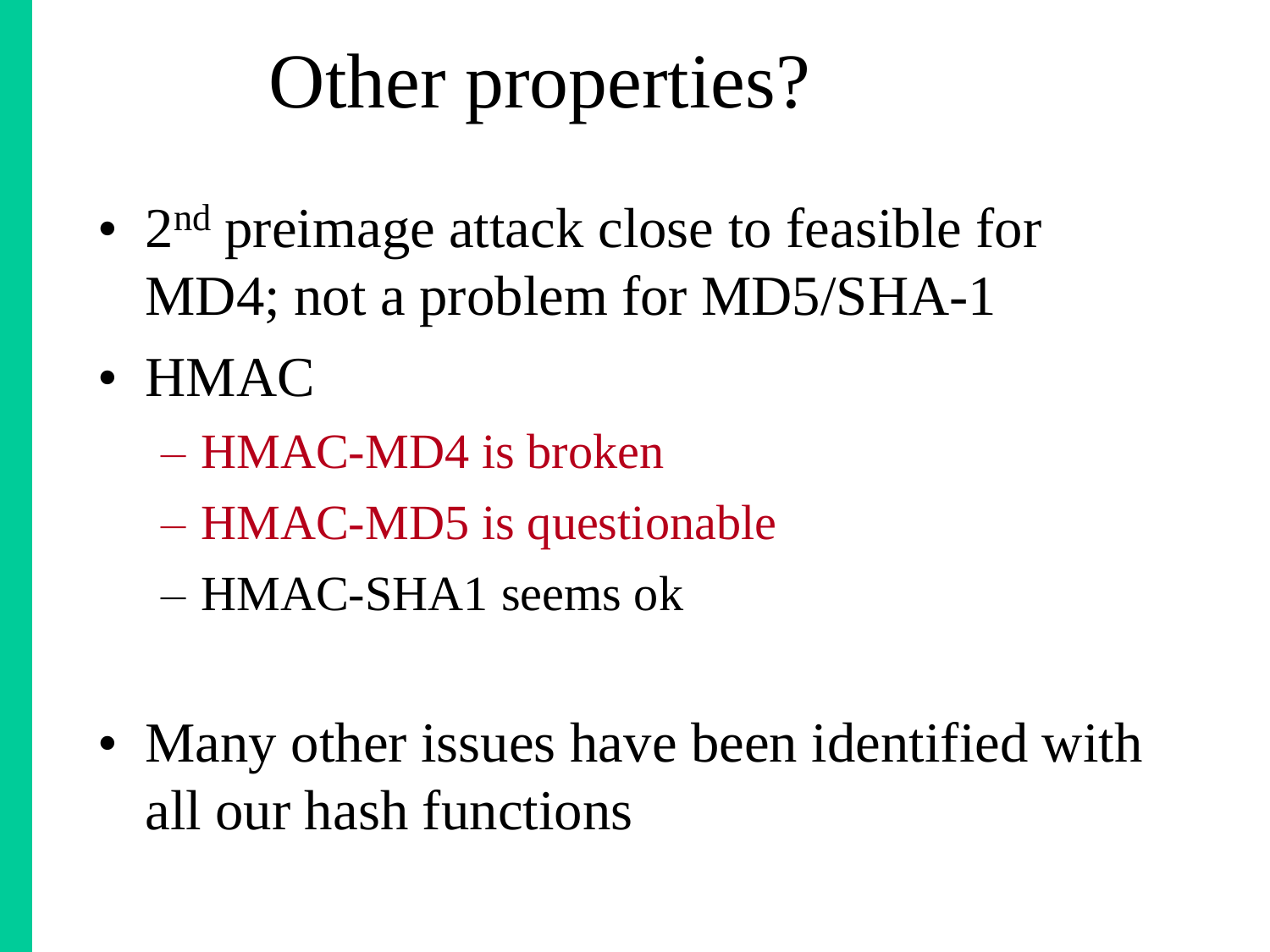### The future

- RIPEMD-160 seems more secure than SHA-1  $\odot$
- use more recent standards (slower)
	- SHA-256, SHA-512
	- Whirlpool
- Upgrading MD5 and SHA-1 in Internet protocols:
	- it doesn"t work: algorithm flexibility is much harder than expected
- NIST will probably run an open competition from 2007 to 2011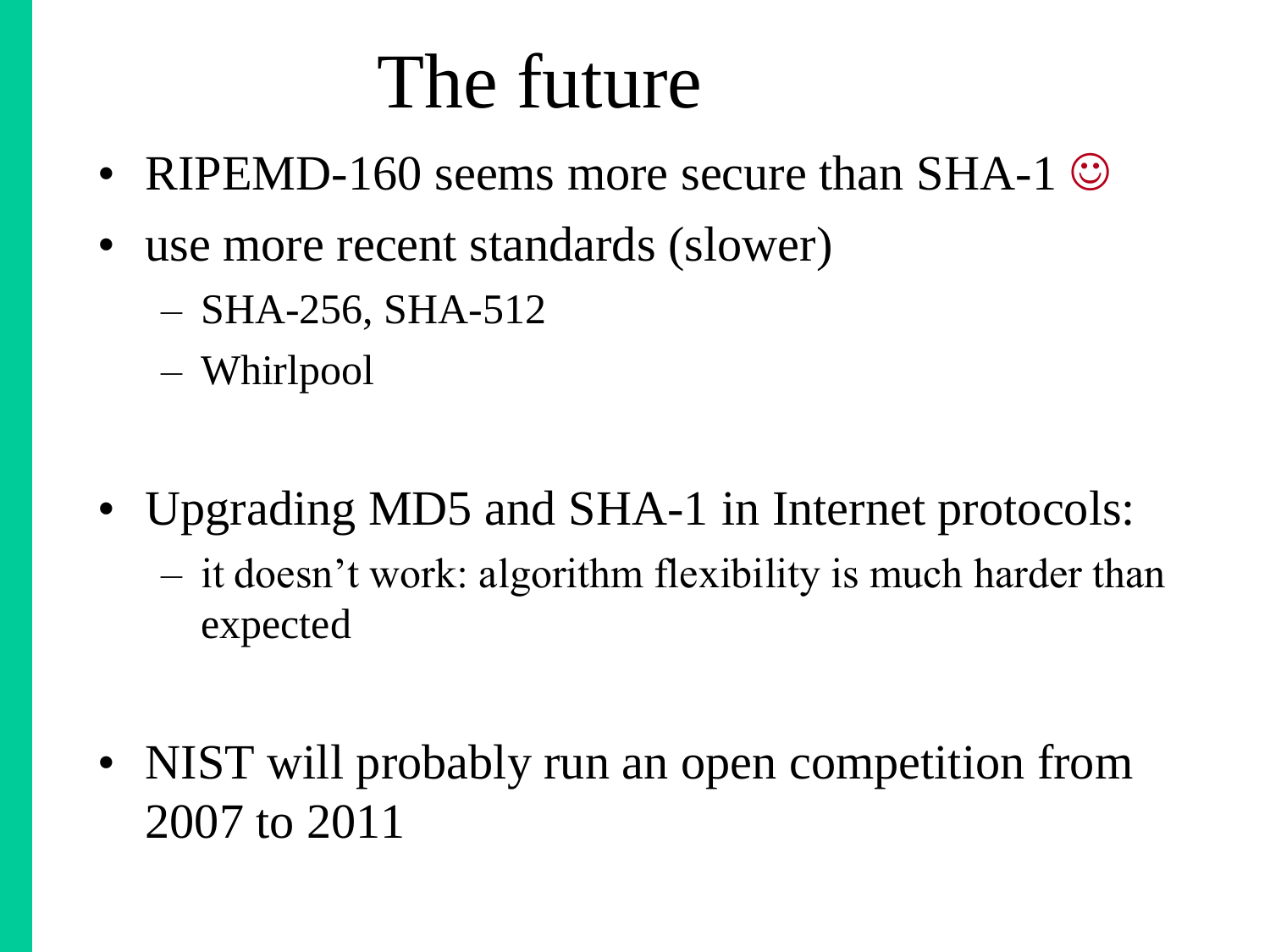## How to encrypt with RSA?

- Assume that the RSA problem is hard
- ... so a fortiori we assume that factoring is hard

• How to encrypt with RSA?

– Hint: ensure that the plaintext is mapped to a random element of [0,n-1] and then apply the RSA Encryption Permutation (RSAEP)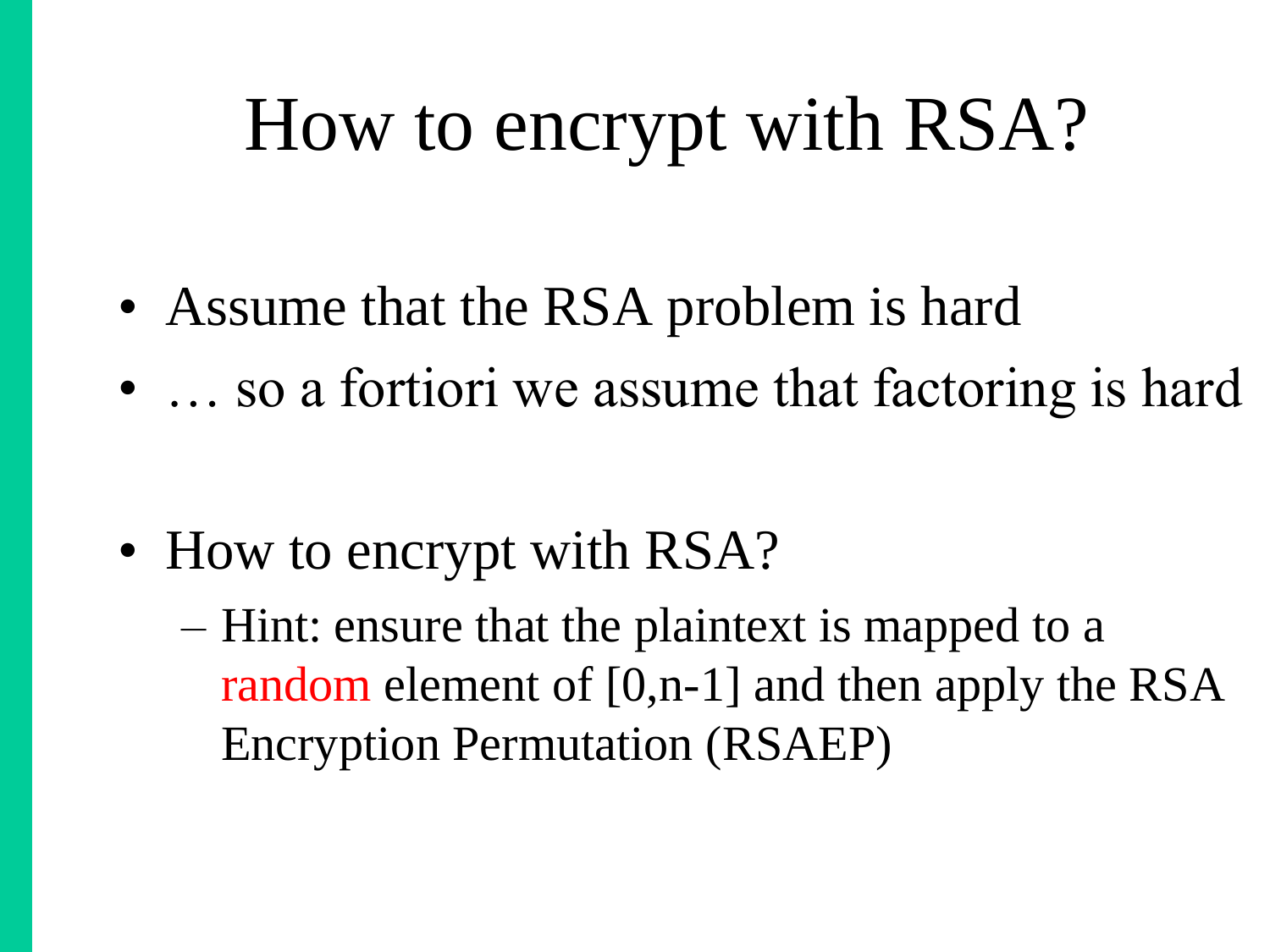## How (not) to encrypt with RSA?

- Non-hybrid schemes
	- RSA-PKCS-1v1\_5 (RSA Laboratories, 1993)
	- RSA-OAEP (Bellare-Rogaway, 1994)
	- $-$  RSA-OAEP+ (Shoup, 2000)
	- RSA-SAEP (Johnson et al., 2001)
	- RSA-SAEP+ (Boneh, 2001)
- Hybrid schemes
	- RSA-KEM (Zheng-Seberry, 1992)
		- RSA-KEM-DEM (Shoup, 2001)
		- RSA-REACT (Okamoto-Pointcheval, 2001)
	- RSA-GEM (Coron et al., 2002)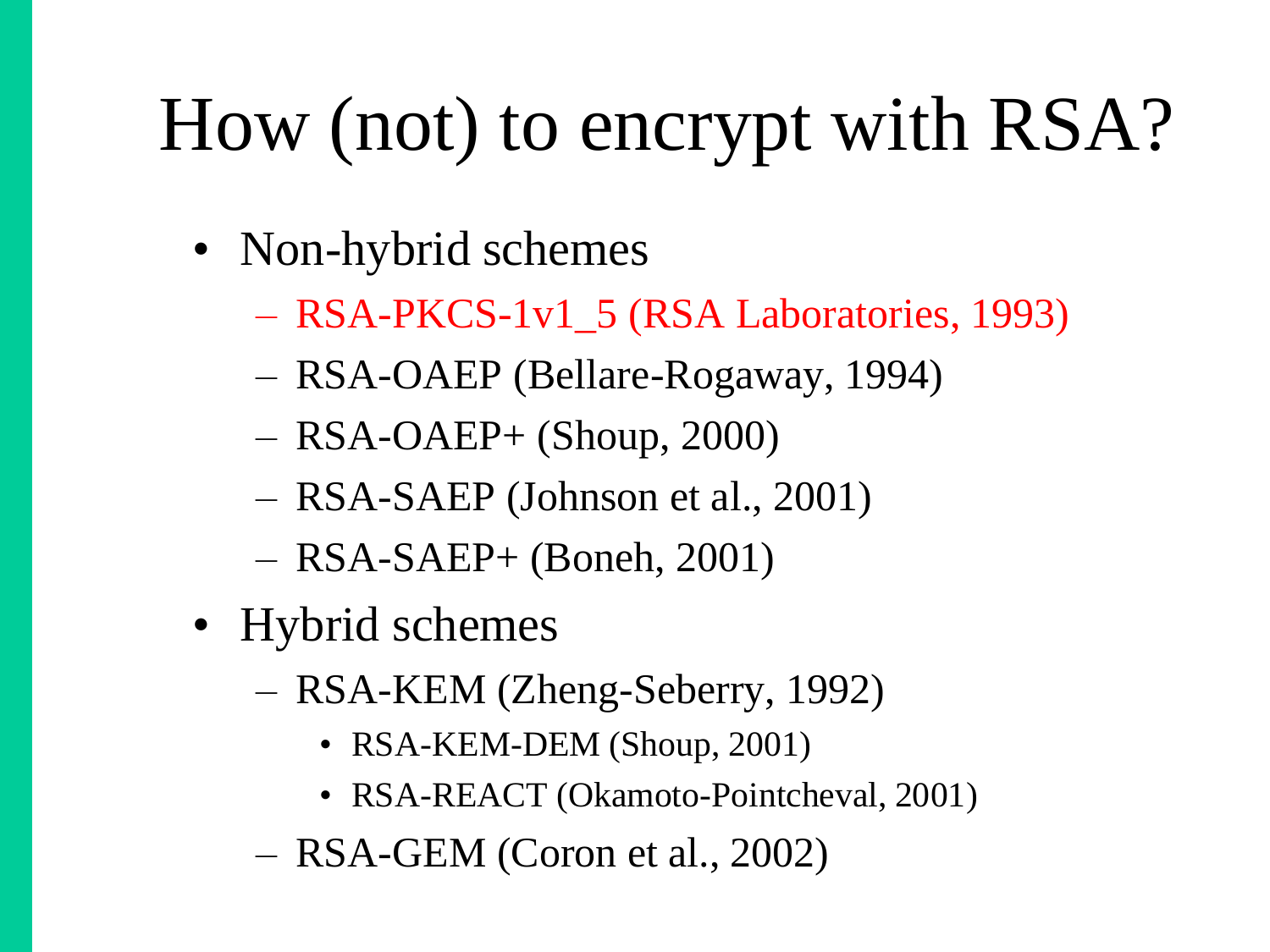## RSA PKCS-1v1\_5

- Introduced in 1993 in PKCS #1 v1.5
- *De facto* standard for RSA encryption and key transport
	- Appears in protocols such as TLS, S/MIME, ...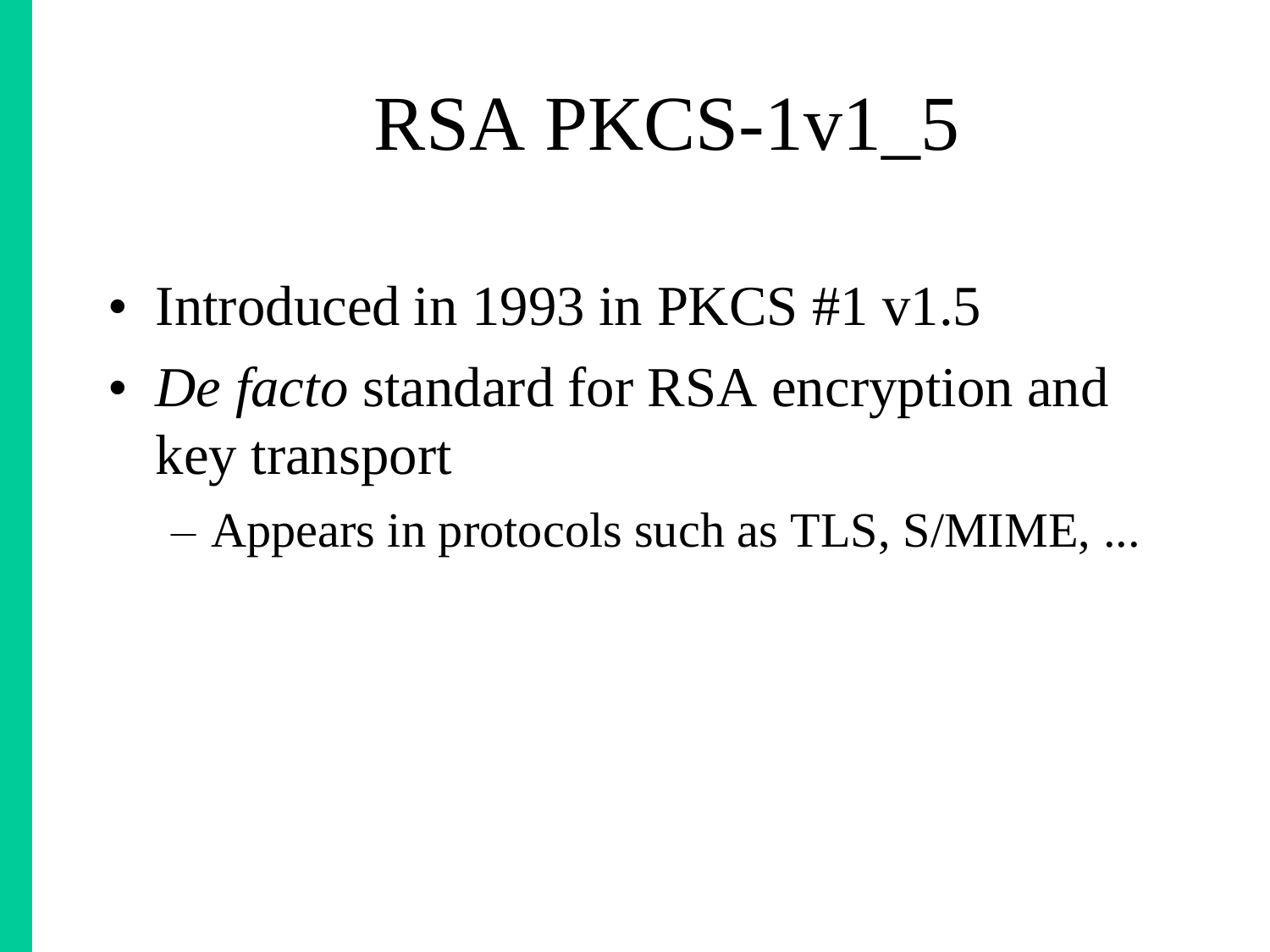### RSA-PKCS-1v1\_5 Diagram

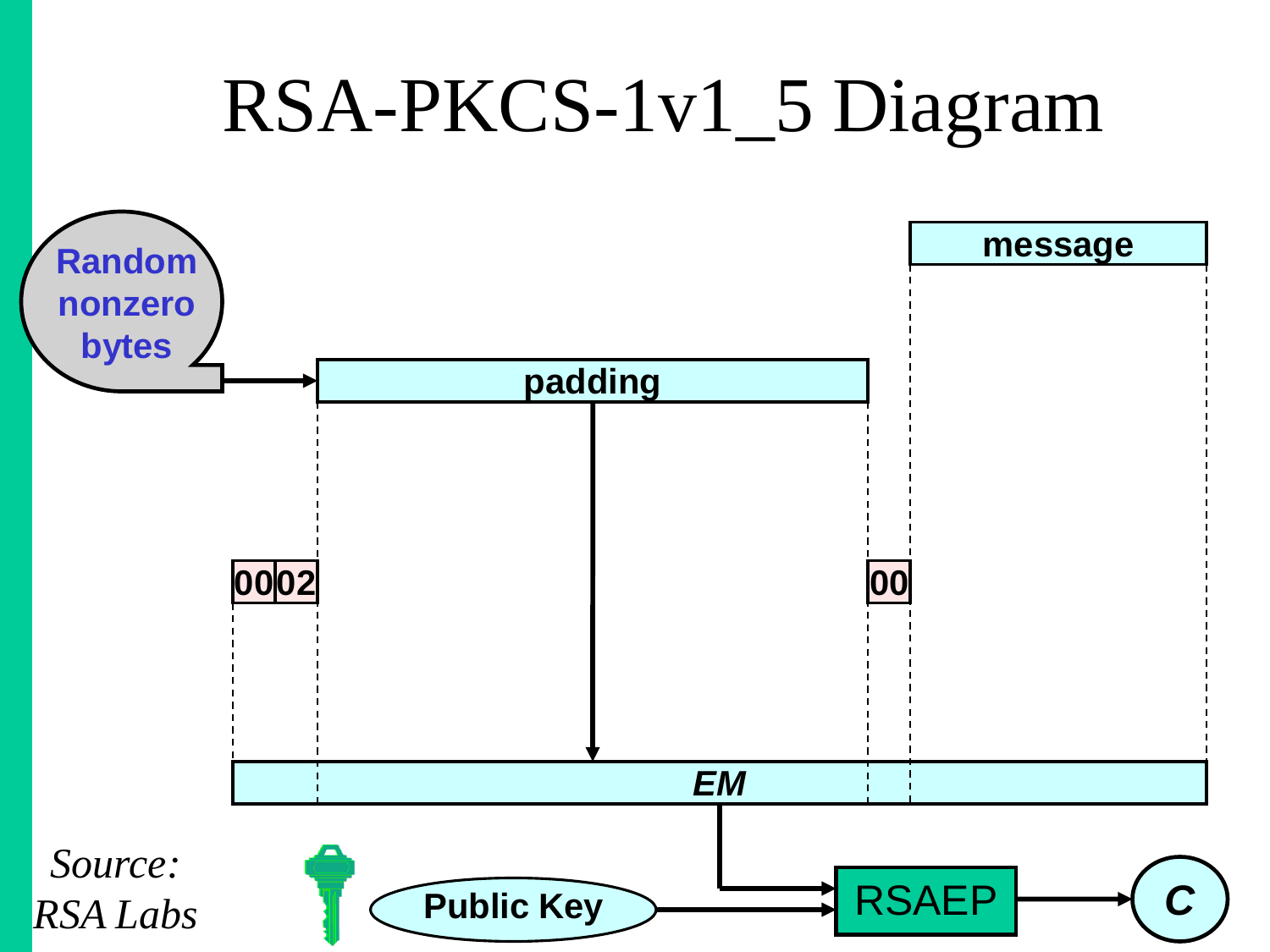## RSA-PKCS-1v1\_5 Cryptanalysis

- Low-exponent RSA when very long messages are encrypted [Coppersmith+ "96/Coron "00]
	- large parts of a plaintext is known or similar messages are encrypted with the same public key
- Chosen ciphertext attack [Bleichenbacher '98]
	- decryption oracle: ciphertext valid or not?
	- 1024-bit modulus: 1 million decryption queries
- These attacks are precluded by fixes in TLS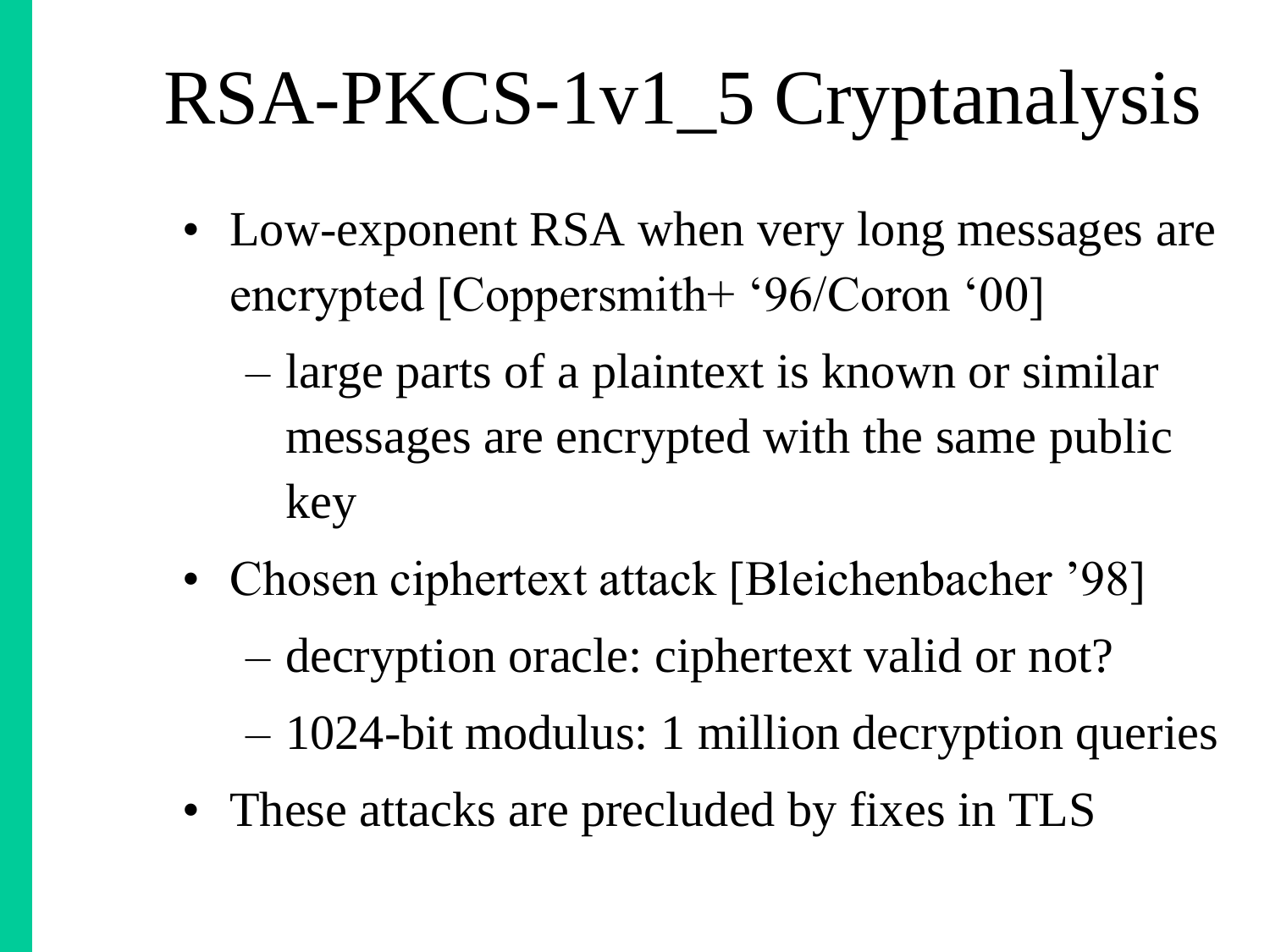### Bleichenbacher"s attack

- Goal: decrypt c
	- choose random s,  $0 < s < n$
	- computer  $c' = c$  s<sup>e</sup> mod n
	- ask for decryption of  $c$ : m'
	- compute m as m"/s mod n
- but m' does not have the right format!
- idea: try many random choices for s:
	- if no error message is received, we know that  $2B < (m s \mod n) < 3B$
	- with  $B = 2^{8(k-2)}$  (k length in bytes of the modulus)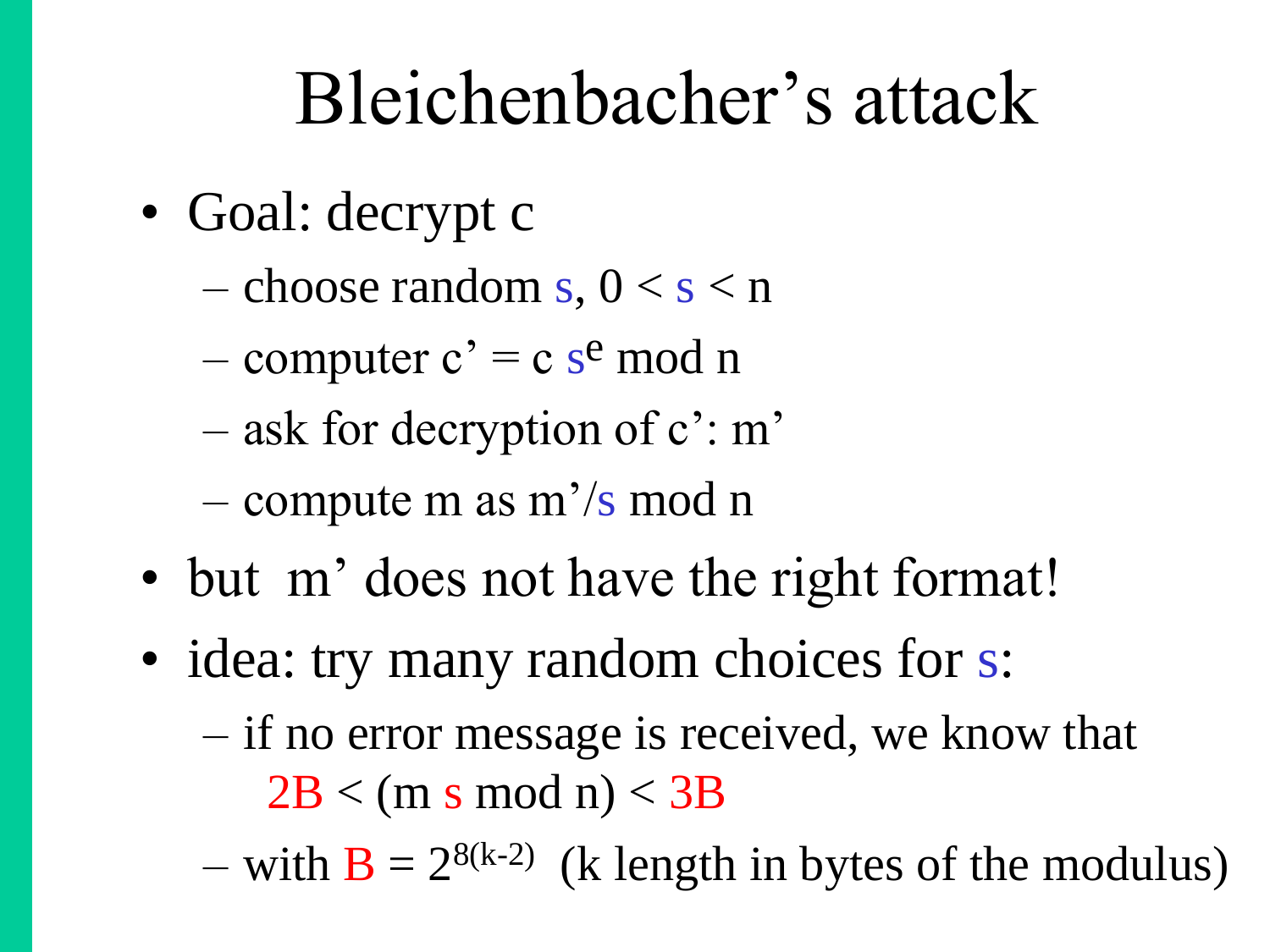### RSA-OAEP

- designers: Bellare and Rogaway 1993
- enhancements by Johnson and Matyas in 1996 ("encoding parameters")
- already widely adopted in standards
	- IEEE P1363 draft
	- ANSI X9.44 draft
	- PKCS #1 v2.0 (PKCS #1 v2.1 draft)
	- ISO 18033-2 working draft 2000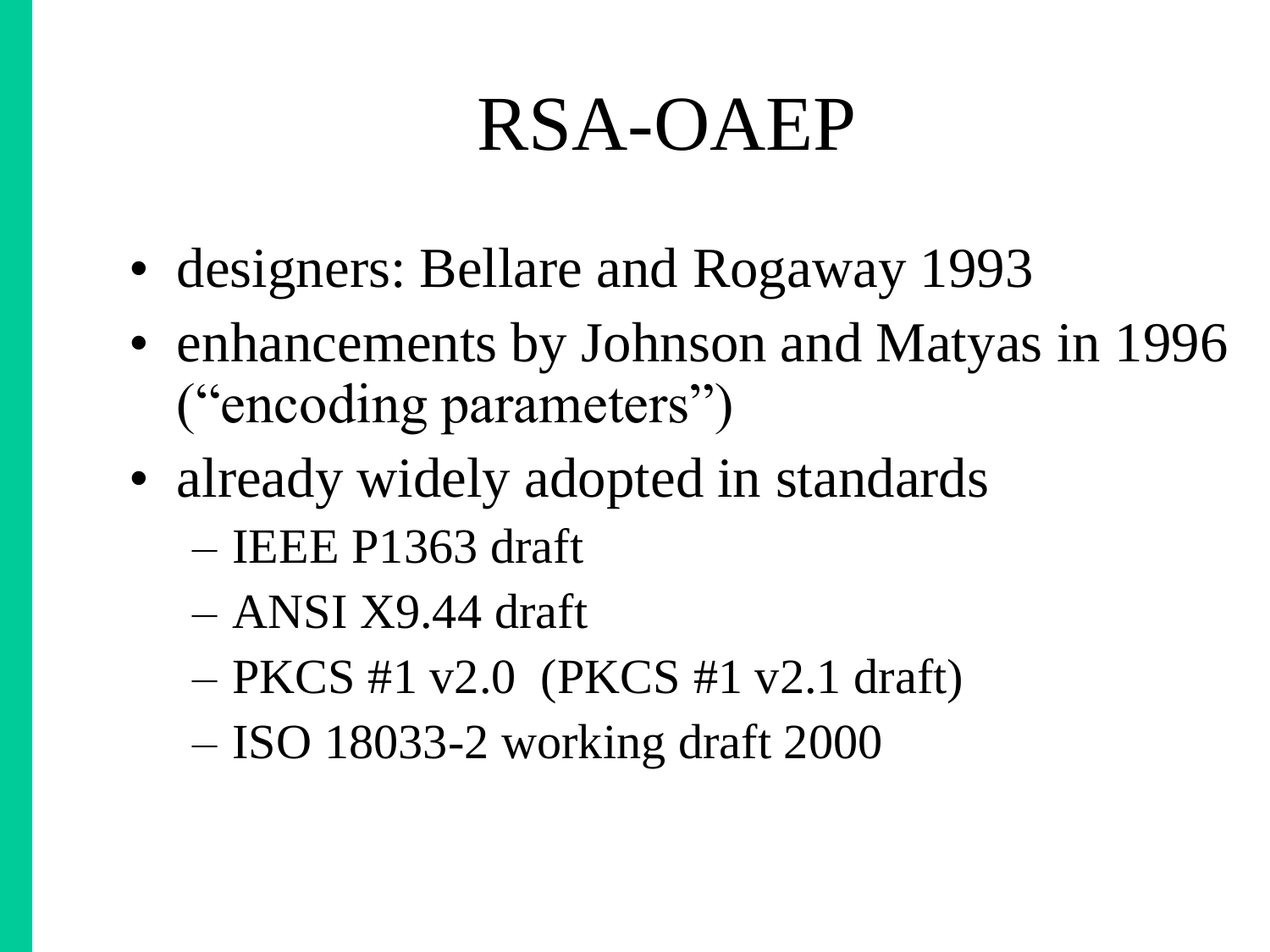### RSA-OAEP Diagram

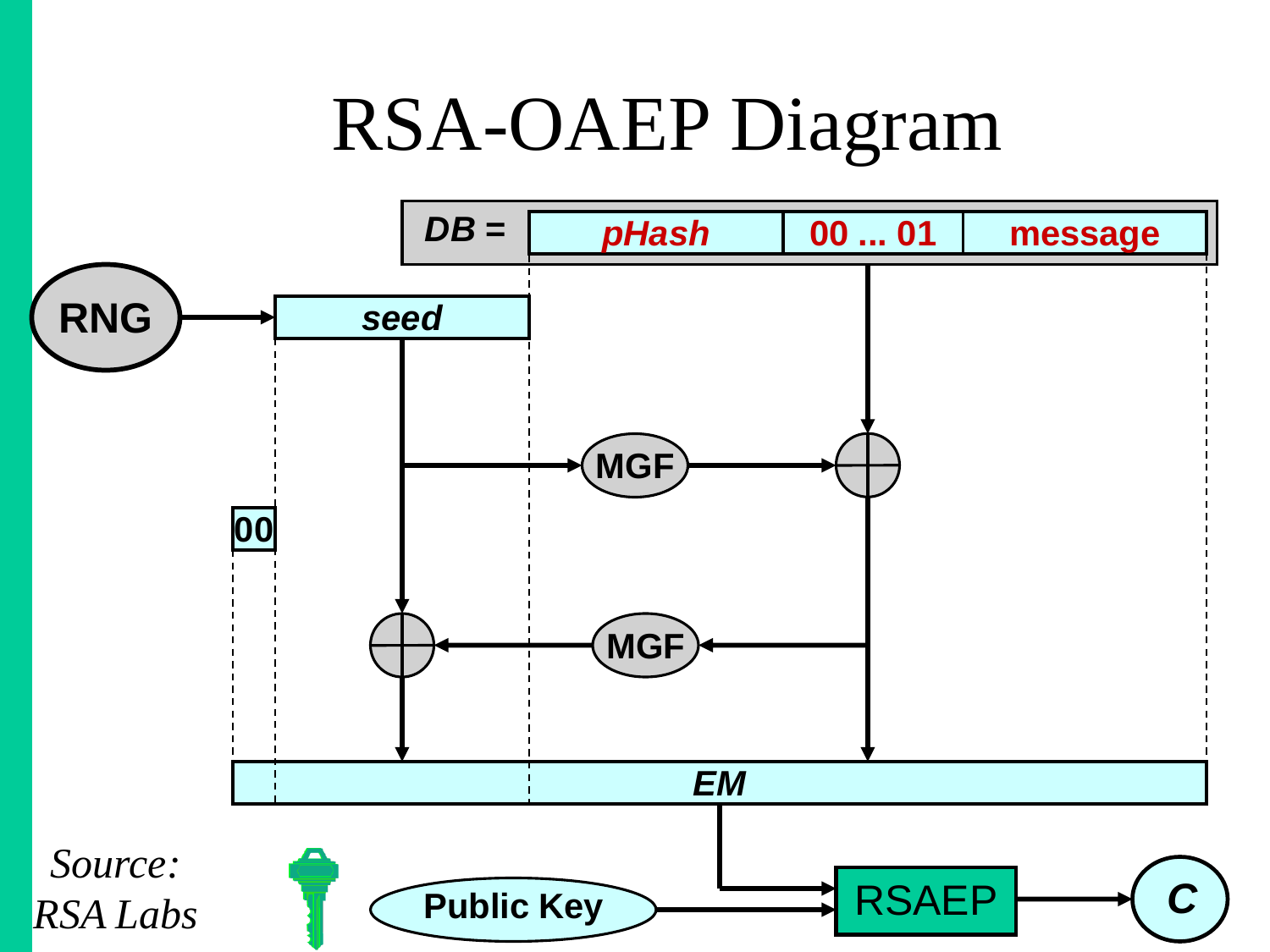

*Reduction is very weak ROM assumption is questionable*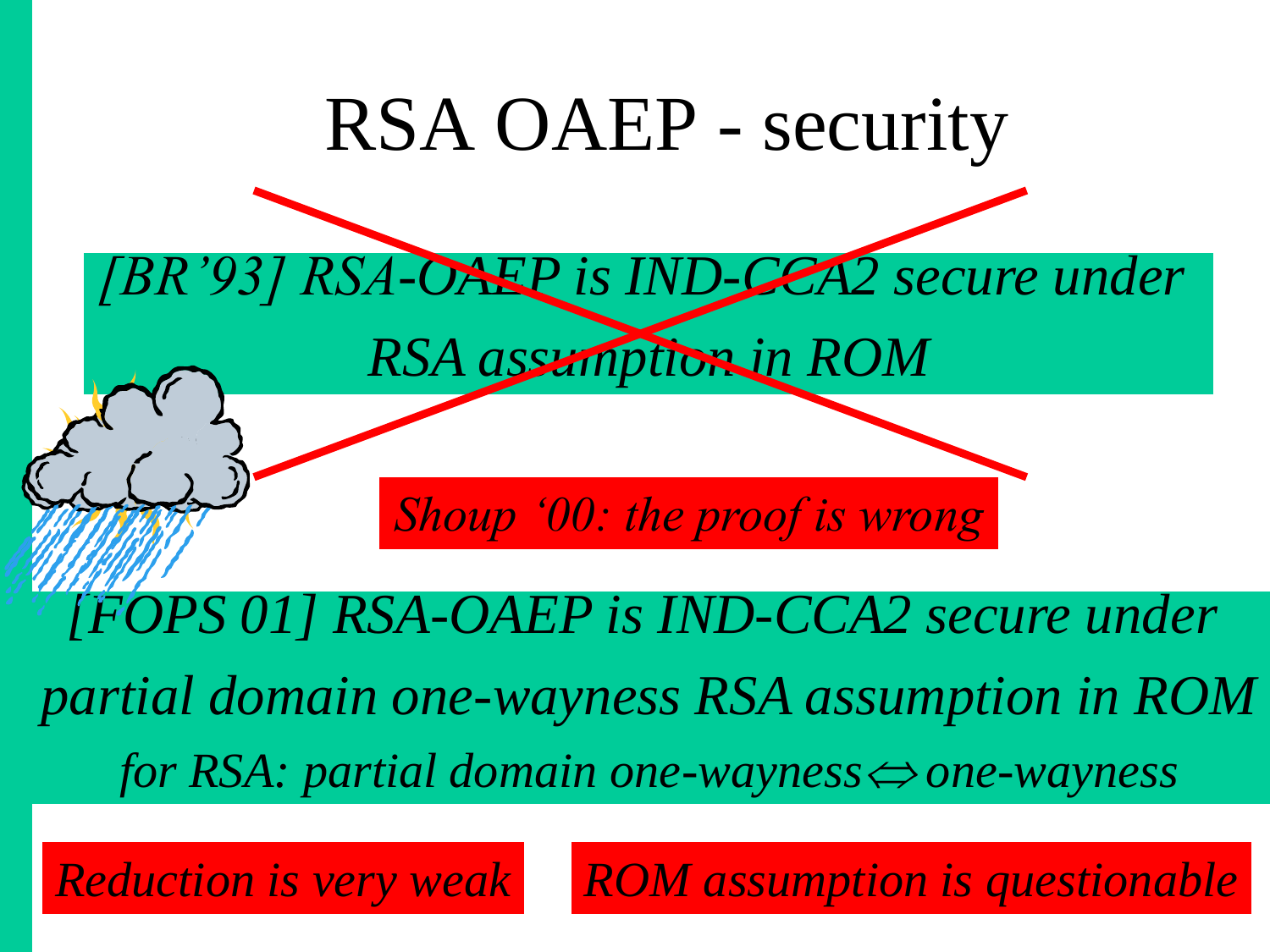# RSA OAEP - security



- Improved chosen ciphertext attack [Manger, Crypto "01]
- requires a few thousand queries  $(1.1 \log_2 n)$
- opponent needs oracle that tells whether there is an error in the integer-to-byte conversion or in the OAEP decoding
- overall conclusion: RSA Inc. is no longer recommending the use of RSA-OAEP

if it's provable secure, it probably isn't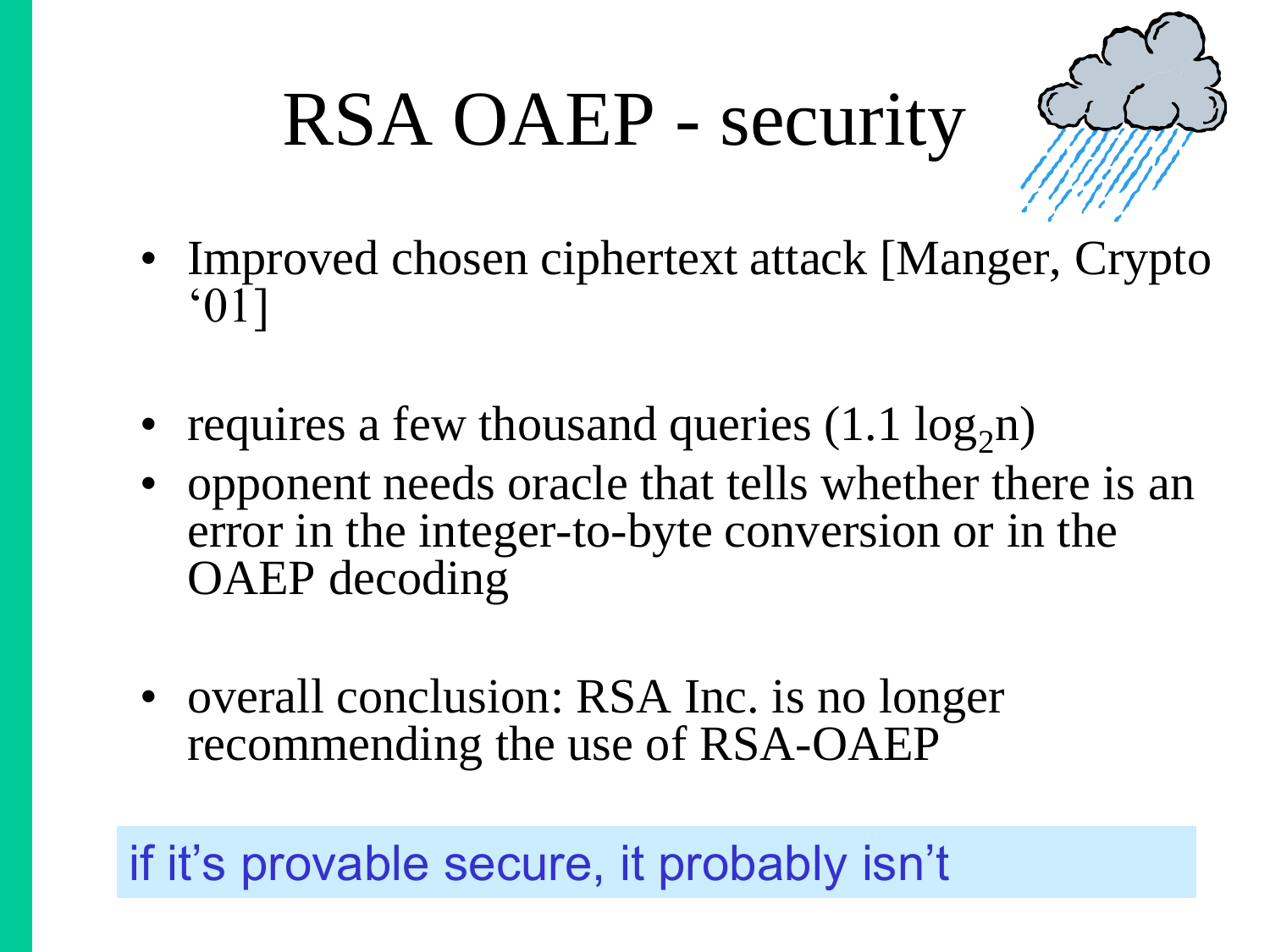# How to encrypt with RSA

- RSA-KEM
	- encrypt 2 session keys with RSA
	- encrypt and MAC data with these 2 keys
- Recommended in NESSIE report (http://www.cryptonessie.org) and to be included in ISO 18033
- Similar problems for signatures: ISO 9796-1 broken, PKCS#1 v1.0 questionable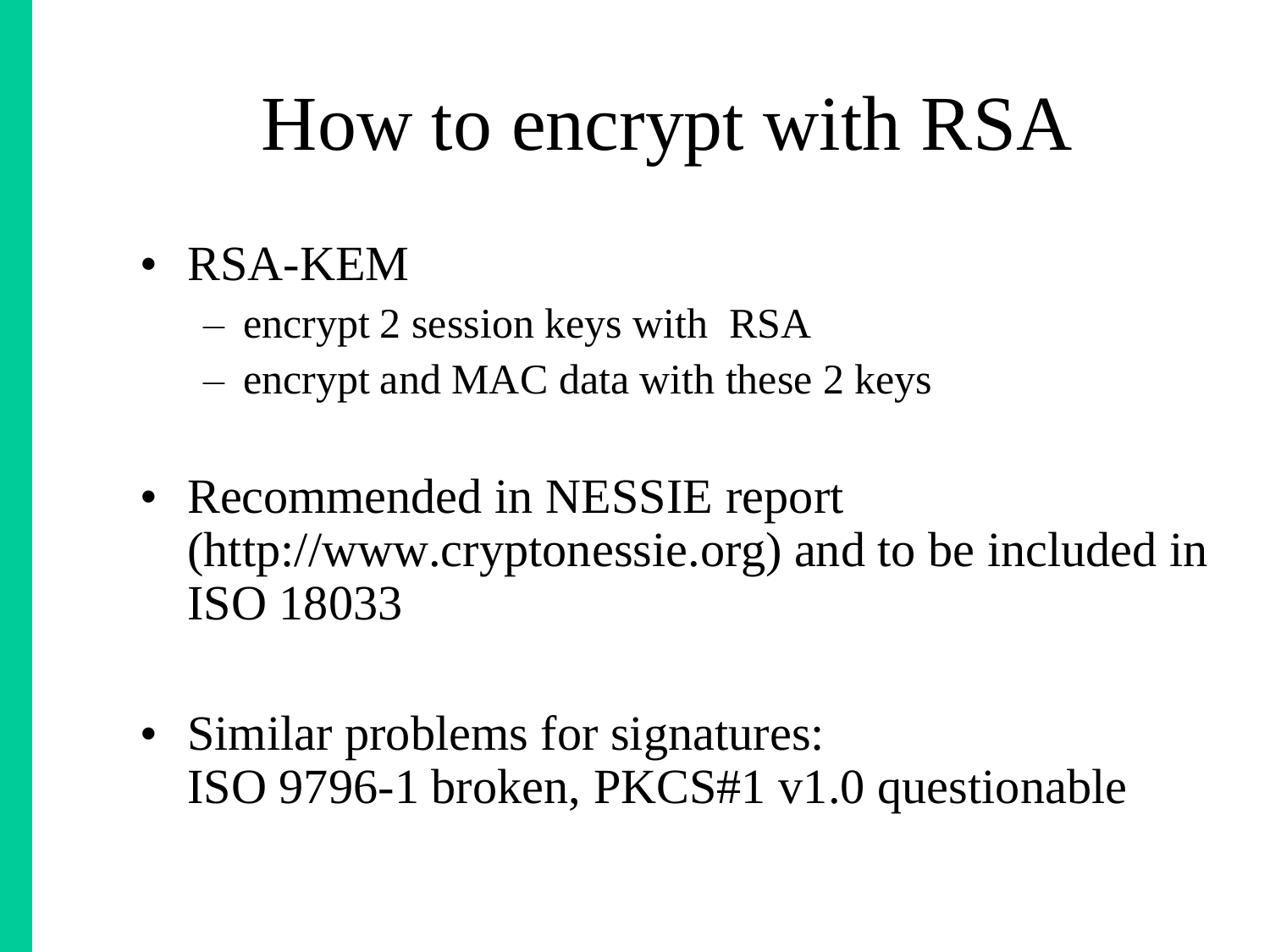#### Attack on PKCS #1 v1.5 implementations (1) [Bleichenbacher06]

00 01 ff … ff 00 HashID *H Magic*

- Consider RSA with public exponent 3
- For any hash value H, it is easy to compute a string "Magic" such that the above string is a perfect cube of 3072 bits
- Consequence:
	- One can sign any message (H) without knowing the private key
	- This signature works for any public key that is longer than 3072 bits
- Vulnerable: OpenSSL, Mozilla NSS, GnuTLS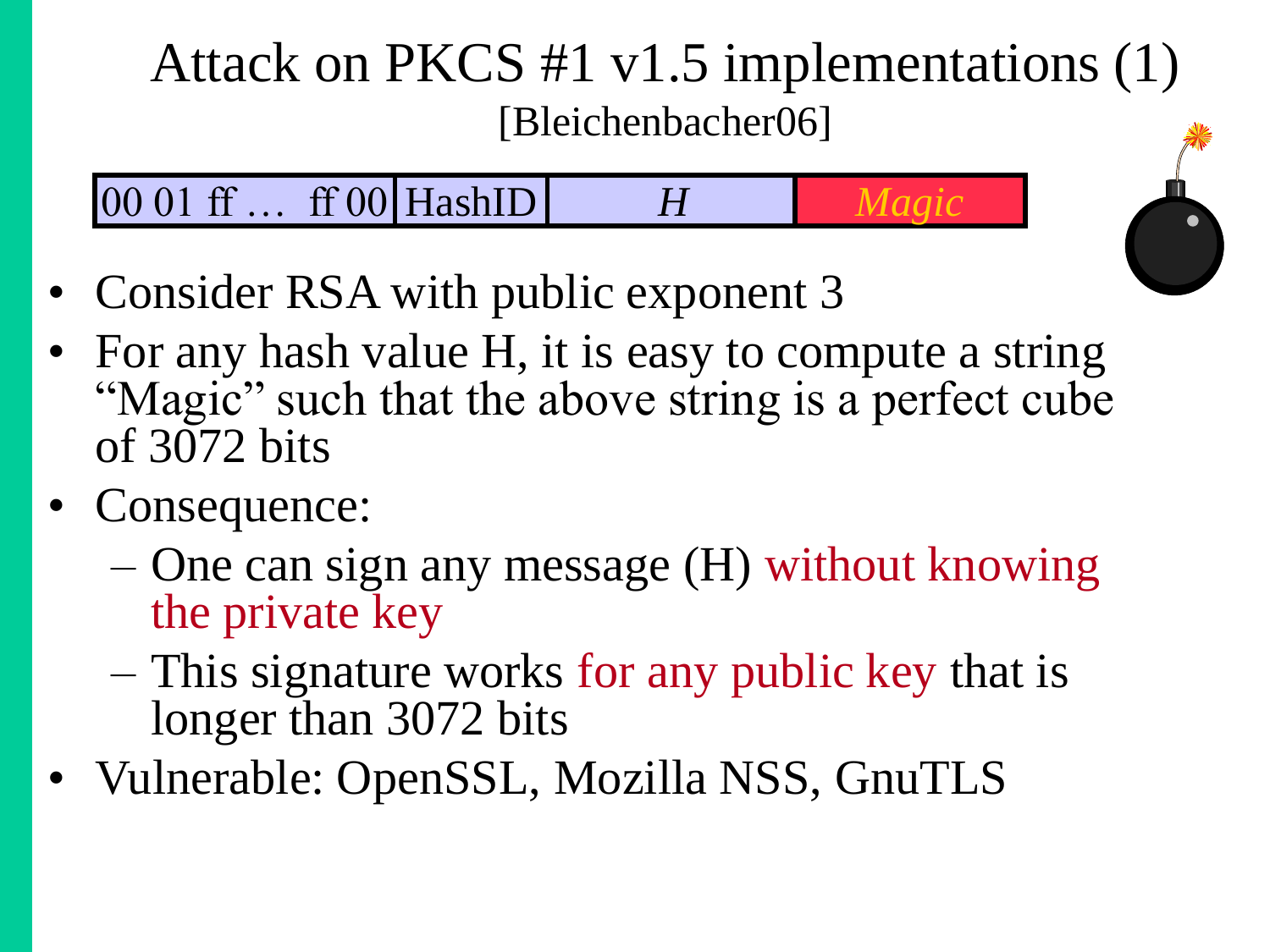#### Attack on PKCS #1 v1.5 implementations (2) [Bleichenbacher06]





- Write proper verification code (but the signer cannot know which code the verifier will use)
- Use a public exponent that is at least 32 bits
- Upgrade finally to RSA-PSS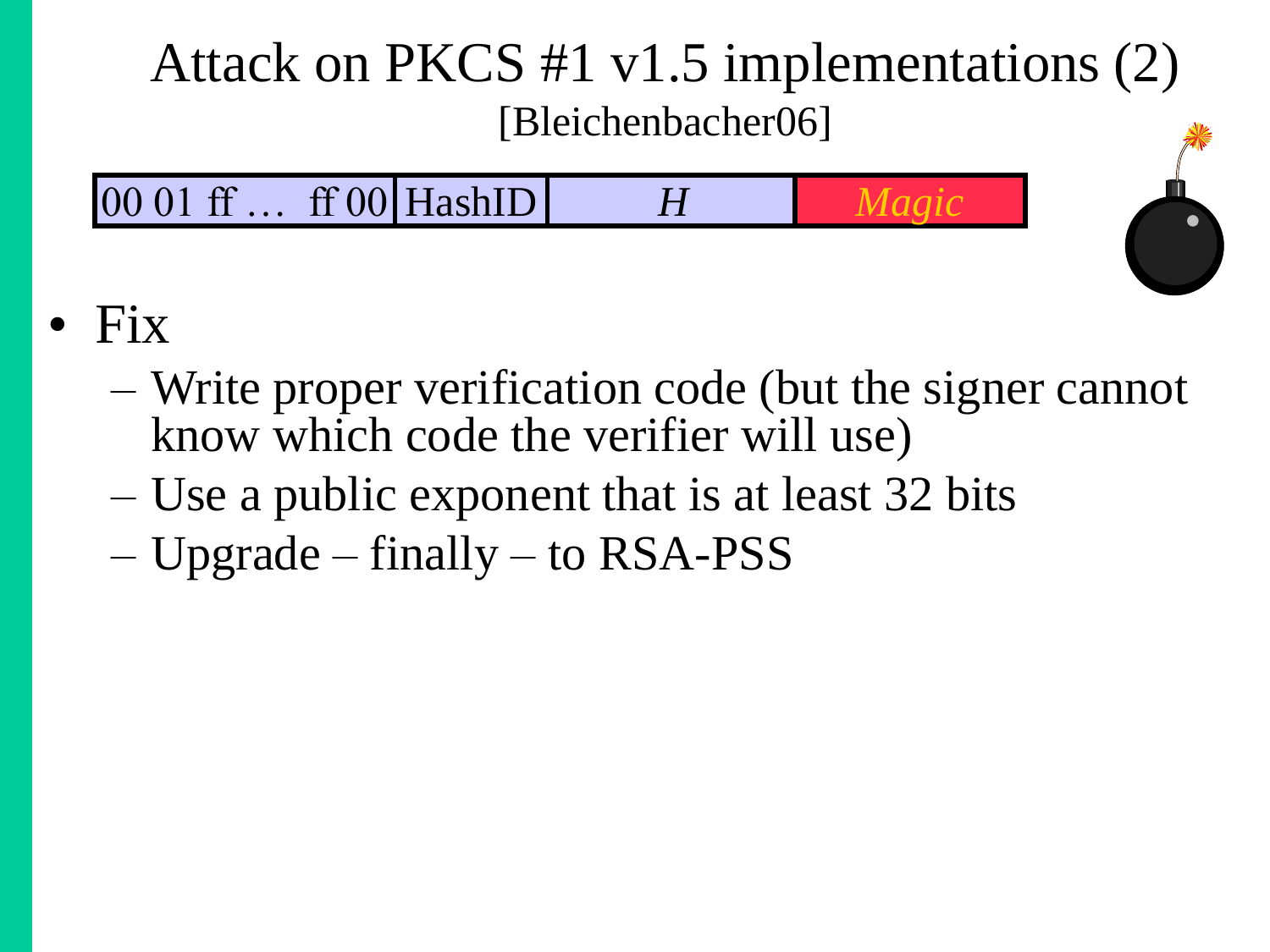# Cryptographic algorithm selection

- Standards?
- Public domain versus proprietary
- Upgrades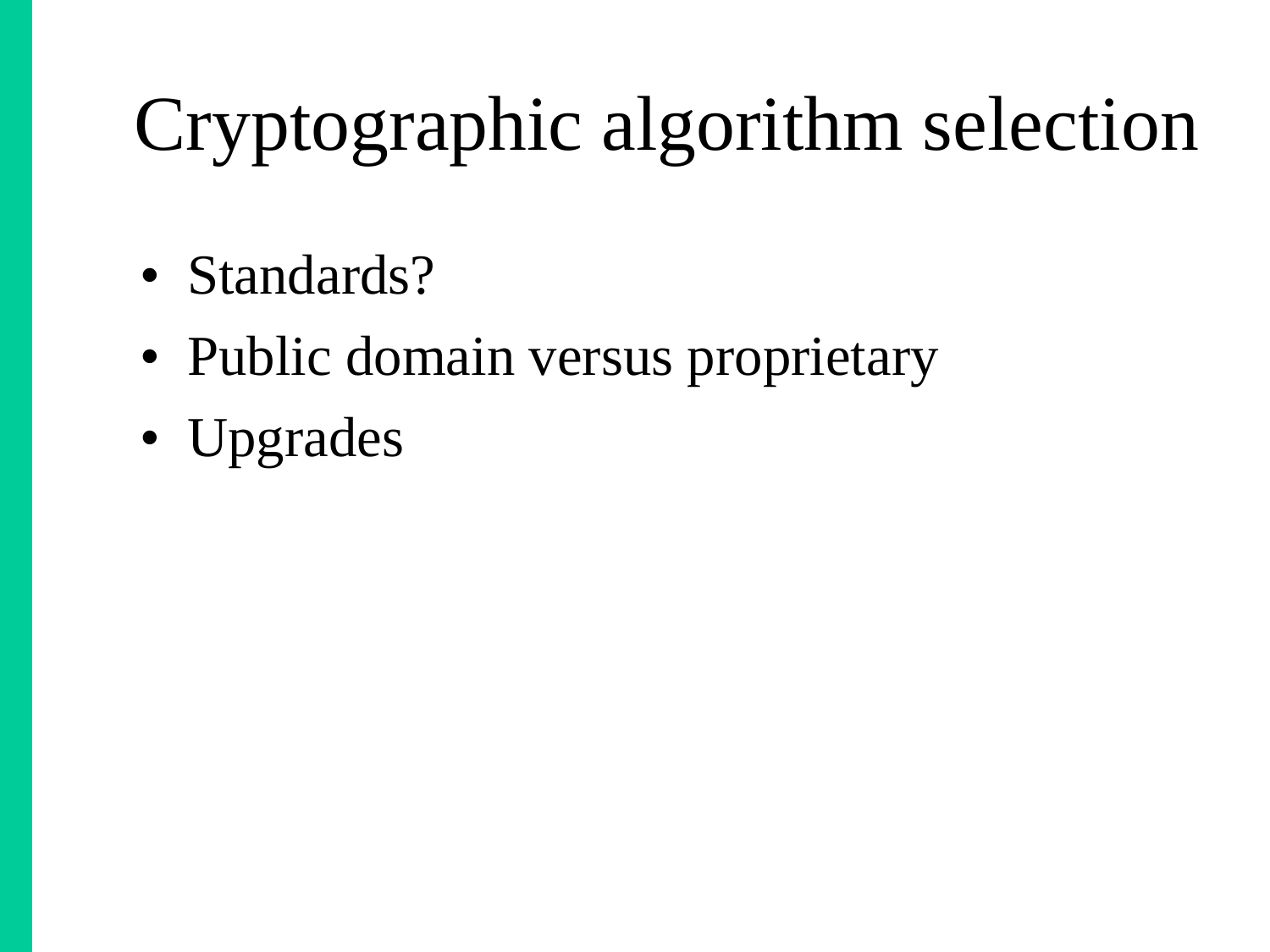# Cryptographic standards

- Algorithms historically sensitive (e.g., GSM)
- Choices with little technical motivation (e.g., RC2 and MD2)
- Little or no coordination effort (even within IETF)
- Technically difficult

A.S. Tanenbaum: "The nice thing about standards is there's so many to choose from"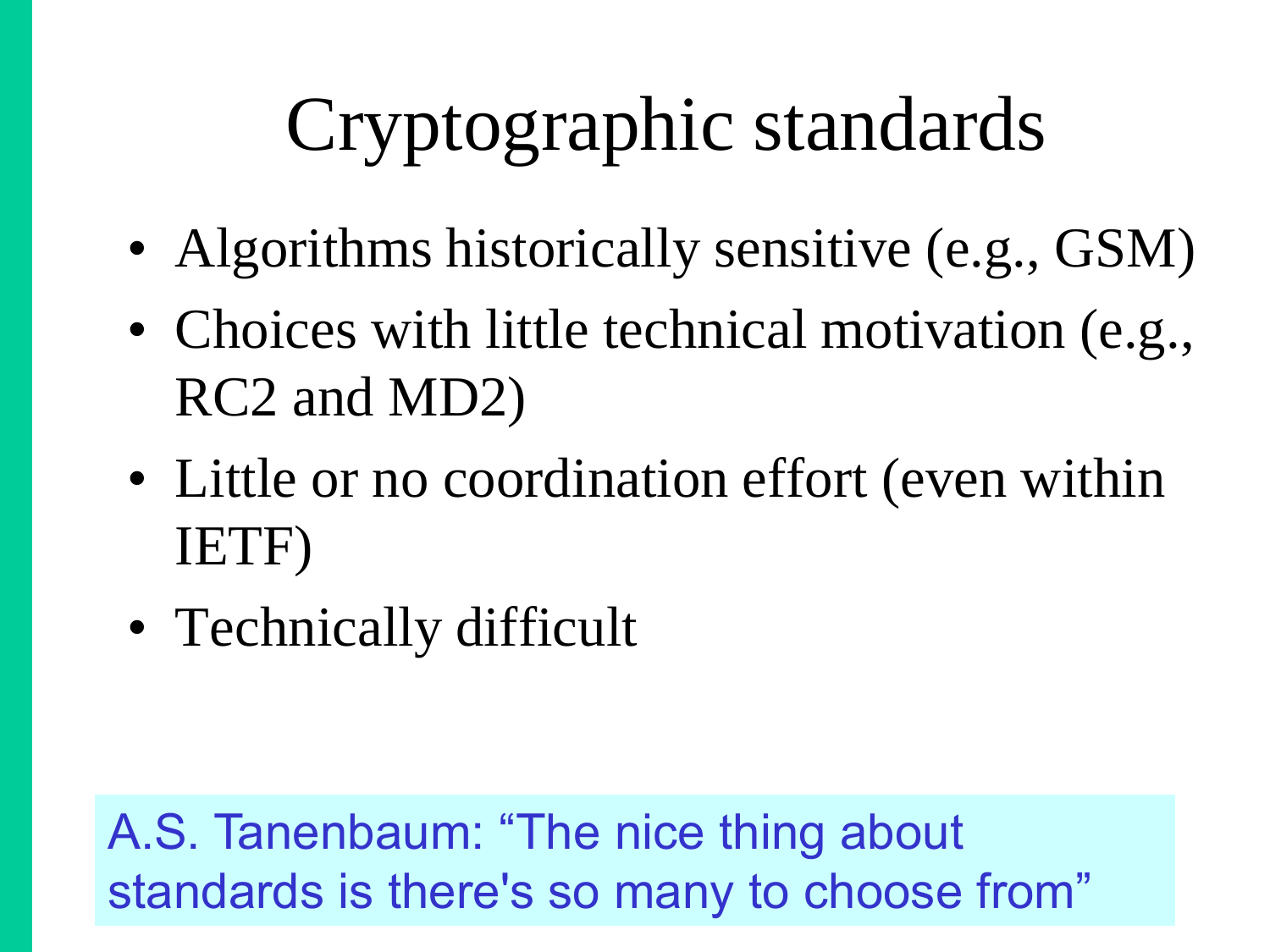#### Major Standardization Bodies in Cryptography

- **International** 
	- ISO and ISO/IEC International Organization for Standardi
	- ITU: International Telecommunications Union
	- IETF: Internet Engineering Task Force
	- IEEE: Institute of Electrical and Electronic Engineers
- National
	- ANSI: American National Standards Institute
	- NIST: National Institute of Standards and Technology
- European
	- CEN: Comité Européen de Normalisation
	- ETSI: European Telecommunications Standards Institute
- Industry
	- PKCS, SECG
	- W3C, OASIS, Liberty Alliance, Wi-Fi Alliance, BioAPI, WS-Security, **TCG**
	- GP, PC/SC, Open Card Framework, Multos

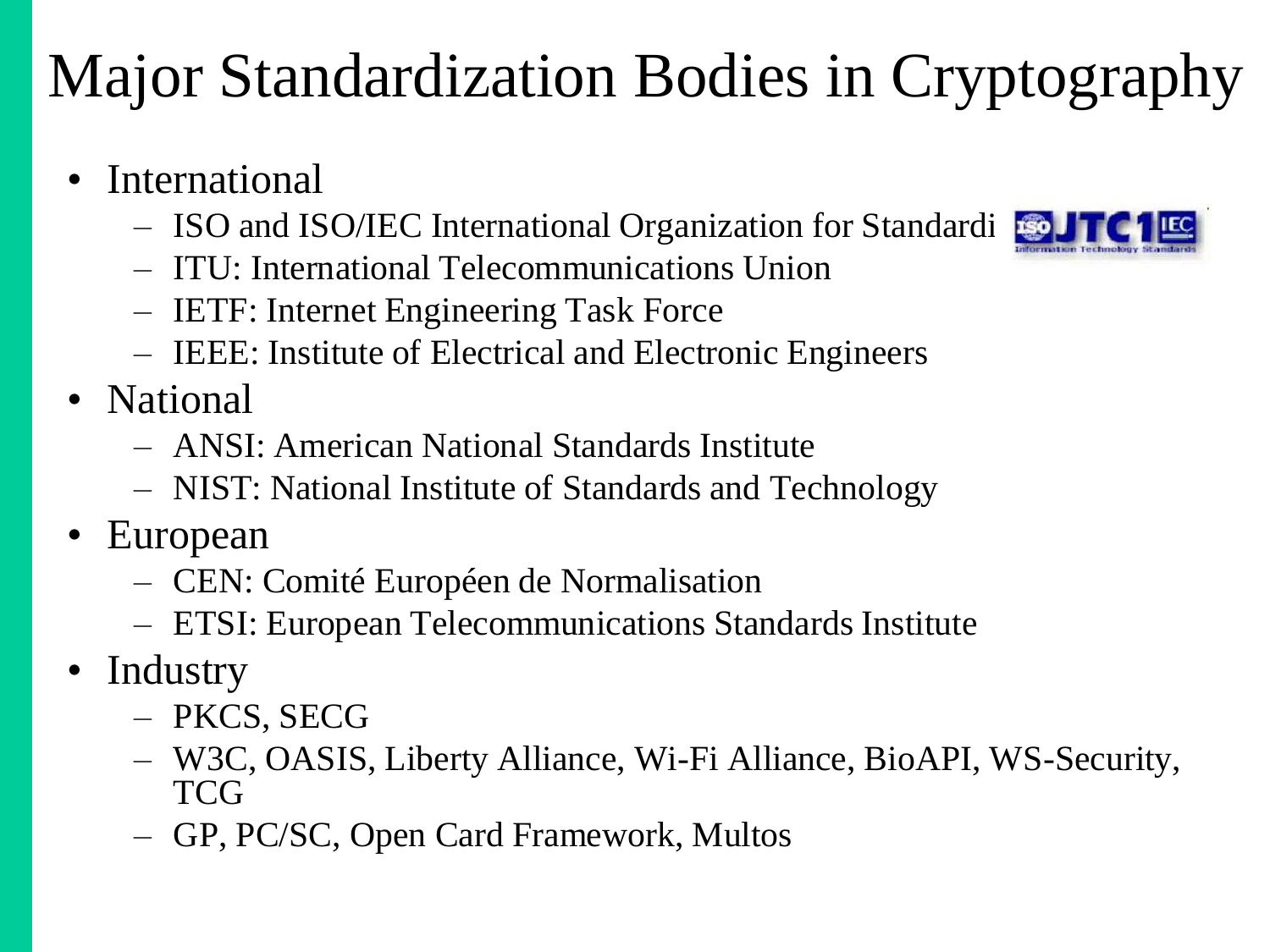## Independent evaluation efforts

- NIST (US) (1997-2001): block cipher AES for FIPS 197 (http://csrc.nist.gov/CryptoToolkit/aes/)
- CRYPTREC (Japan) (2000-2003): cryptographic algorithms and protocols for government use in Japan (http://www.ipa.go.jp/security)
- EU-funded IST-NESSIE Project (2000-2003): new cryptographic primitives based on an open evaluation procedure (http://www.cryptonessie.org)
- ECRYPT eSTREAM (2004-2007): stream cipher competition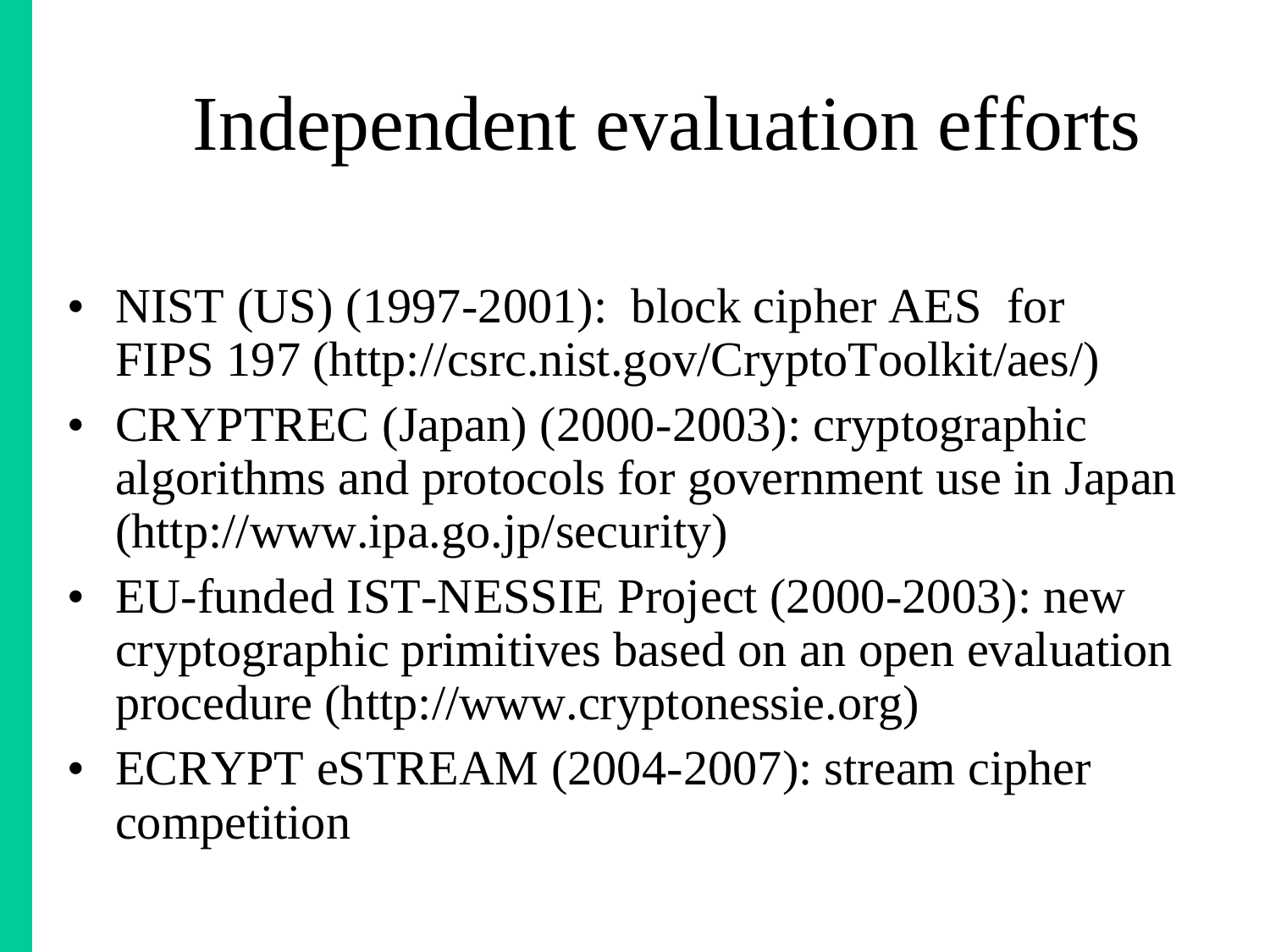# Proprietary/secret algorithms

- No "free" public evaluations
- Risk of snake oil
- Cost of (re)-evaluation very high
- No economy of scale in implementations
- Reverse engineering
- Fewer problems with rumors and "New York Times" attacks
- Extra reaction time if problems
- Fewer problems with implementation attacks
- Can use crypto for IPR and licensing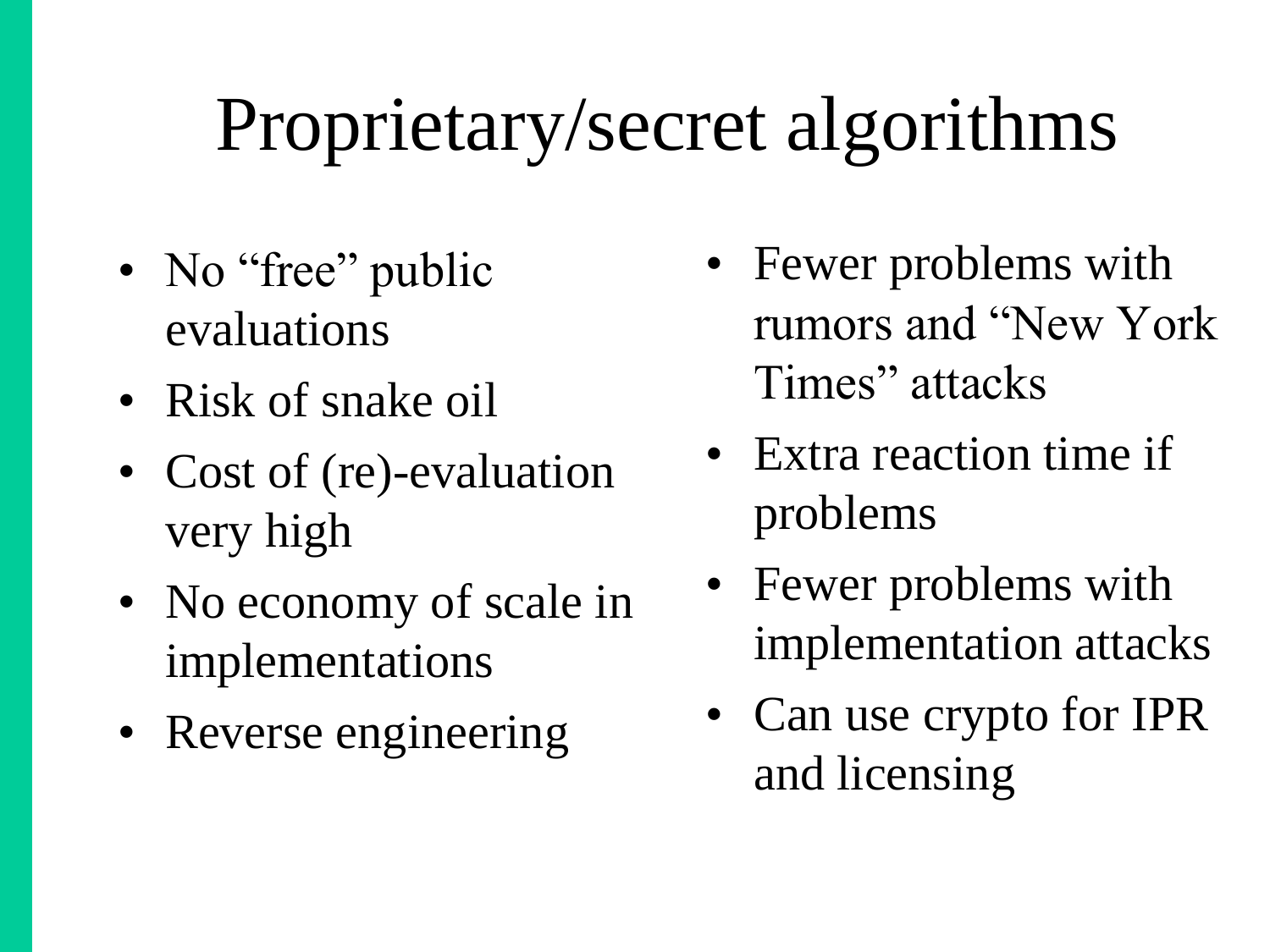# Many insecure algorithms in use

- Do it yourself (snake oil)
- Export controls
- Increased computational power for attacks (64-bit keys are no longer adequate)
- Cryptanalysis progress including errors in proofs
- Upgrading is often too hard by design
	- cost issue
	- backward compatibility
	- version roll-back attacks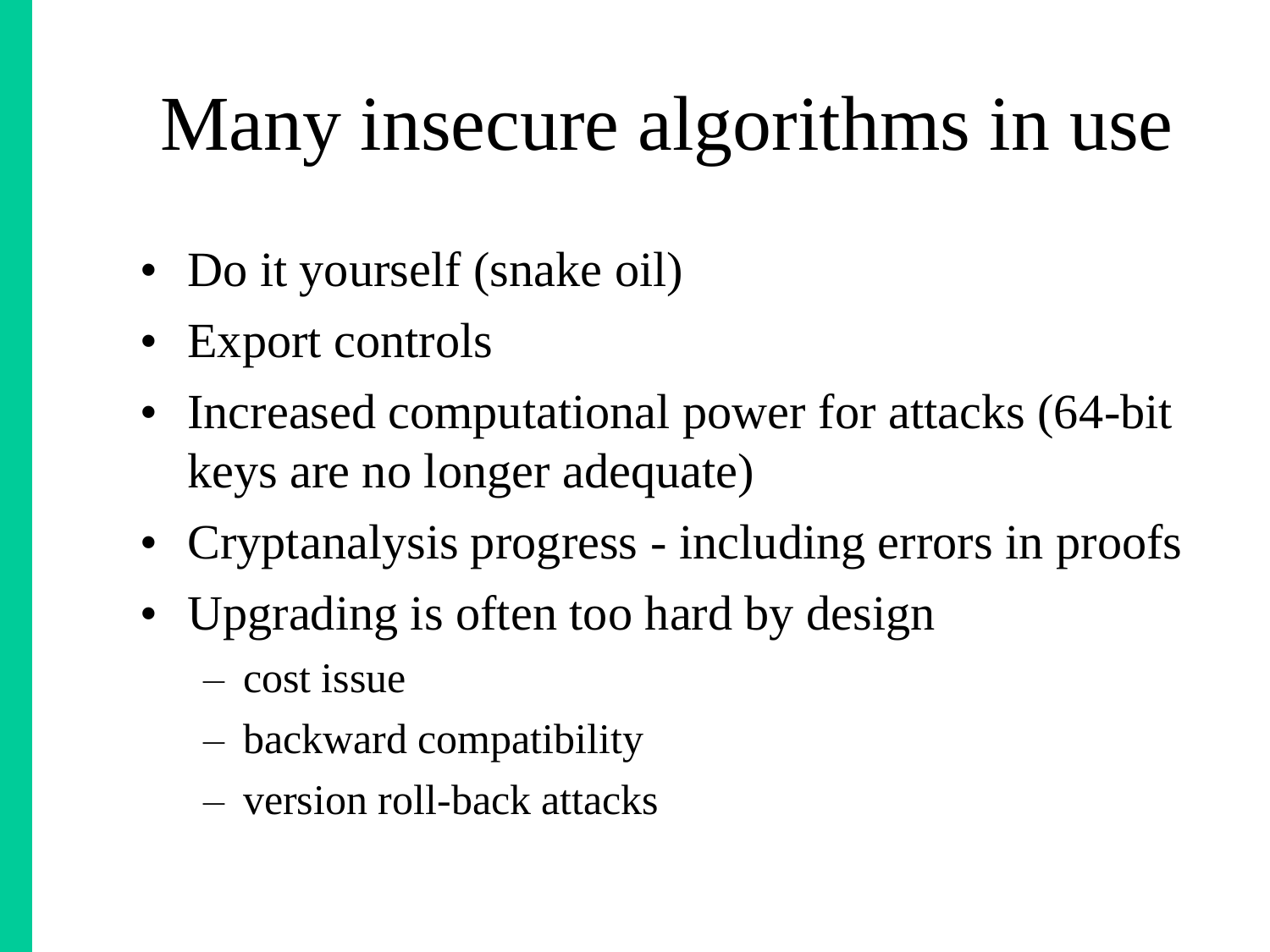# Upgrade problem

- GSM: A5/3 takes a long time
- Bluetooth: E0 hardwired
- TCG: chip with fixed algorithms
- MD5 and SHA-1 widely used
- Negotiable algorithms in SSH, TLS, IPsec,…
- But even then these protocols have problems getting rid of MD5/SHA-1

Make sure that you do not use the same key with a weak and a strong variant (e.g. GSM A5/2 and A5/3)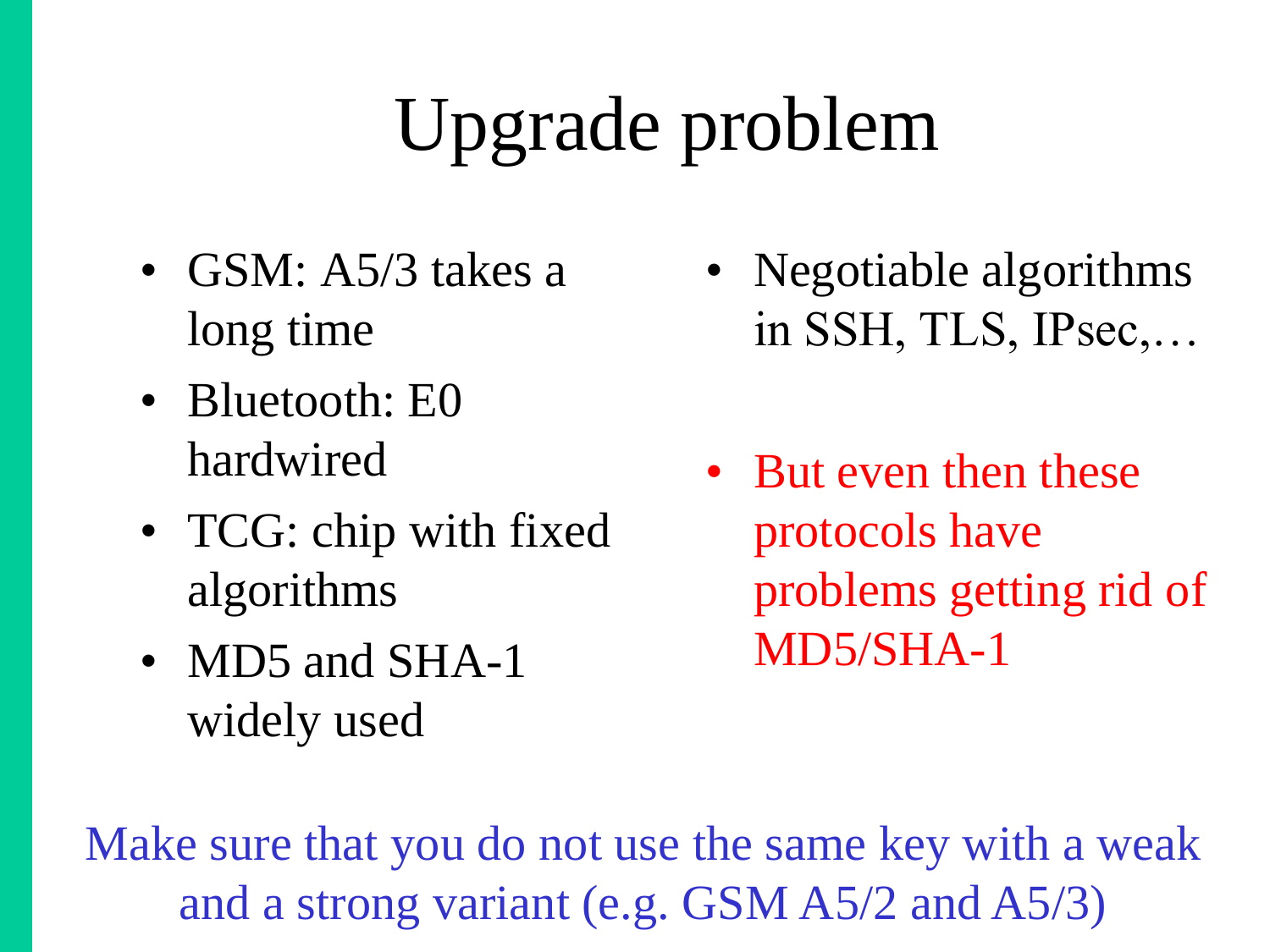# And the good news

- Many secure and free solutions available today: AES, RSA,…
- With some reasonable confidence in secure
- Cost of strong crypto decreasing except for "niche applications" (ambient intelligence)

In spite of all the problems, cryptography is certainly not the weakest link in our security chain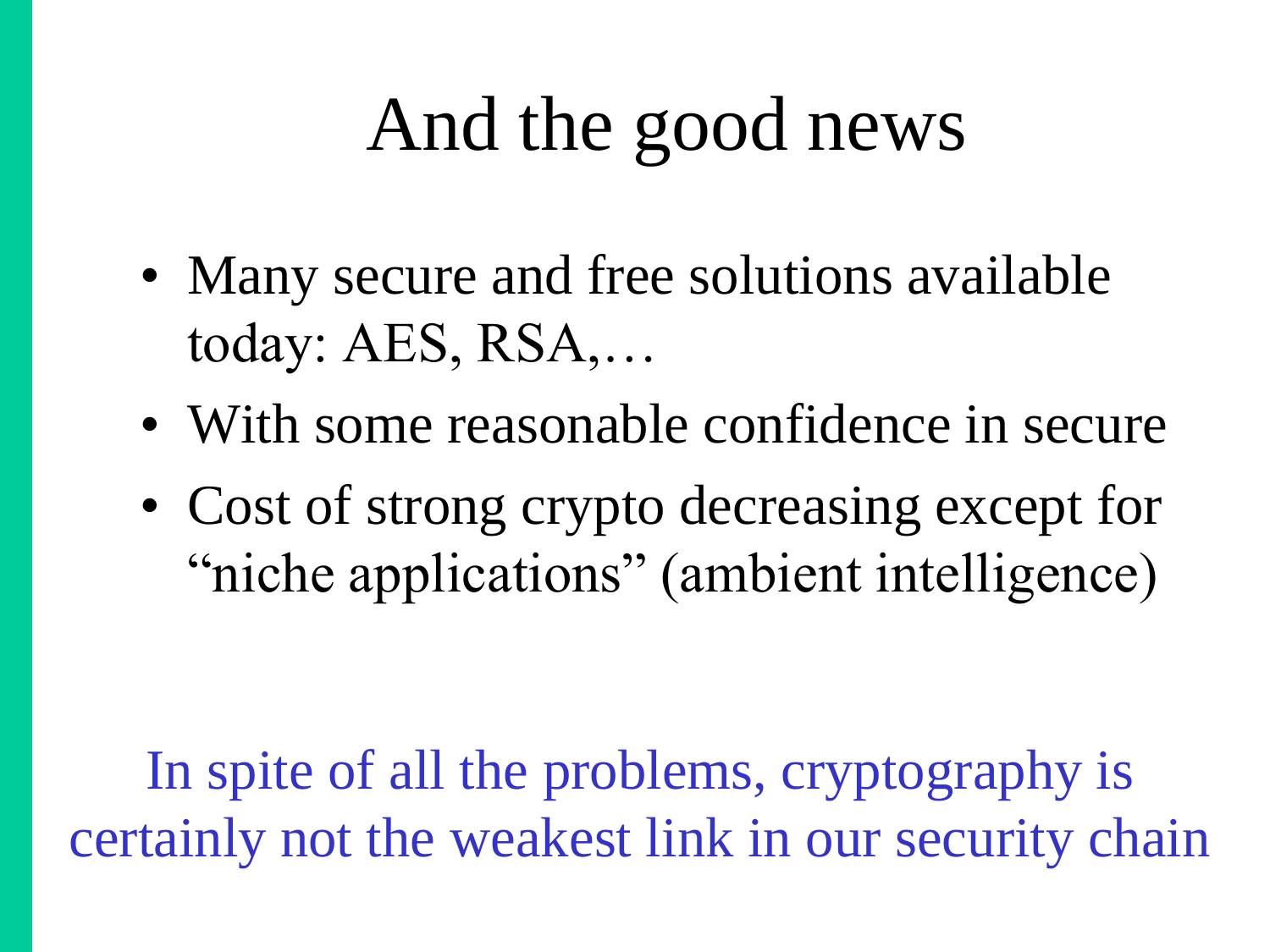# What to use (generic solutions)

- Authenticated encryption mode (OCB, CWC, CCM, GCM) with 3-key 3-DES or AES
- Hash functions: SHA-512 or Whirlpool
- Public key encryption: RSA-KEM or ECIES
- Digital signatures: RSA-PSS or ECDSA
- Protocols: TLS, SSH, IKE(v2)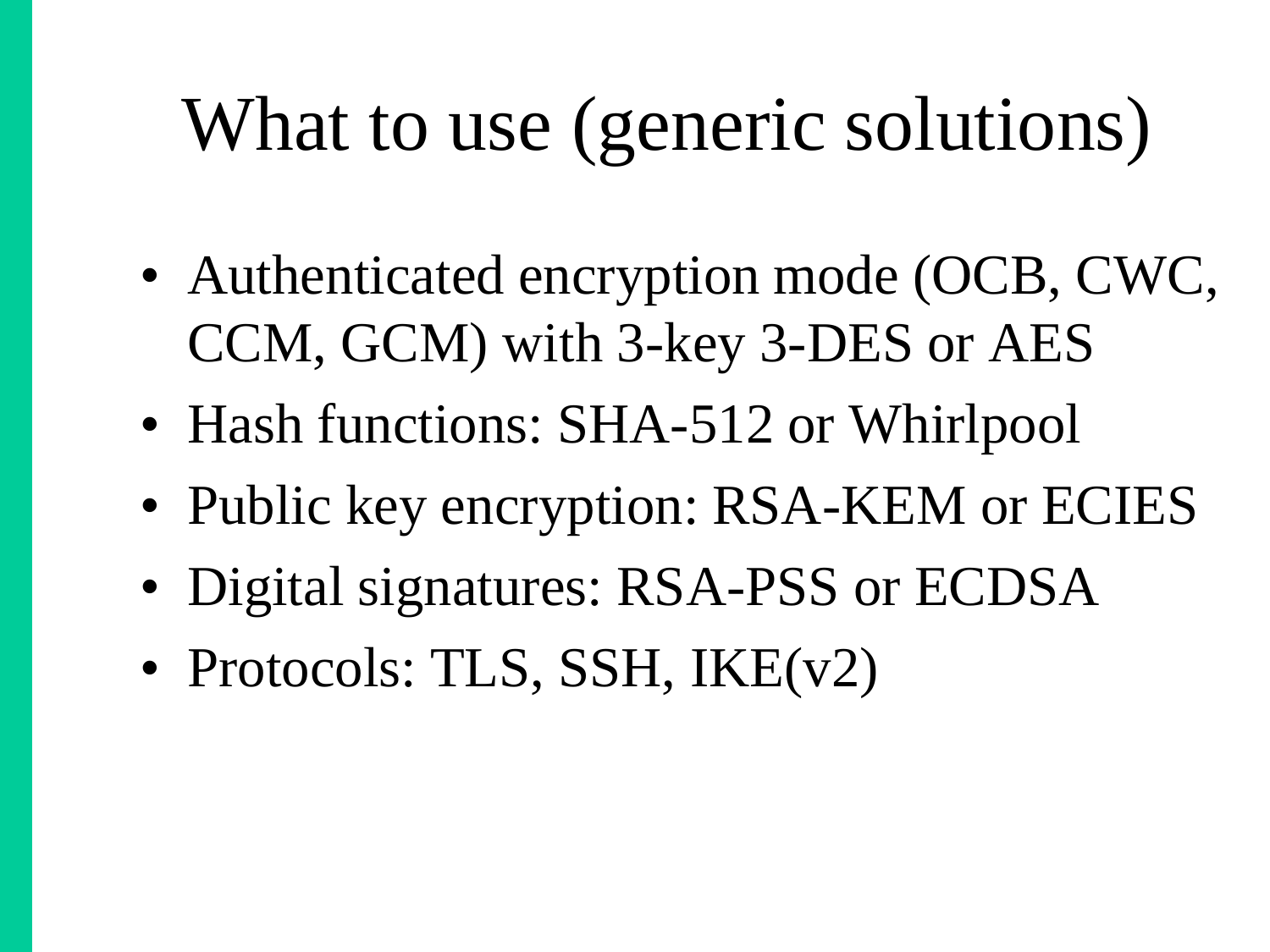# Secure implementations of cryptography

- Error messages and APIs (cf. supra)
- Side channels
	- Timing attacks
	- Power attacks
	- Acoustic attacks
	- Electromagnetic attacks
- Fault attacks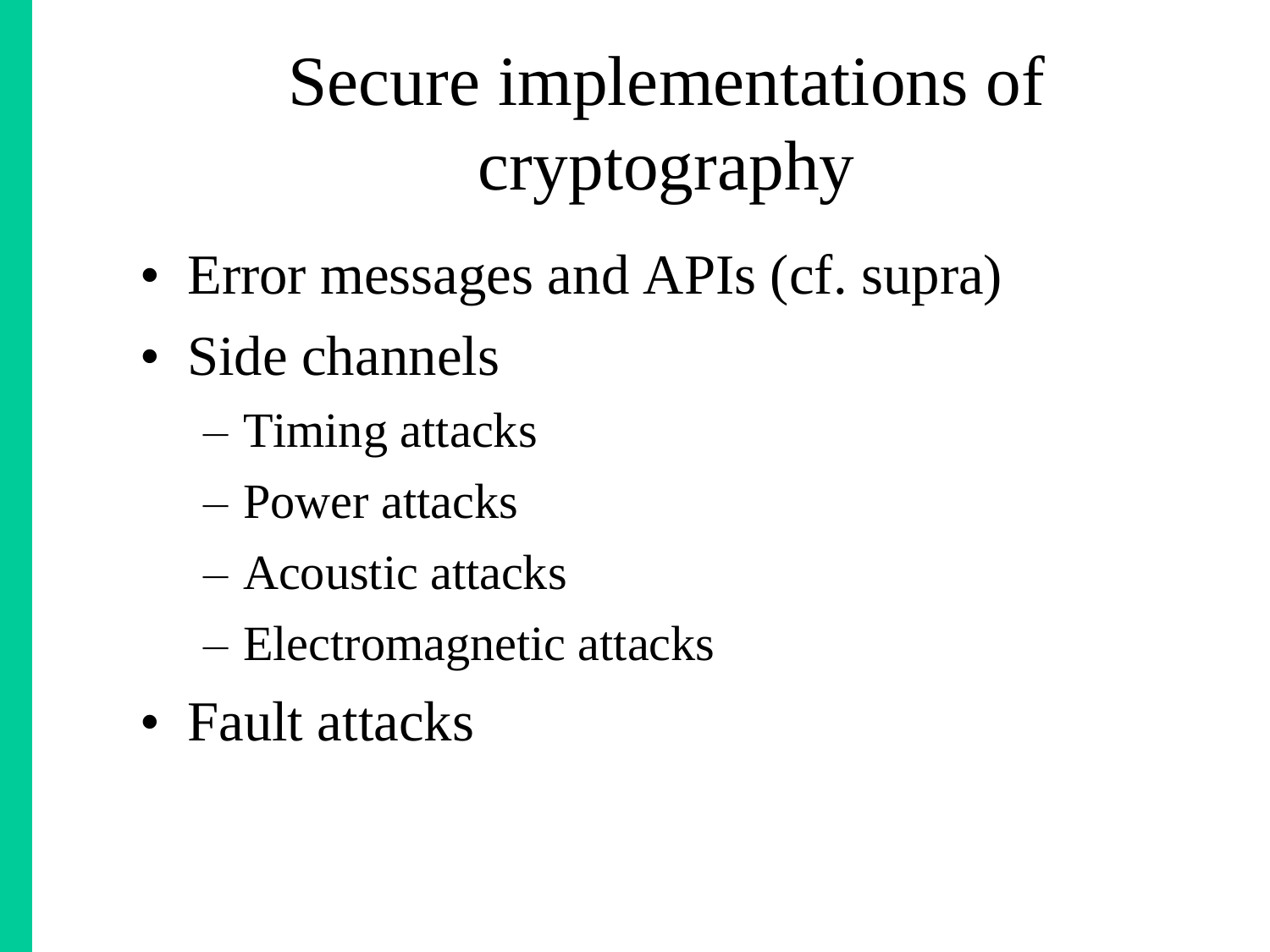### Power analysis tools for smart cards

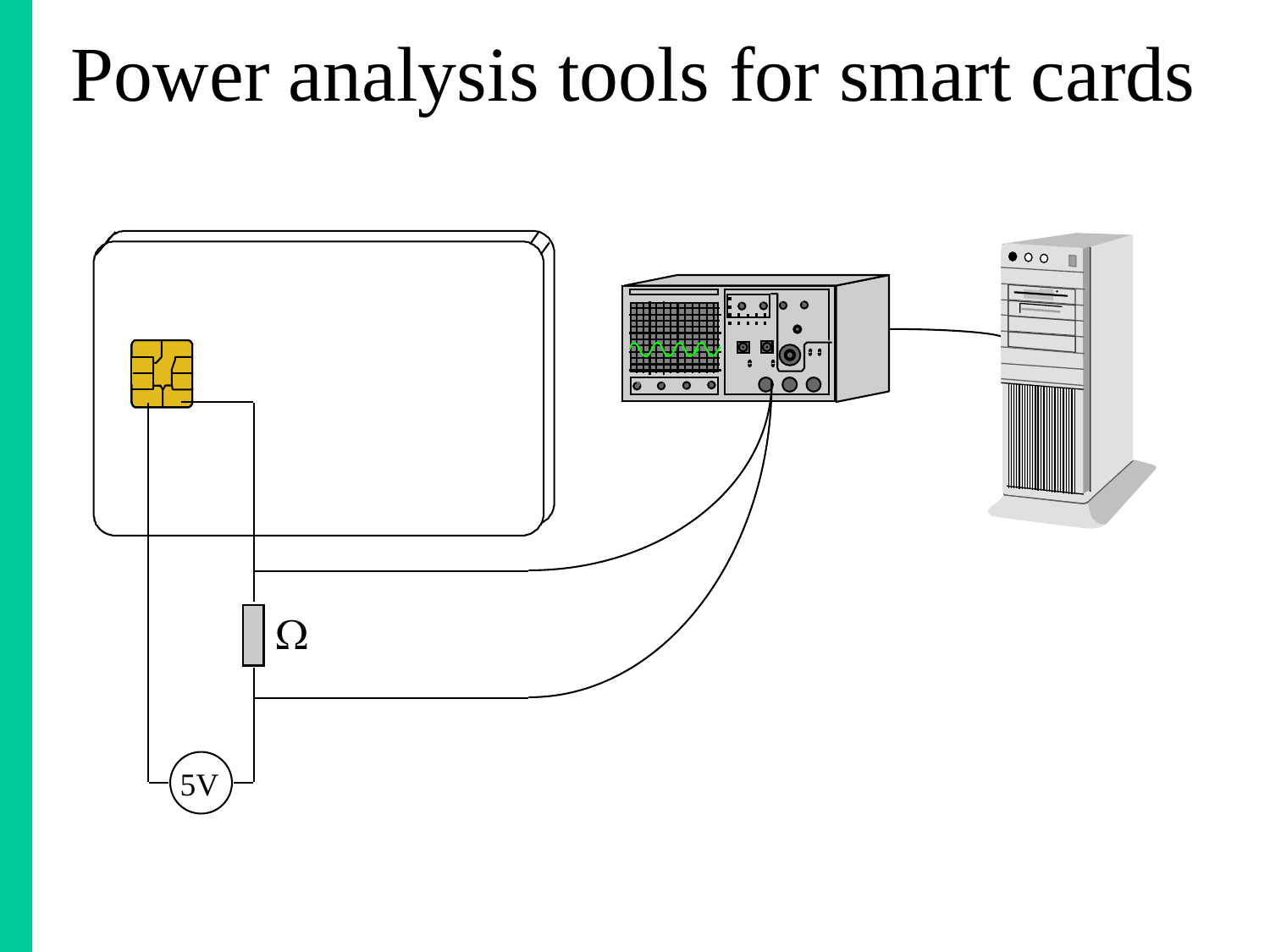### Software: constant time is crucial

- PIN verification
- Square and multiply for RSA
- Variable rotations in RC5 and RC6
- Swaps in RC4
- Problems with cache misses in ciphers with S-boxes such as DES and AES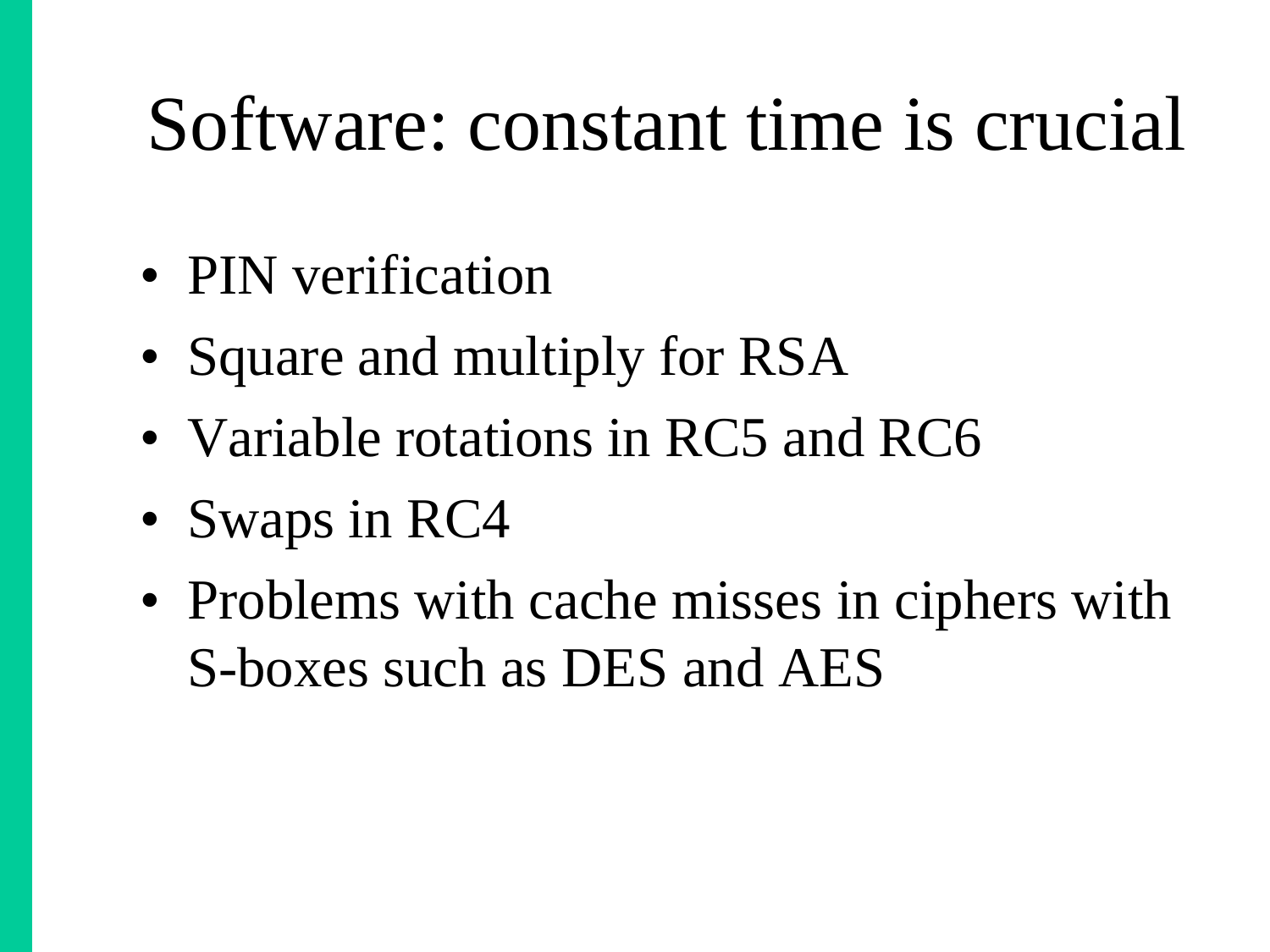### PIN verification

input (PIN\_U[0..k-1],PIN[0..k-1])  $i=0$ ; while  $(i < k)$  do {  $if (PIN_U[i] != PIN[i]) return (0);$  $i = i+1;$ } return(1);

#### Problem?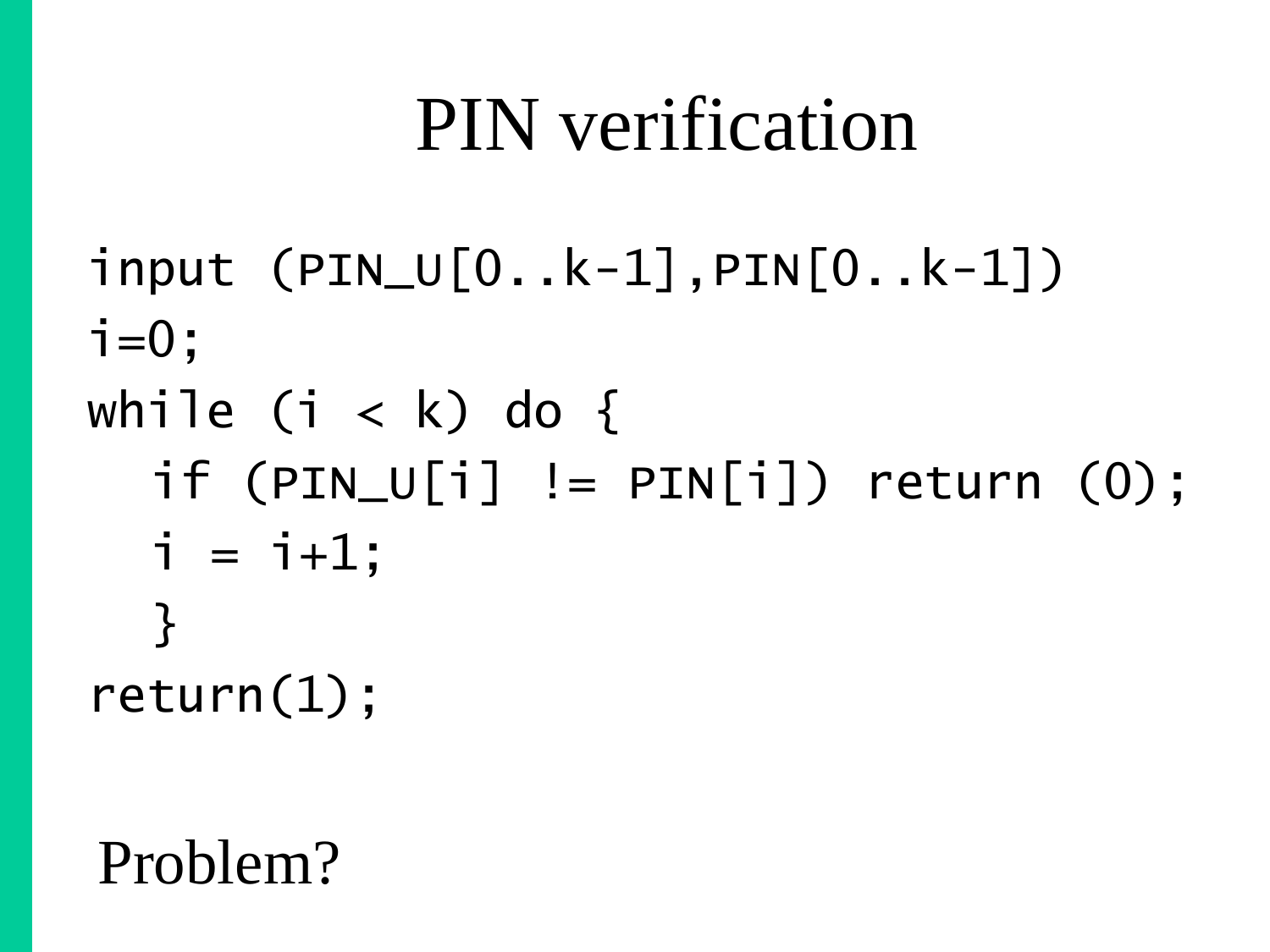# Timing attack on RSA

- "square and multiply" algorithm
- exponent bits scanned from MSB to LSB (left to right)

```
Let k = bitsize of d (say 1024)
Let s = mFor i = k-2 down to 0
 Let s = s^*s mod n (SQUARE)
  If (bit i of d) is 1 then
  Let s = s^*m \mod n (MULTIPLY)
  End if
                                      Example : s = m^9 = m^{1001b}init (MSB 1) s = m
                                      round 2 (bit 0) s = m2
                                      round 1 (bit 0) s = (m^2)^2 = m^4round 0 (bit 1) s = (m^4)^2 * m = m^9
```
End for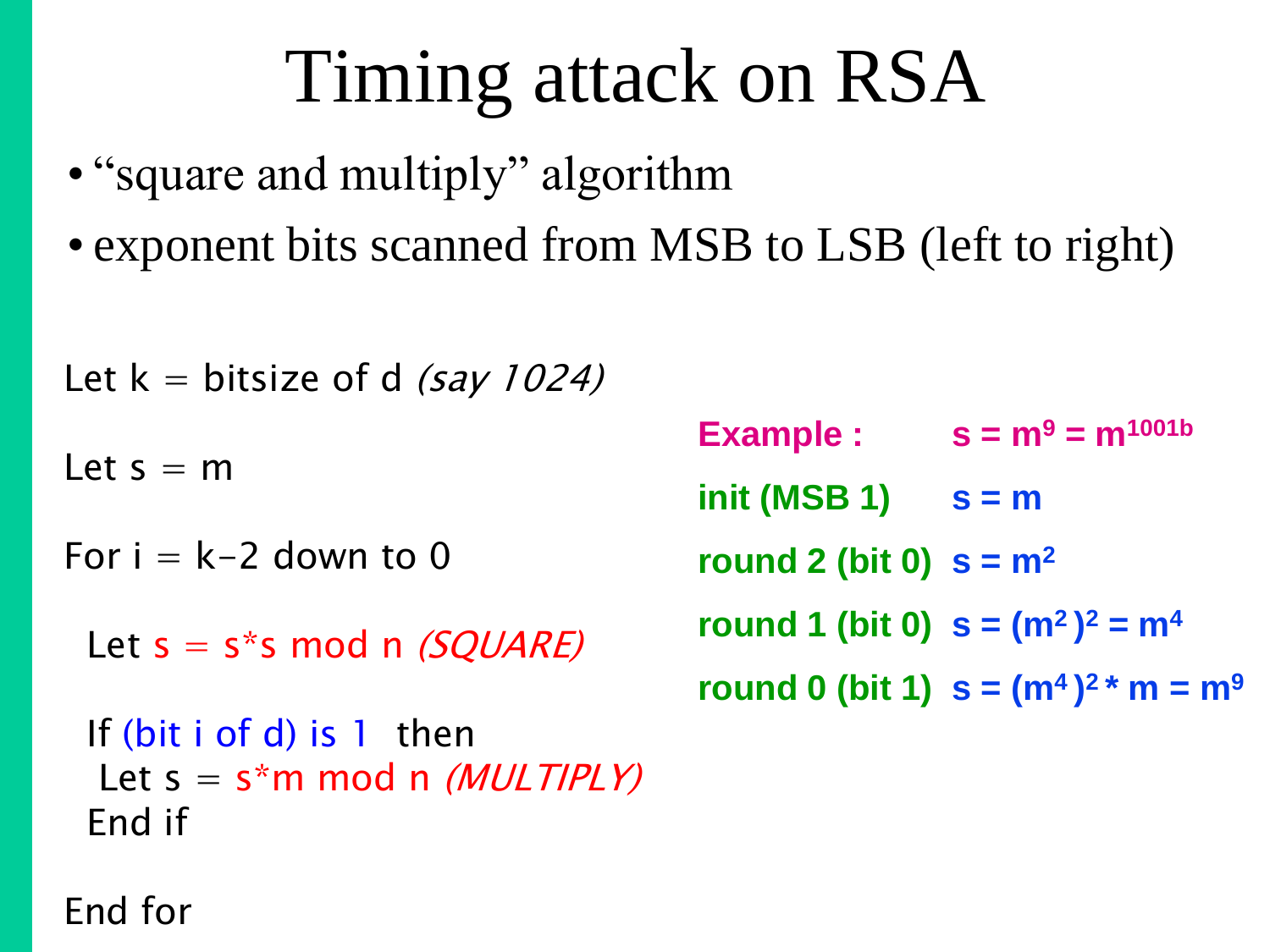## Cache attack on crypto algorithms with S-boxes (DES, AES,…)

- Cache misses influence execution time
- Uses HyperThreading to monitor the encrypting process in real time and observe its use of shared resources.
- [Tsunoo-Saito-Suzaki-Shigeri-Miyauchi 03] Cryptanalysis of DES implemented on computers with cache, CHES 2003, LNCS 2779, 62-76, 2003
- [Osvik-Shamir-Tromer 05] Cache Attacks and Countermeasures: the Case of AES, RSA CT 2006
- [Bernstein 05] Cache-timing attacks on AES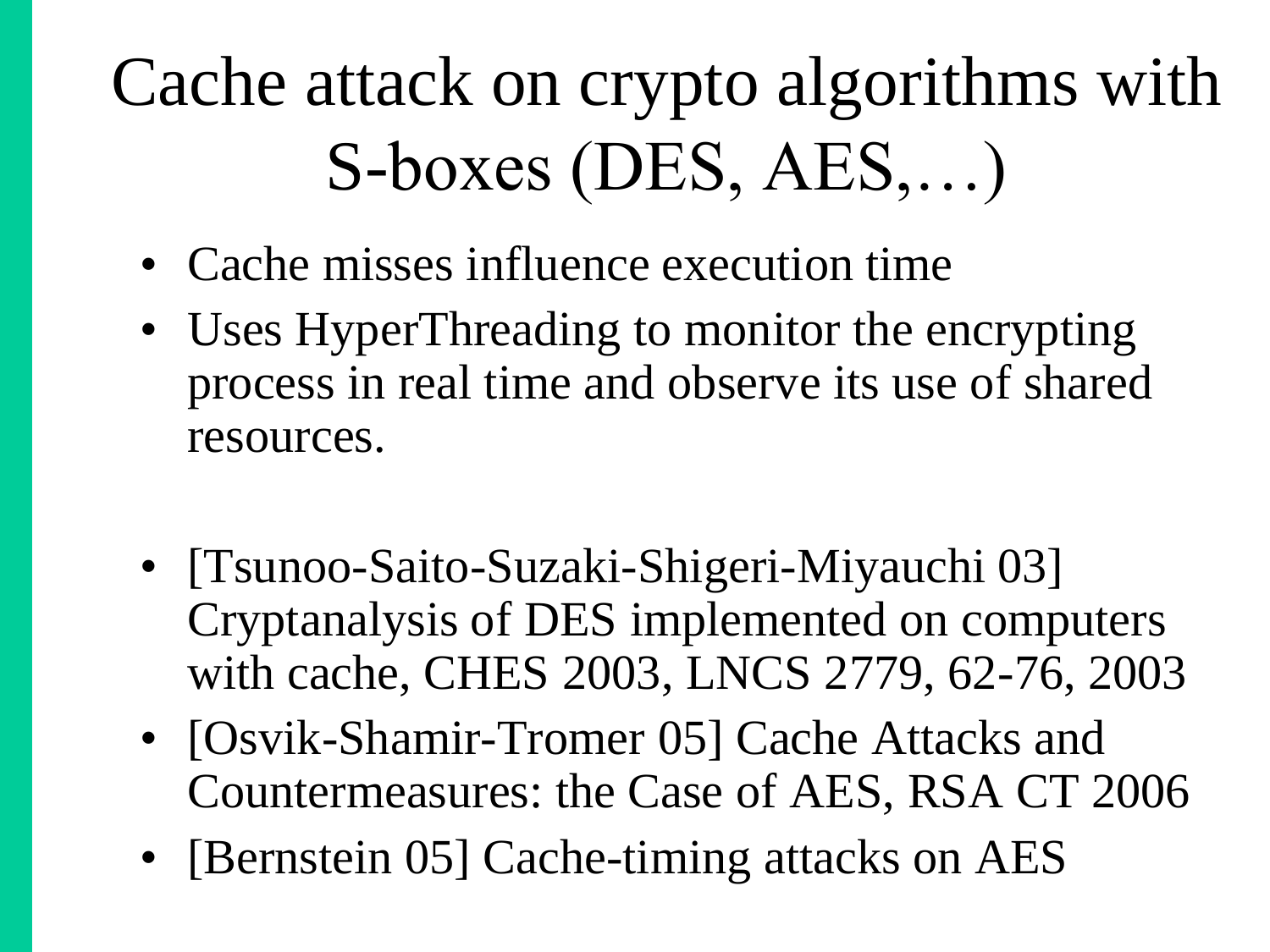# Some crypto libraries

- **OpenSSL: http://www.openssl.org/**
- **Cryptlib: http://www.cs.auckland.ac.nz/~pgut001/cryptlib/**
- **SSLeay: http://www2.psy.uq.edu.au/~ftp/Crypto/**
- **IAIK Java: http://jce.iaik.tugraz.at/products/index.php**
- **COSIC crypto library (contact B. Preneel)**
- **See also http://www.ssh.fi/support/cryptography/online\_r esources/practical.html**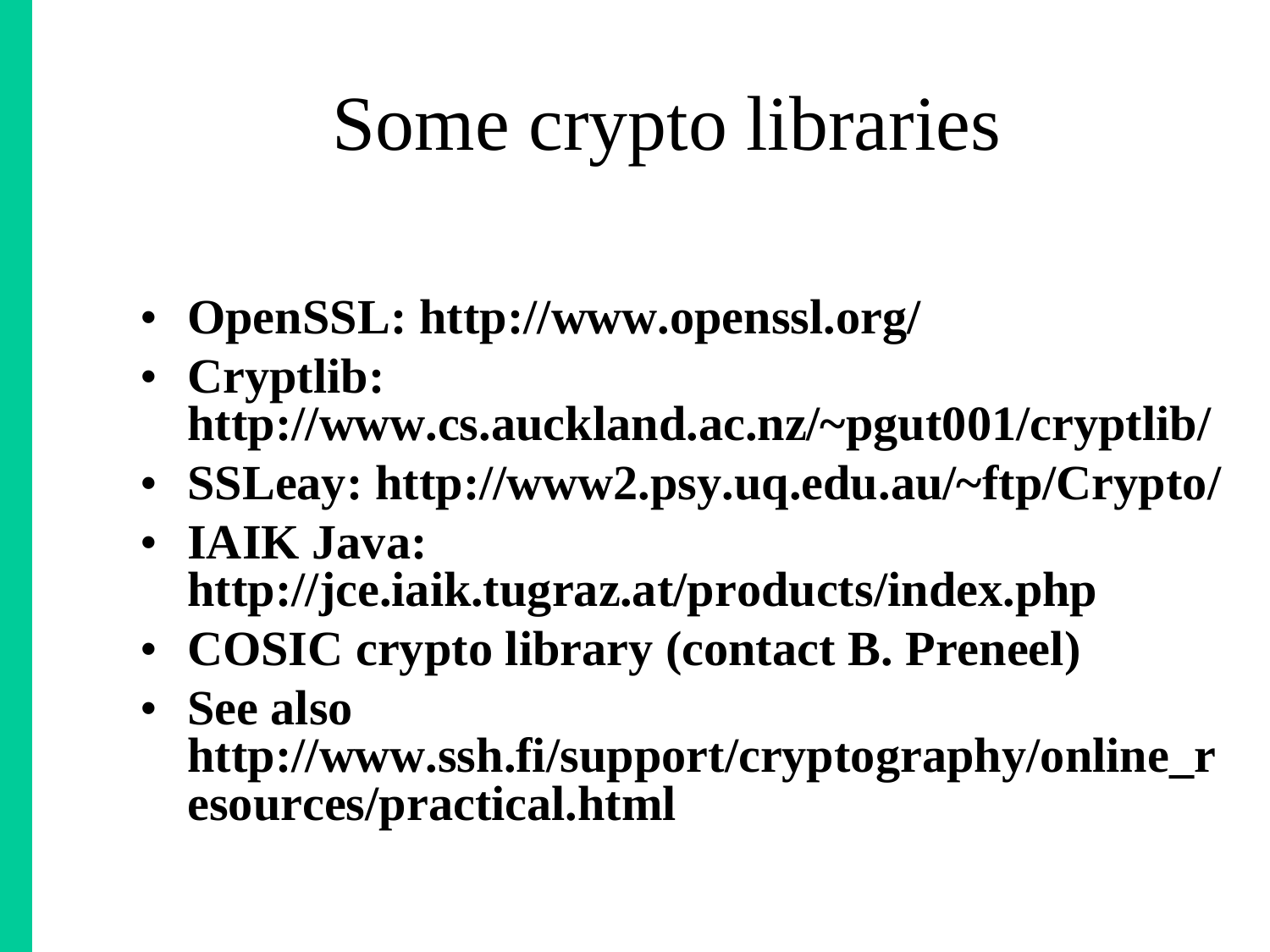# Novel applications of cryptography

- Whitebox crypto
- SPAM fighting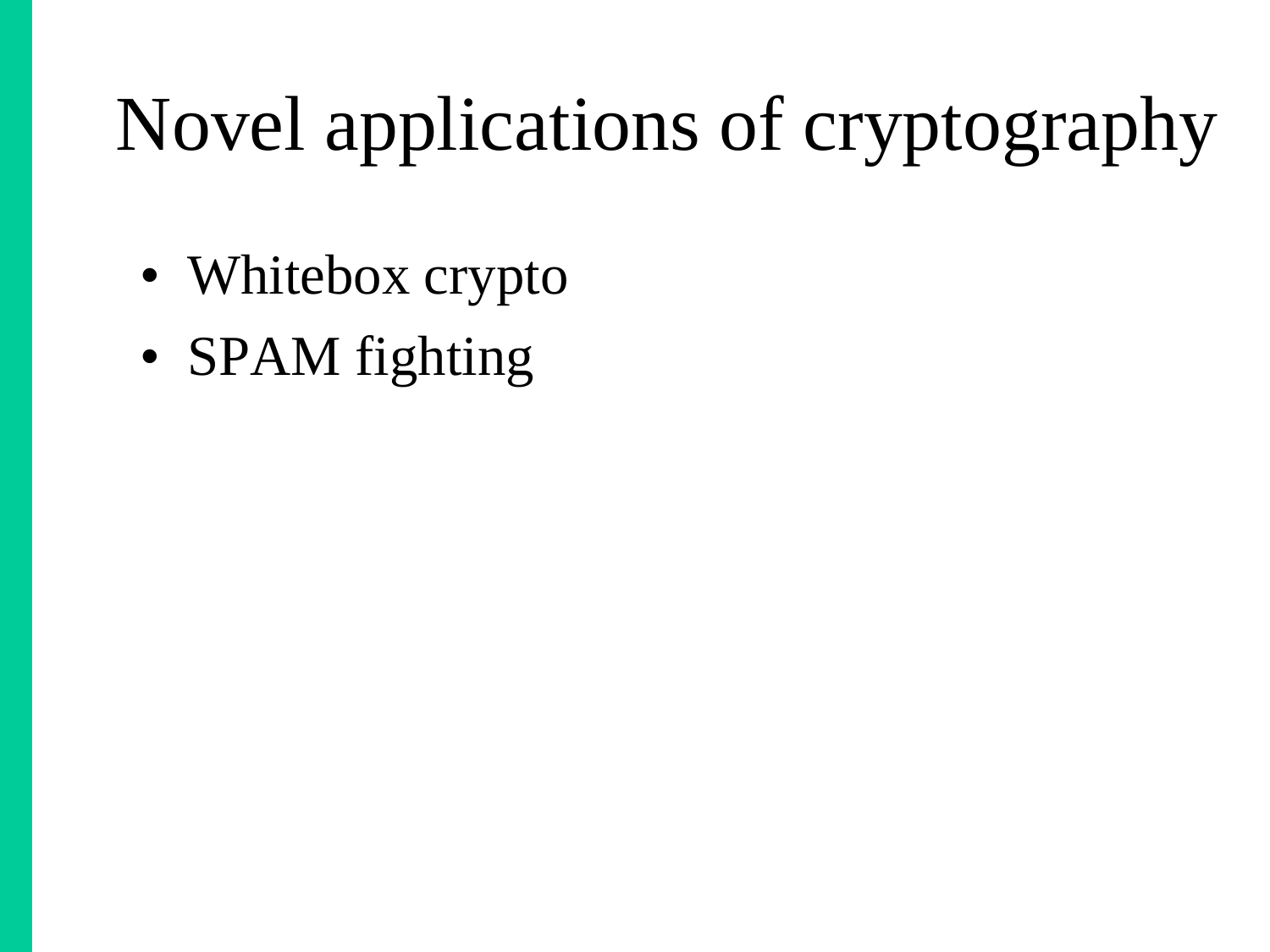### Protection of software against whitebox attacks

- Software
	- Confidential information
	- Secret keys
	- Proprietary code
- Software and content distribution
- White-box setting
	- Complete accesss to implementation
	- Decompilation, reverse engineering, ...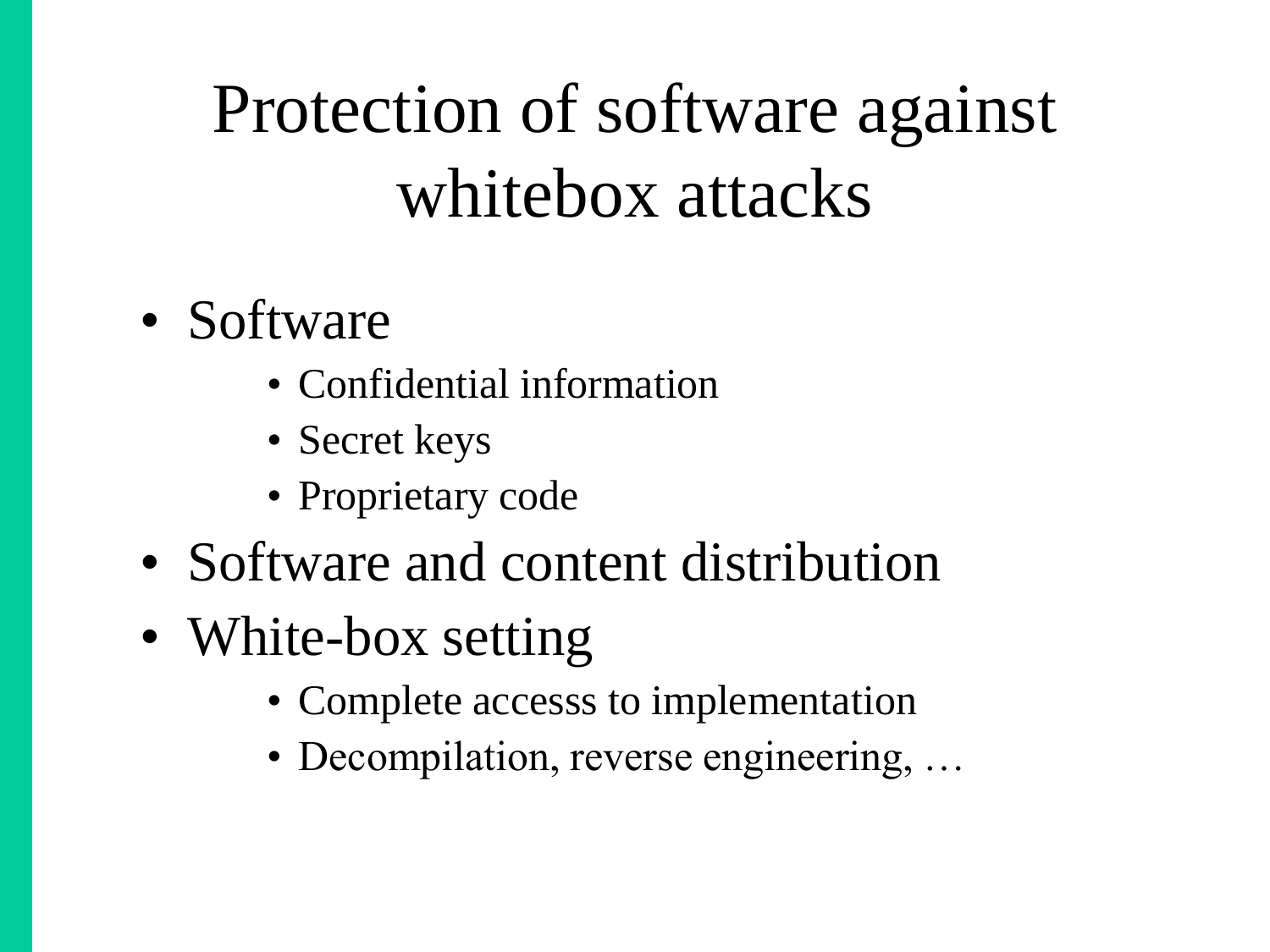### Protection of software against whitebox attacks

#### "sandboxing"

protect host against malware

Malicious client program/applet



Download/ Install

Benign host



#### • malicious hosts

protect software against malicious hosts

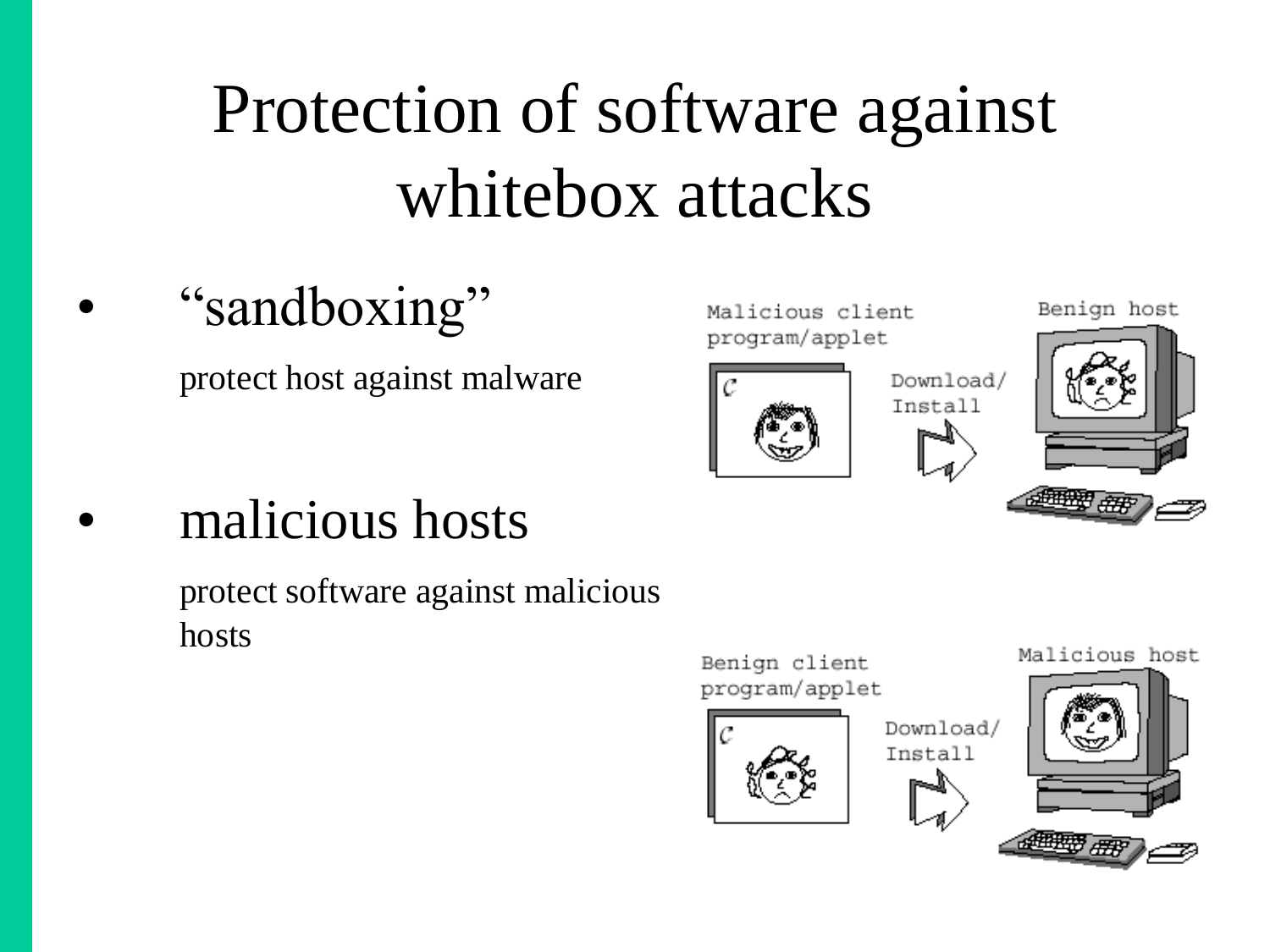# Techniques

- White-box cryptography
	- Extra input and output coding of encryption
- Code obfuscation
	- Obfuscate code and program flow
- Other techniques:
	- Integrity checks + error detection  $\rightarrow$  Tamper resistant software (TRS)
	- Code encryption + 'on-the-fly' decryption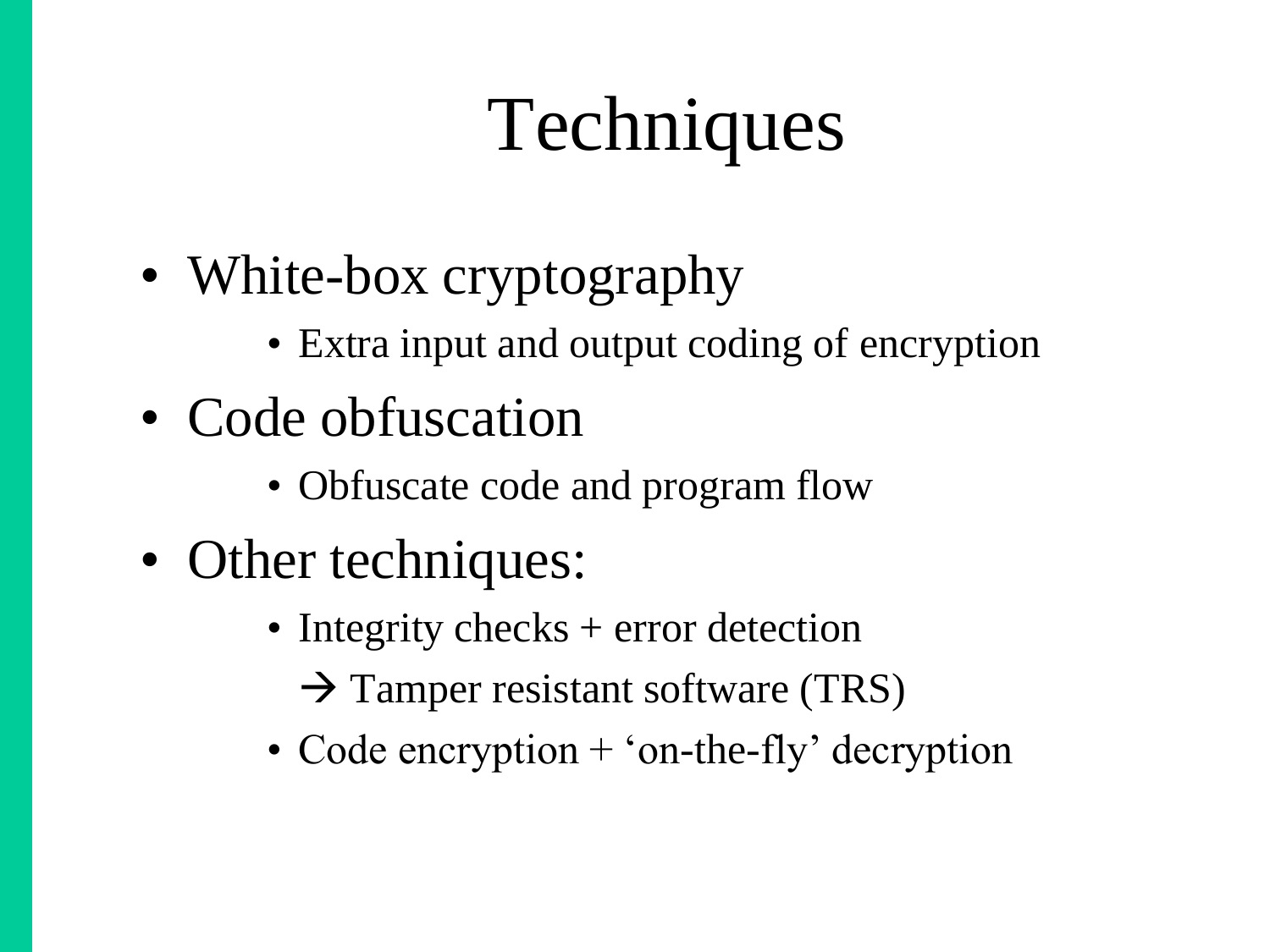# White Box Cryptography

• Mathematical technique to hide keys in code

$$
E'_{K} = G \circ \boxed{E_{K}} \circ F^{-1}
$$

- *With:*
	- *EK* : encryption function, key *K*
	- *F* : arbitrary input coding
	- *G* : arbitrary output coding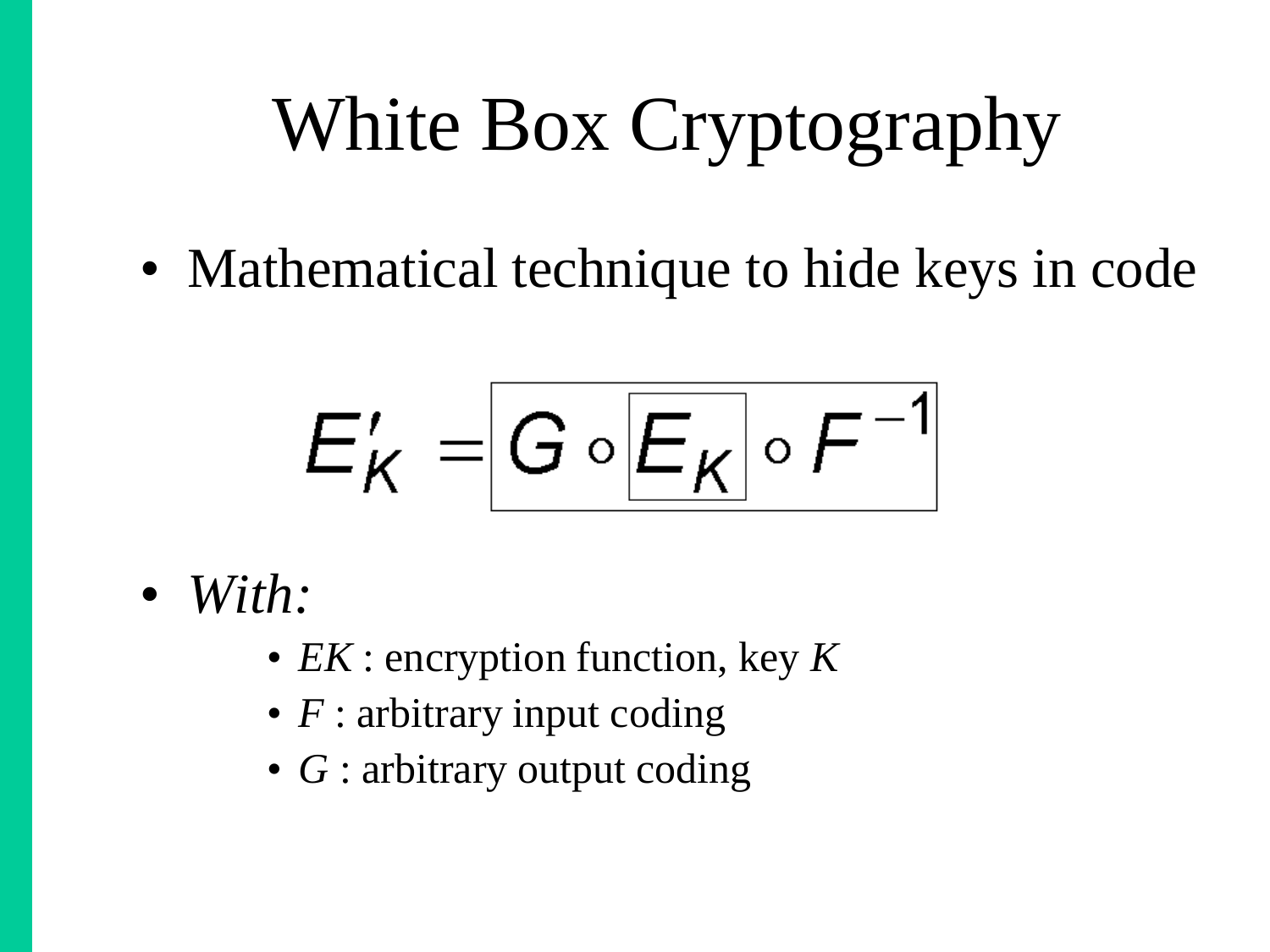# Pro and Cons

- Unique object code
	- Choose *F* and *G*
	- Integrate key
- Protect key
	- No function that computes  $E_K$  for an arbitrary key *K*
- Flexible
- Fast updates
- Increased memory
	- Tables for input and output coding and for function
- Increased execution time
- Security: very strong attack model
	- Trade-off with performance
- Fast key update open problem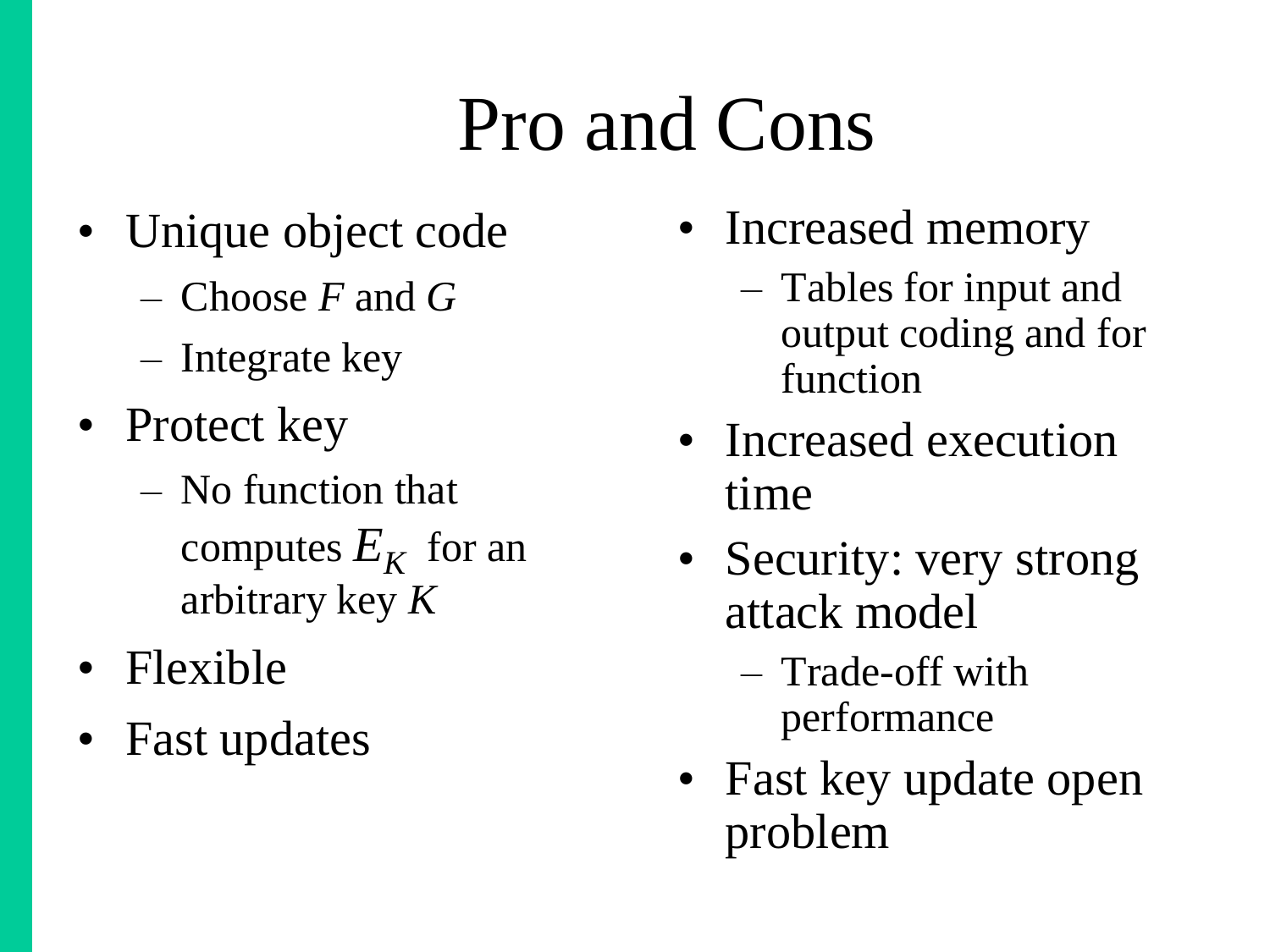# Example

- DES
	- 16-round Feistel
	- 8 S-boxes
	- 56-bit key
- White-box DES
	- General structure
	- $-12$  "T-boxes"
	- Key built in code

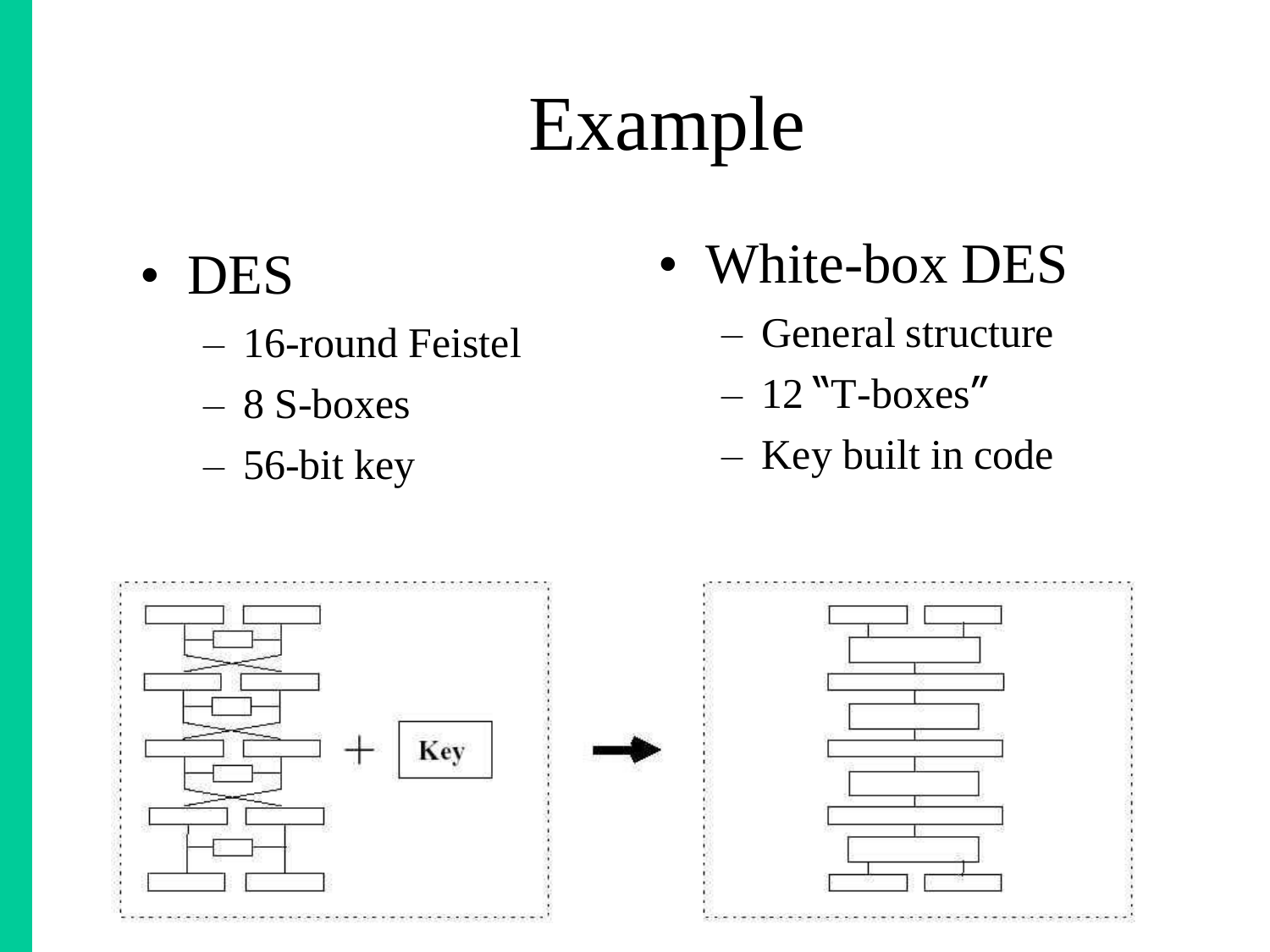### The SPAM problem: it is about economics, stupid

- list of  $10<sup>7</sup>$ -10<sup>8</sup> "good" names
- cost per message:  $\sim 10^{-5}$  €; total cost 100-1000 €
- $\bullet$  hit ratio:  $10^{-6}$  to  $10^{-4}$ : 10-10000 responses
- Cost to society
	- Ruining e-mail as communication tool
	- Time and attention
	- ISP fees
	- Storage and bandwidth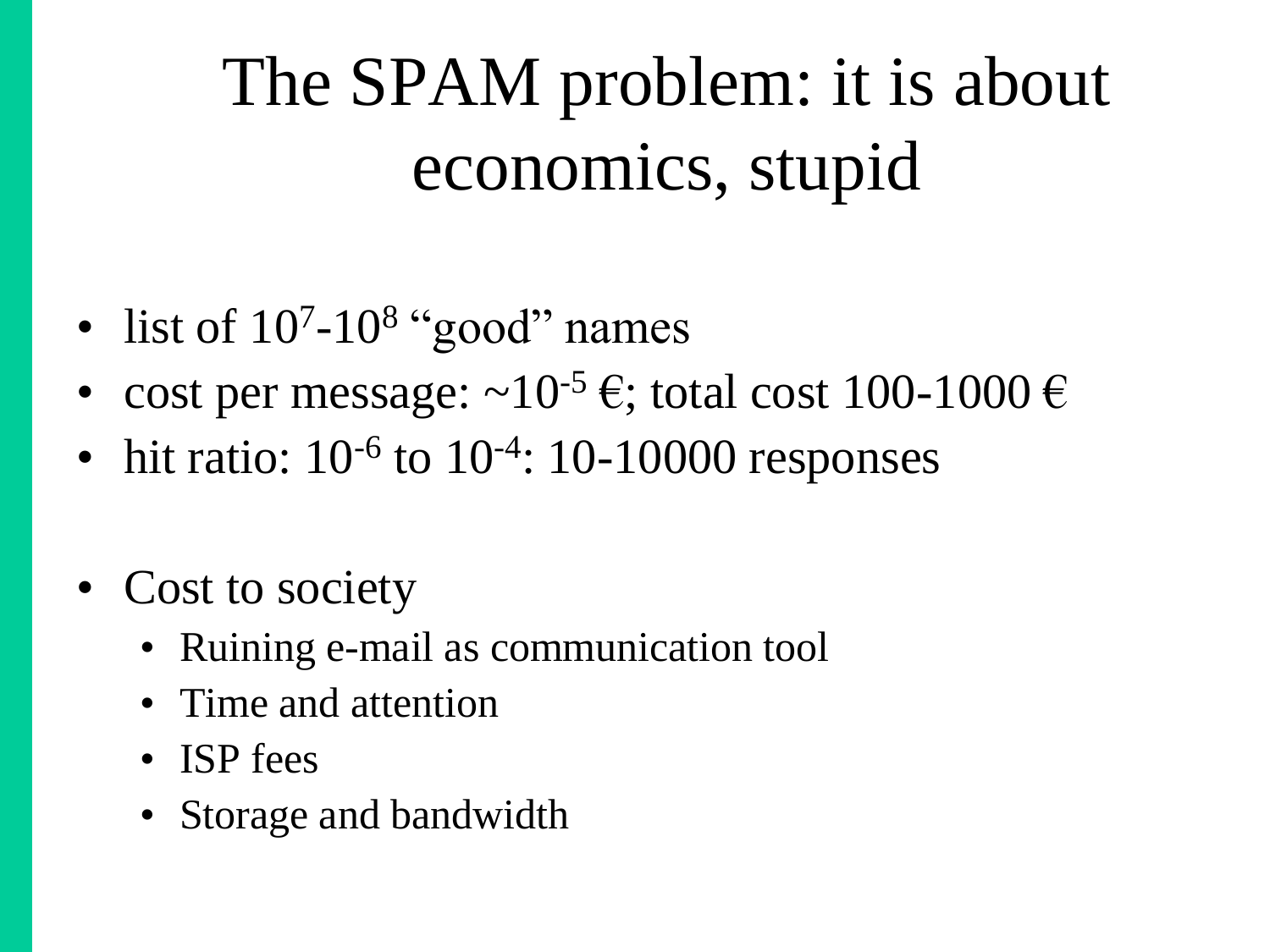### AND…

"The right to be left alone - the most comprehensive of rights, and the right most valued by civilized men."

**- Supreme Court Justice Louis Brandeis**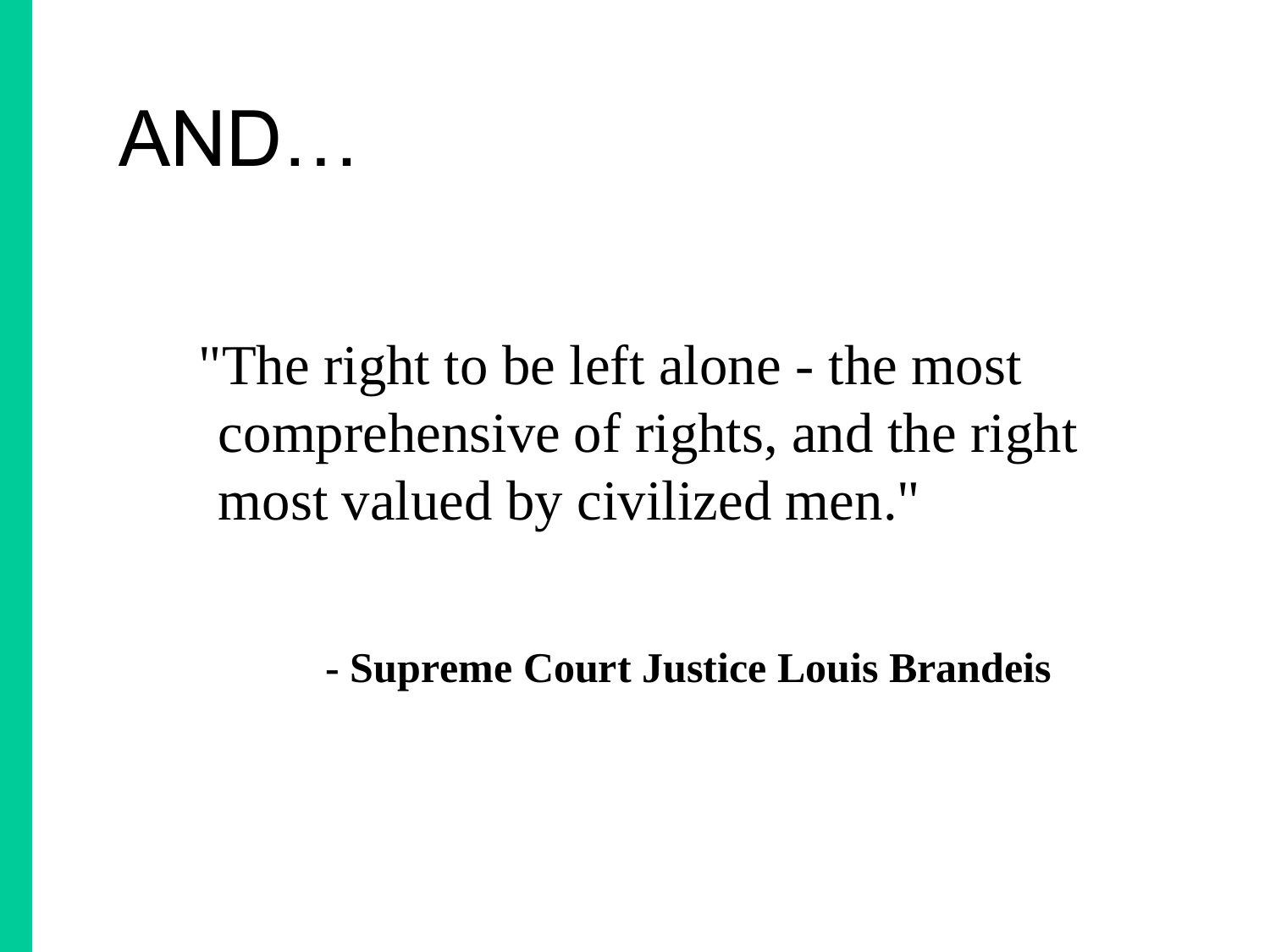# Fighting SPAM

- Filtering
- Make sender pay
- Ephemeral email addresses
- Data/Sender Authentication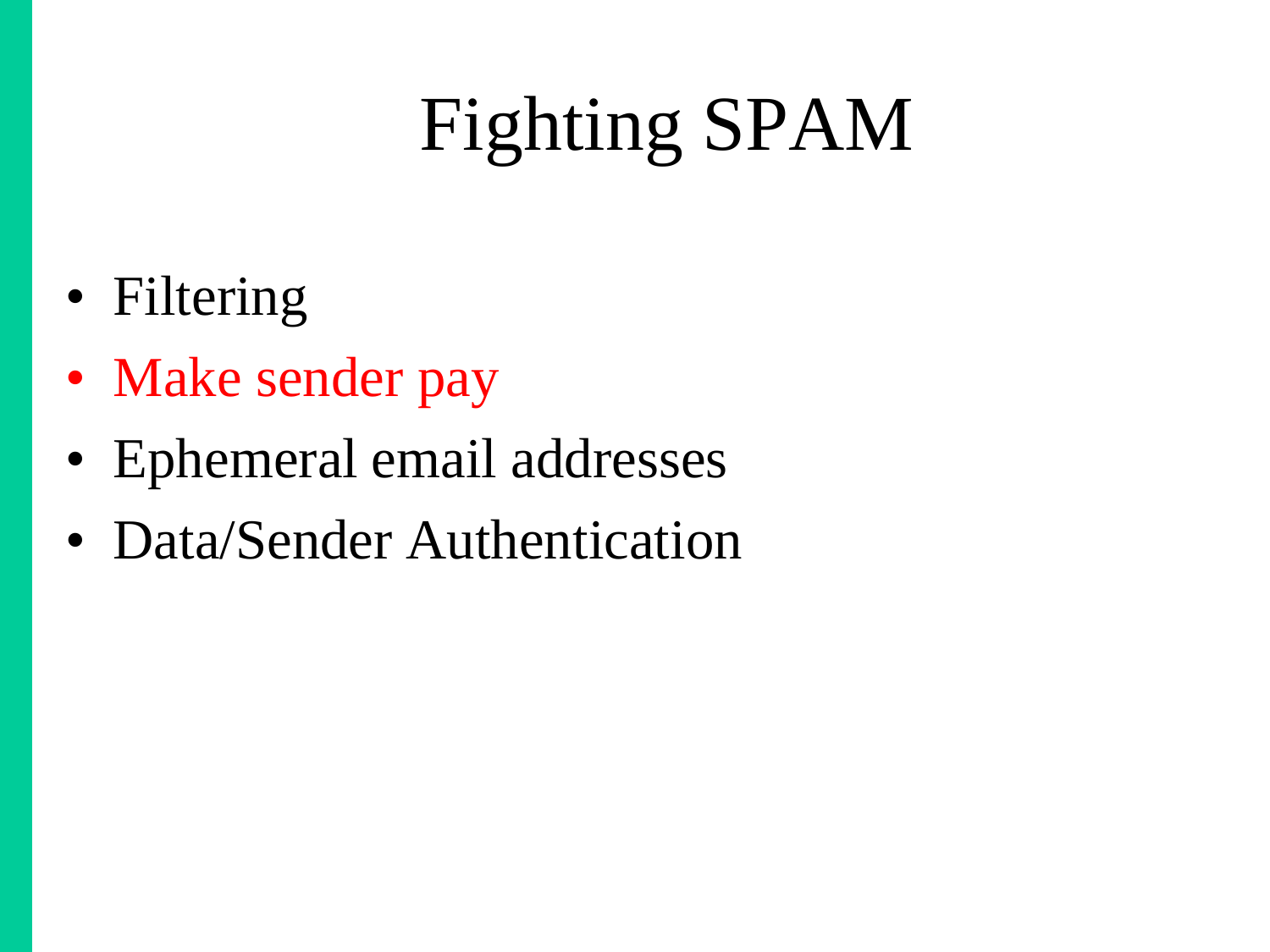# Fighting SPAM (2)

- Filtering
	- Everyone: text-based
	- Brightmail: decoys; rules updates
	- Microsoft Research: (seeded) trainable filters
	- SpamCloud: collaborative filtering
	- SpamCop, Osirusoft, etc: IP addresses, proxies, ...
- Make Sender Pay
	- Computation (CPU and/or memory)
	- Human attention
	- Cash, bonds, stamps (PennyBlack)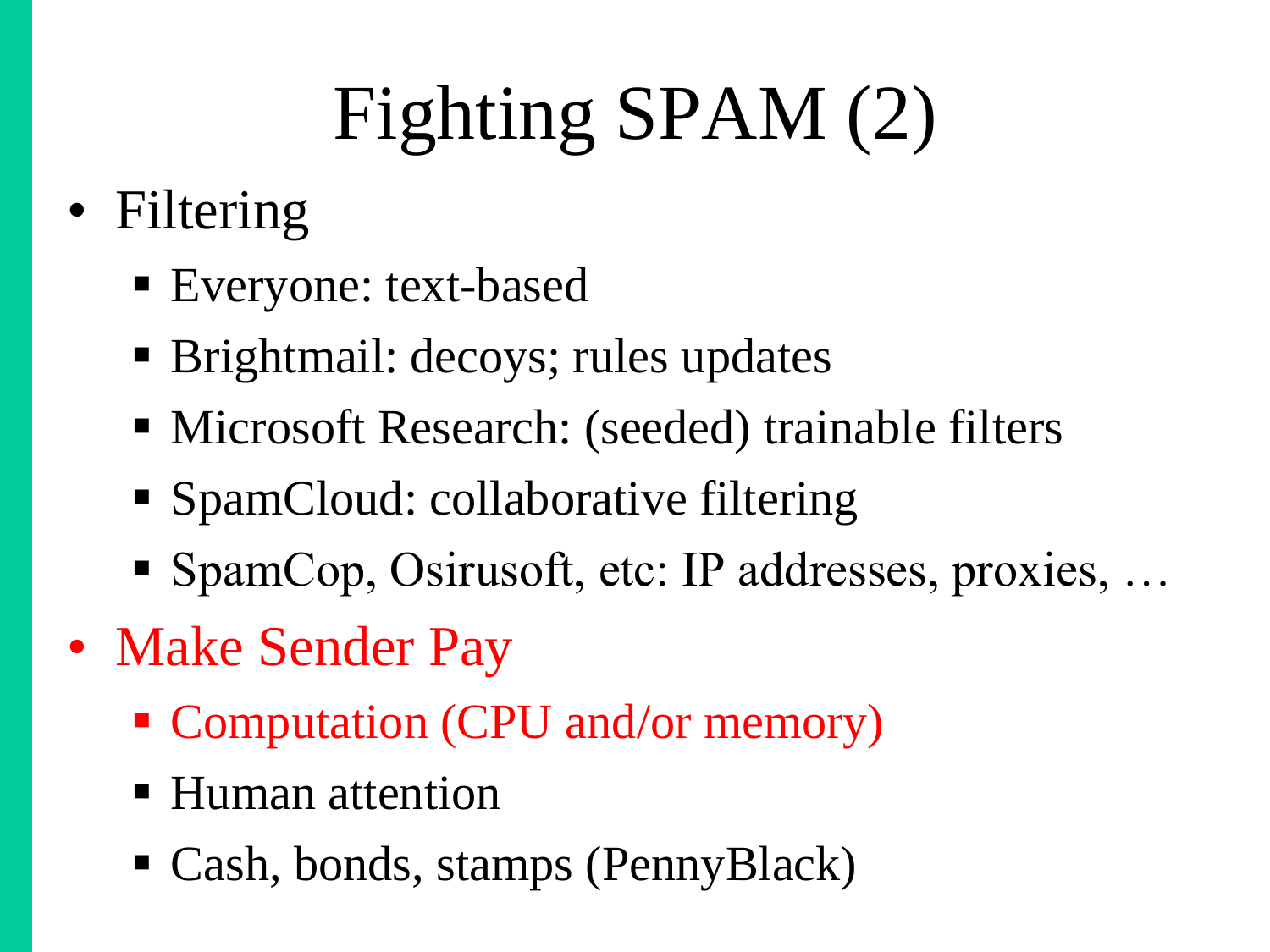# Fighting SPAM (3)

- Ephemeral e-mail addresses
	- E.g. SPA: Single Purpose Addresses
- Data/Sender authentication
	- Sign all emails
	- Sender Permitted From (SPF): whitelist mail senders
	- Sign domain names (Yahoo's DomainKeys)
	- Authenticated mail: AMTP (TLS)

Often bypass for friends on whitelist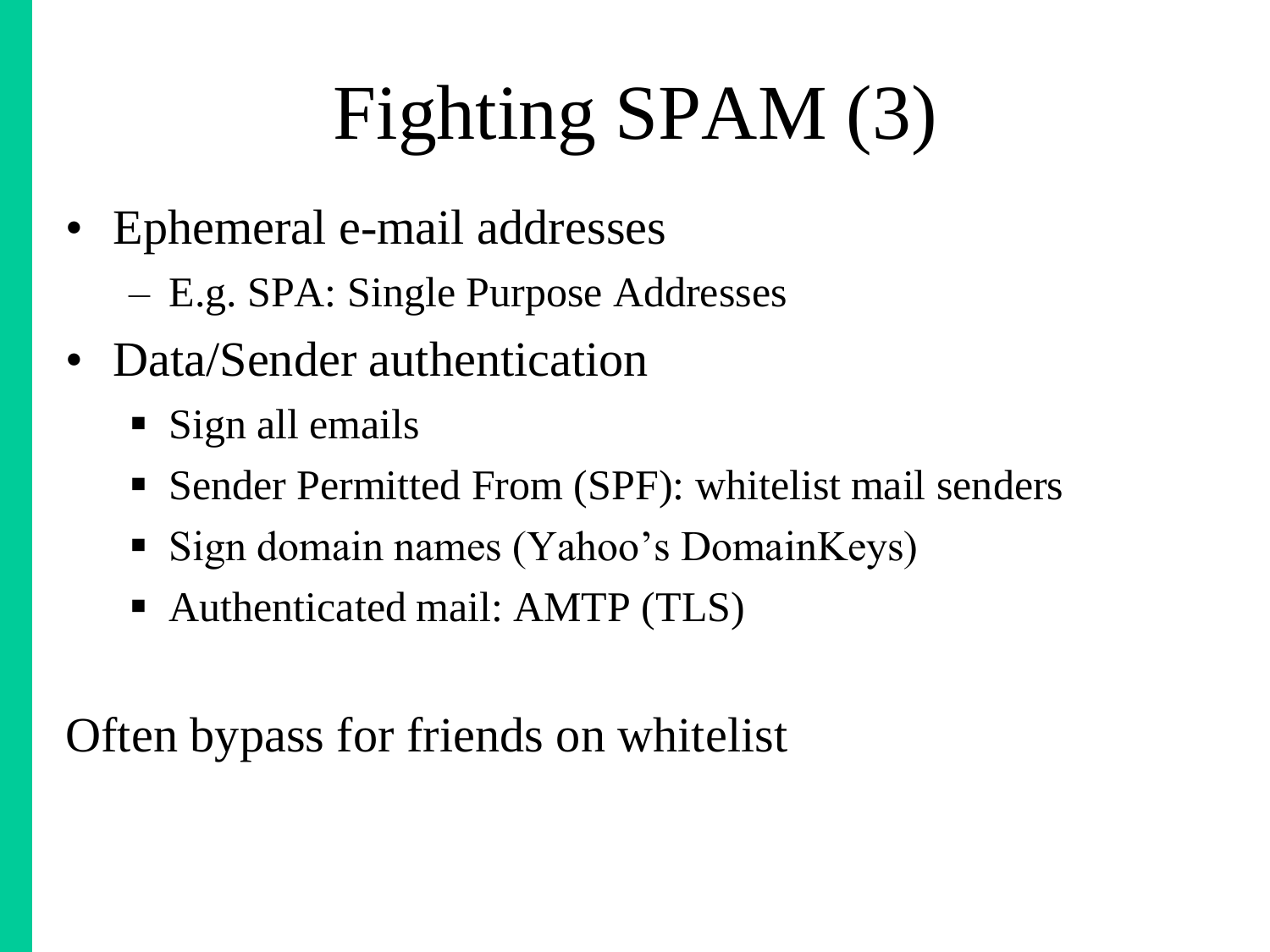# Filtering: limitations

- Still high cost if too late in the chain
- Spammers generate more sophisticated emails…
	- "Daphnia blue-crested fish cattle, darkorange fountain moss, beaverwood educating, eyeblinking advancing, dulltuned amazons...."
	- FWD: Many On Stocks. Vali/u/m + V1codin+ ; V|@GRa + /Xanax/ ; Pnter.m.in ? Som|a| muKPs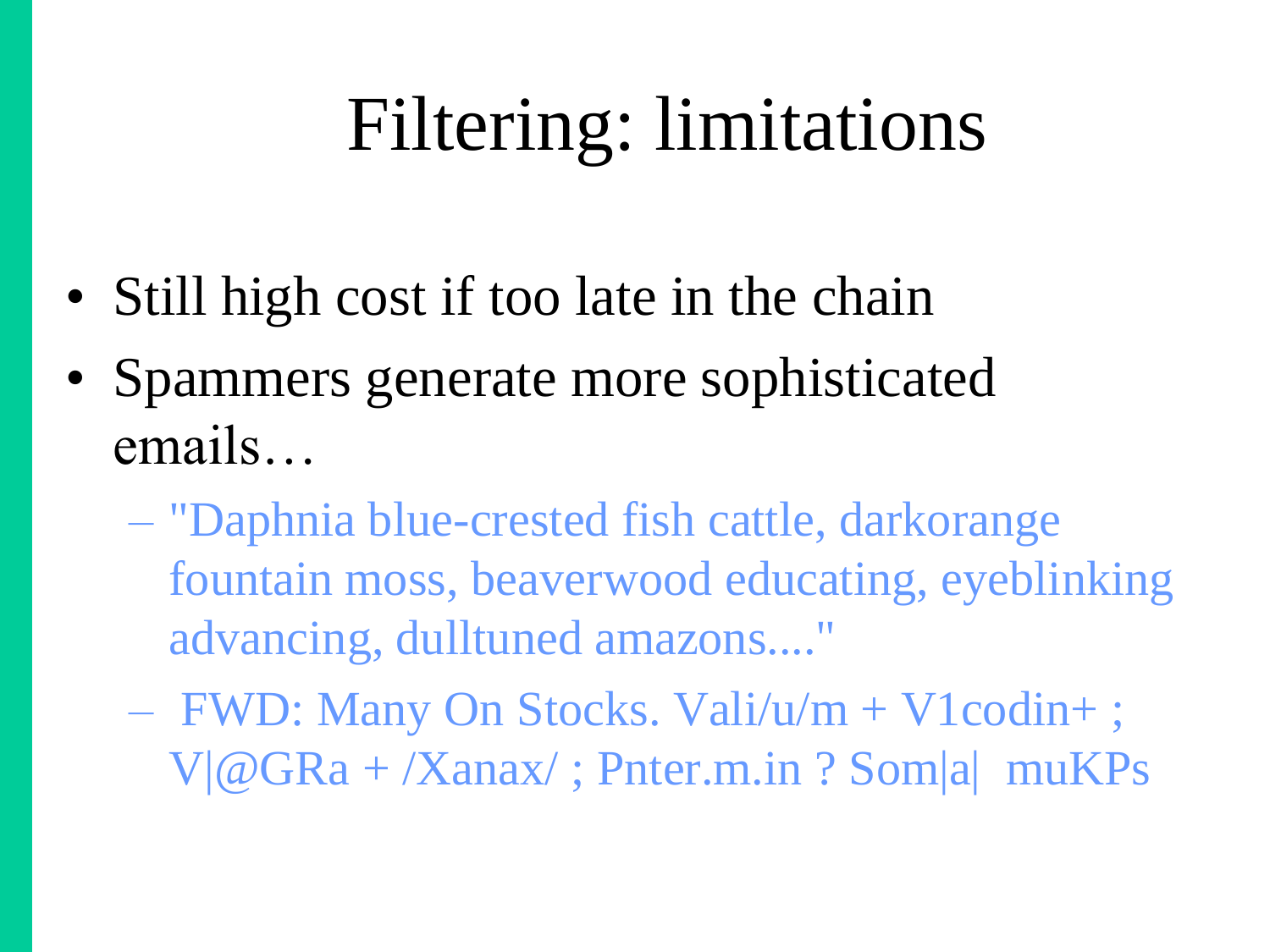# Computational Approach

- If I don't know the sender:
	- Prove sender spent 10 seconds CPU time,
	- just for me, and just for this message
- Checking proof by receiver:
	- automatically in the background
	- very efficient
- All unsolicited mail treated equally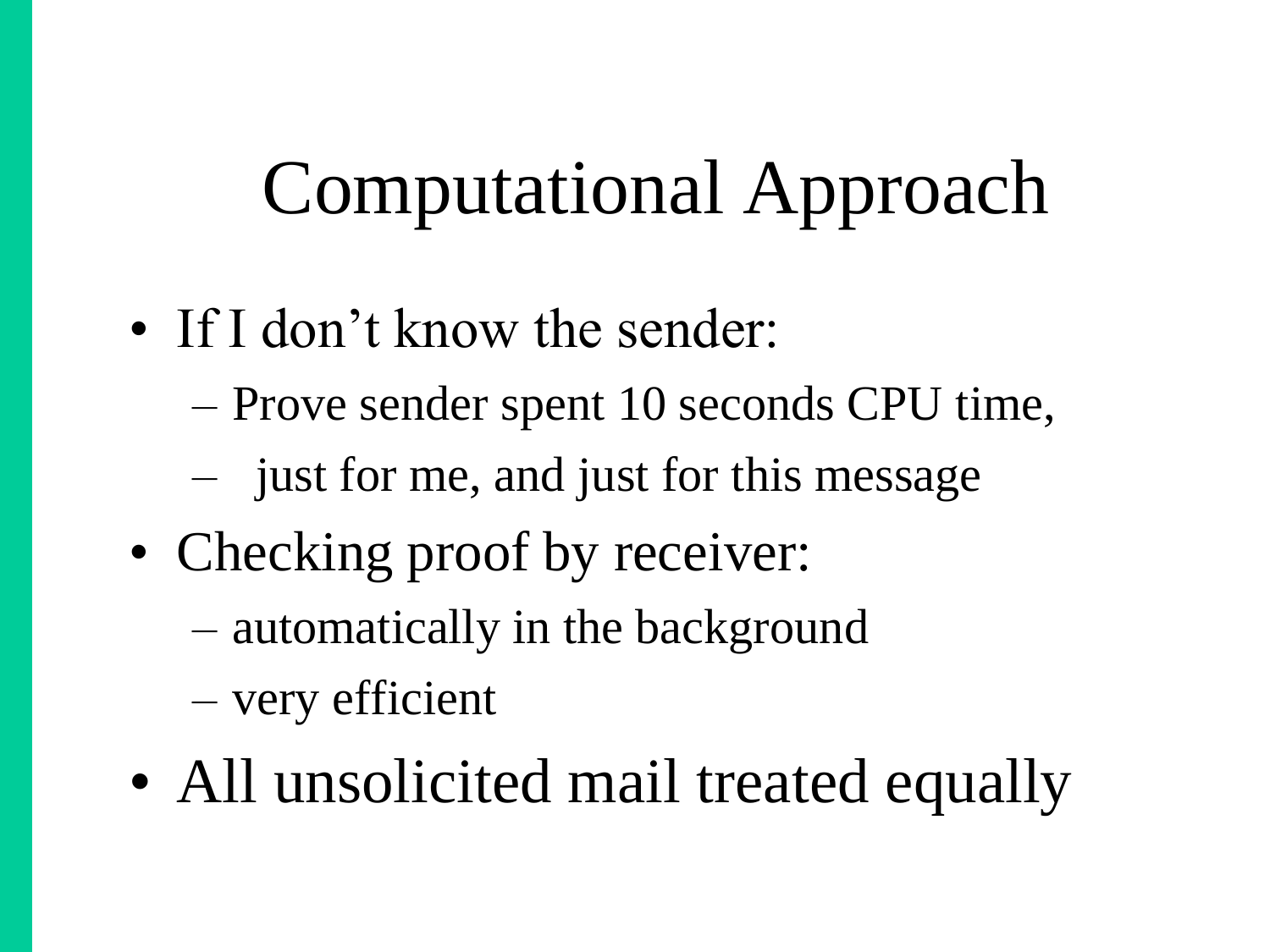# Point-to-Point Architecture



(Ideal Message Flow)

- Single-pass "send-and-forget"
- Can augment with helper to handle slow machines
- Can add post office / pricing authority to handle money payments
- Time mostly used as nonce for avoiding replays (cache tags, discard duplicates; time controls size of cache)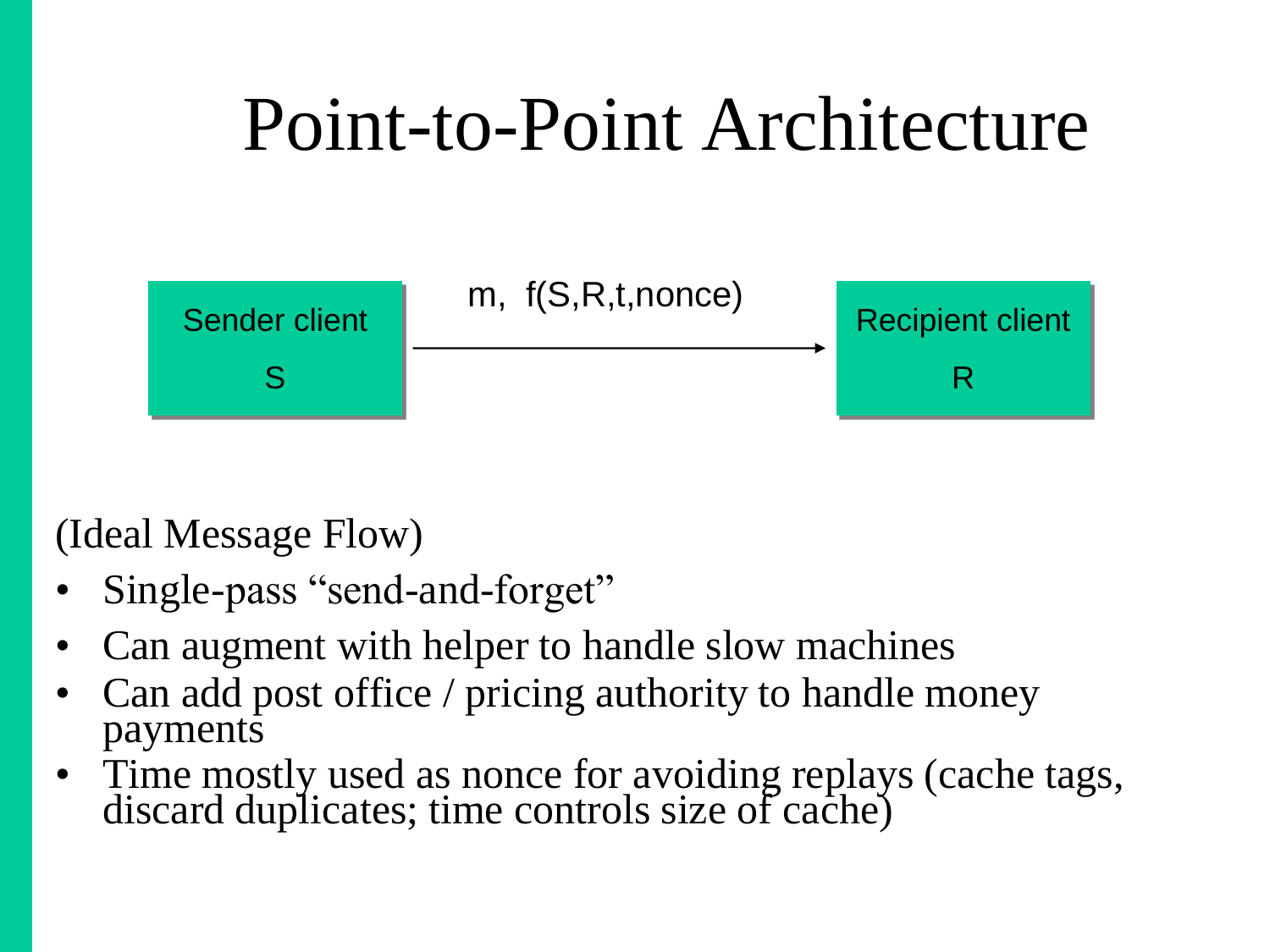### Economics

- 10 seconds CPU cost a few hundreds of a cent
- $(80,000 \text{ s/day}) / (10 \text{ s/message}) = 8,000 \text{ msgs/day}$
- Hotmail's billion daily spams:
	- 125,000 CPUs
	- Up front capital cost just for hardware: \$150 million
- The spammers can't afford it.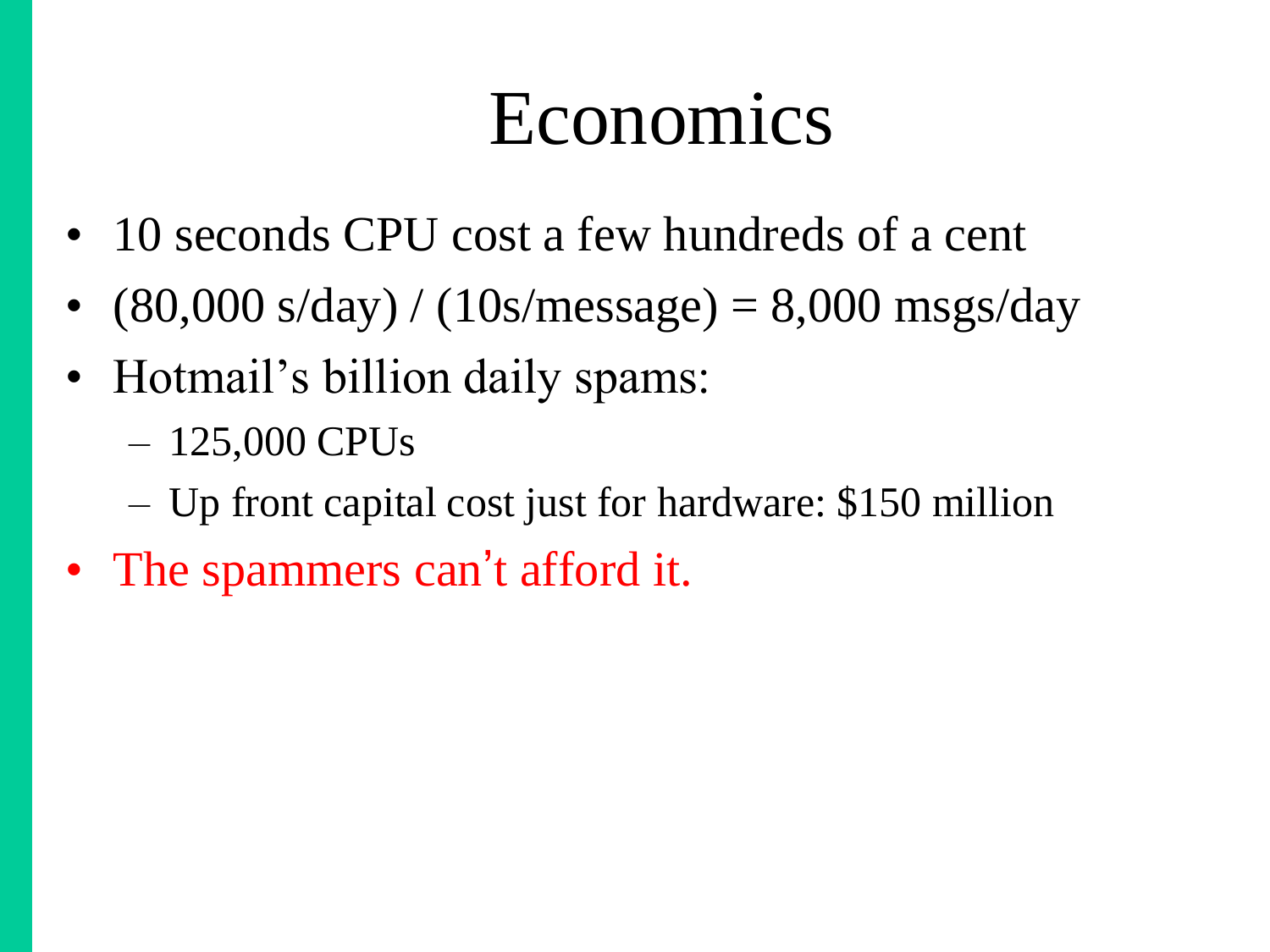# Cryptographic Puzzles

- Hard to compute;  $f(S,R,t,nonce)$  can't be amortized
	- lots of work for the sender
- Easy to check " $z = f(S,R,t,nonce)$ "
	- little work for receiver
- Parameterized to scale with Moore's Law
	- easy to exponentially increase computational cost, while barely increasing checking cost
- Can be based on (carefully) weakened signature schemes, hash collisions
- Can arrange a "shortcut" for post office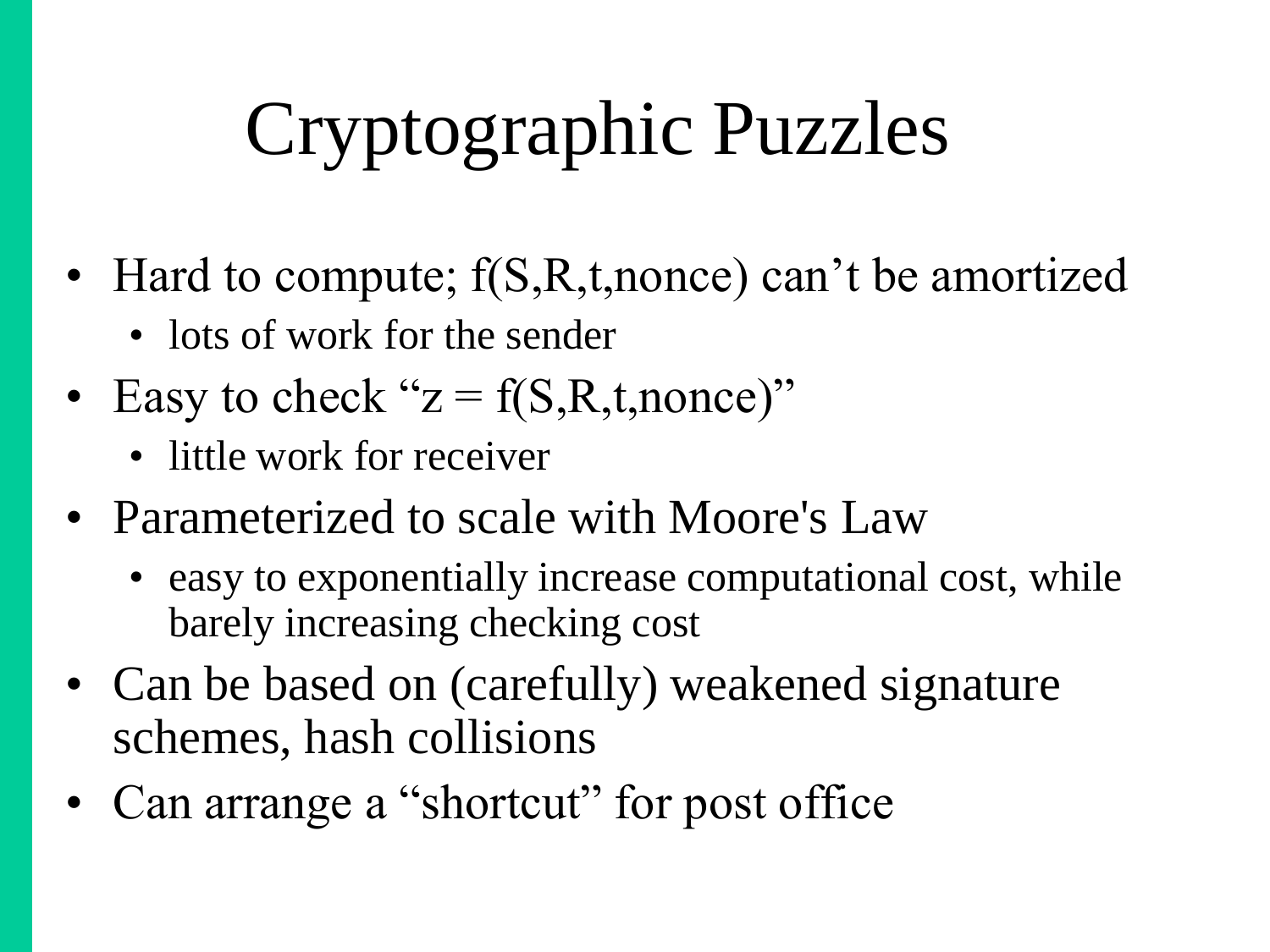# Idea: replace CPU by memory

- CPU speeds vary widely across machines, but memory latencies vary much less (20-100 vs 2-6)
	- 33 MHz PDA vs. 3 GHz PC
- design a puzzle leading to a large number of cache misses
- Concrete schemes: [ABMW02] and [DGN03]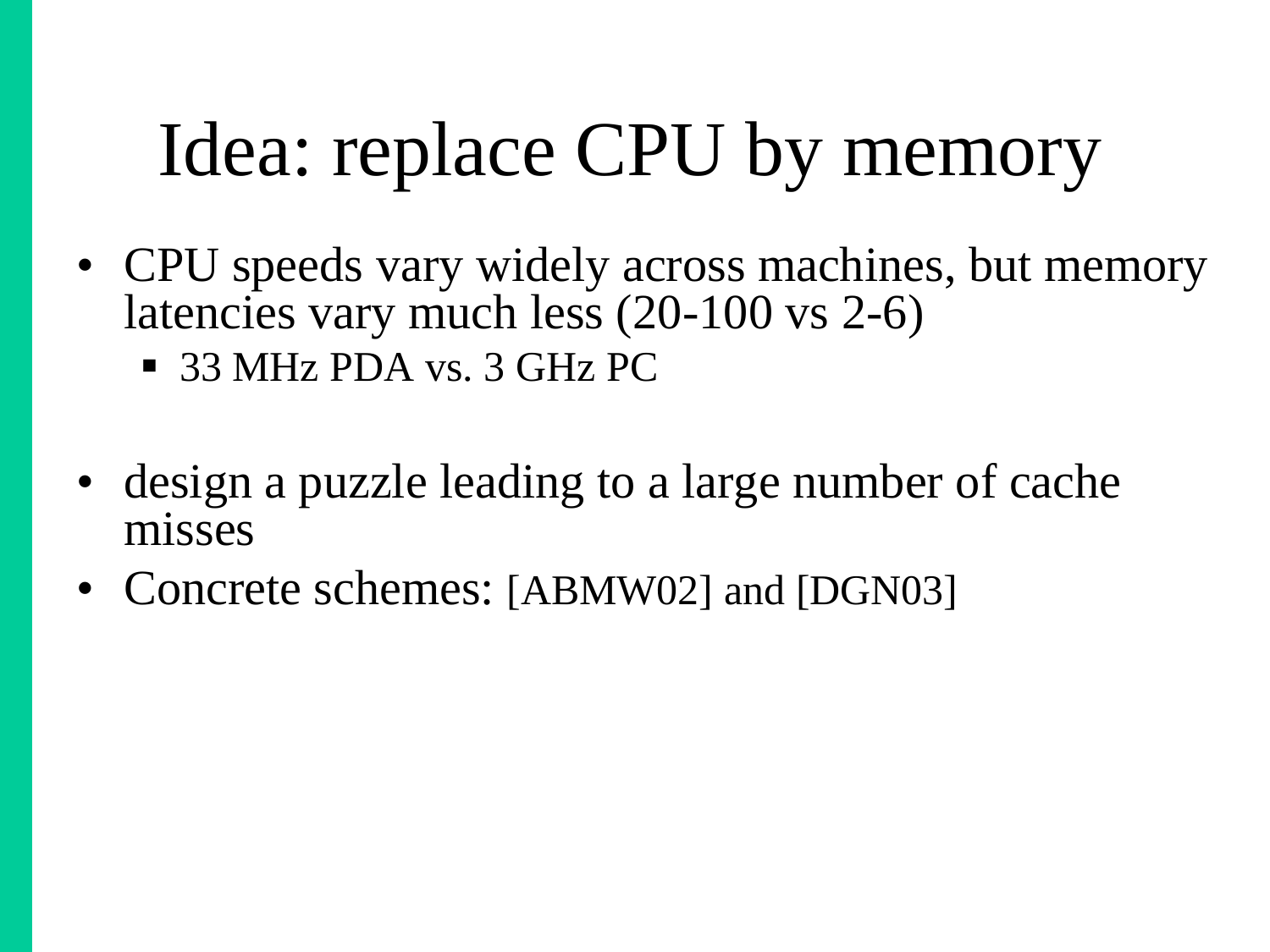#### Easy Functions [ABMW02] **0 1 2 . . . . . . . . . 2<sup>n</sup> <sup>X</sup><sup>0</sup> -1**

- f: n bits to n bits, easy
- Given  $x_k \in range(f^{(k)})$ , find a pre-image with certain properties
- Hope: best solved by building table for  $f^{-1}$  and working back from  $x_k$
- Choose  $n=22$  so  $f^{-1}$  fits in small memory, but not in cache
- Optimism:  $x_k$  is root of tree of expected size  $k^2$

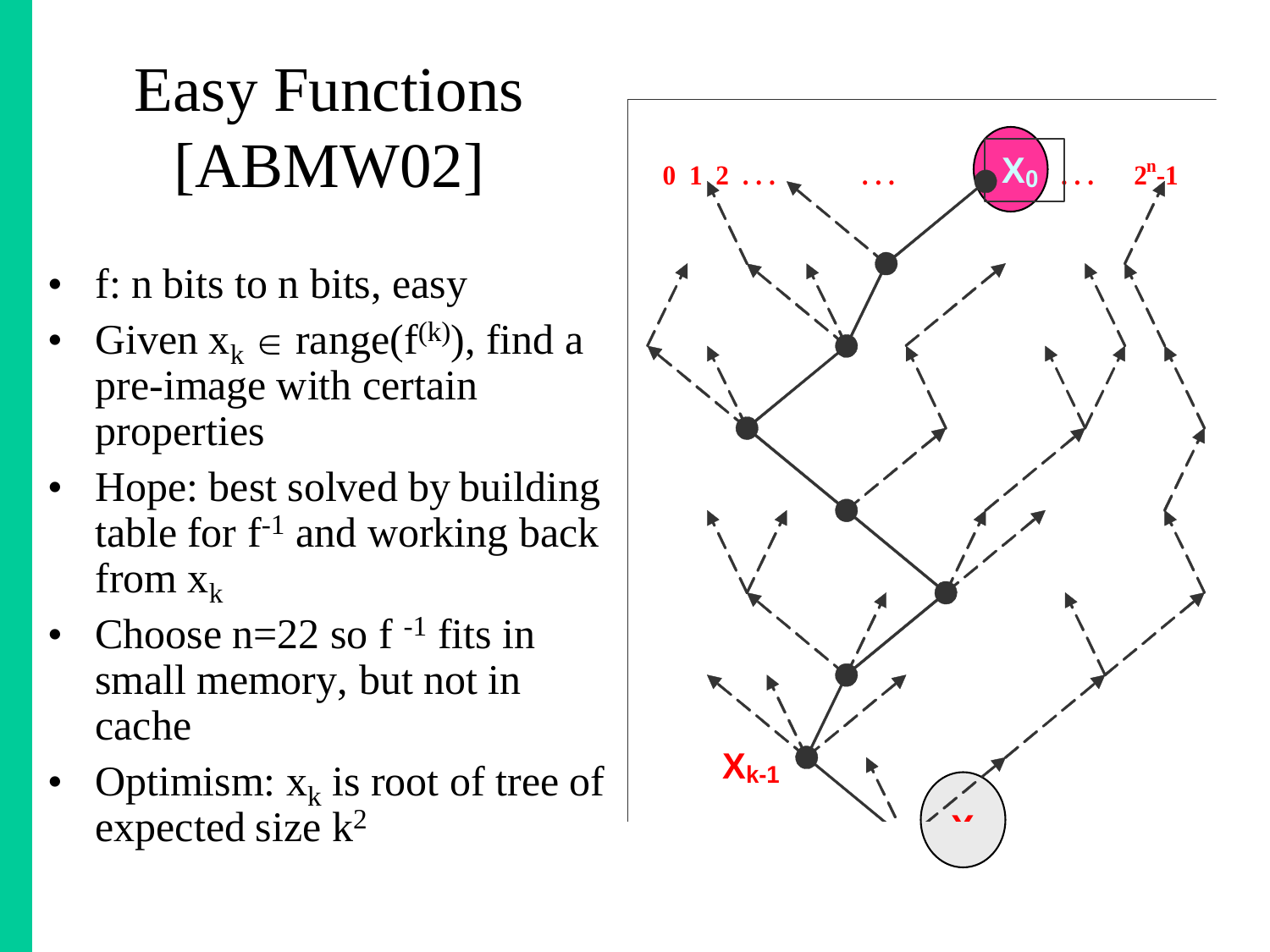#### Social Issues

- Who chooses f?
	- One global f? Who sets the price?
	- Autonomously chosen f"s?
- How is f distributed (ultimately)?
	- Global f built into all mail clients? (1-pass)
	- Directory? Query-Response? (3-pass)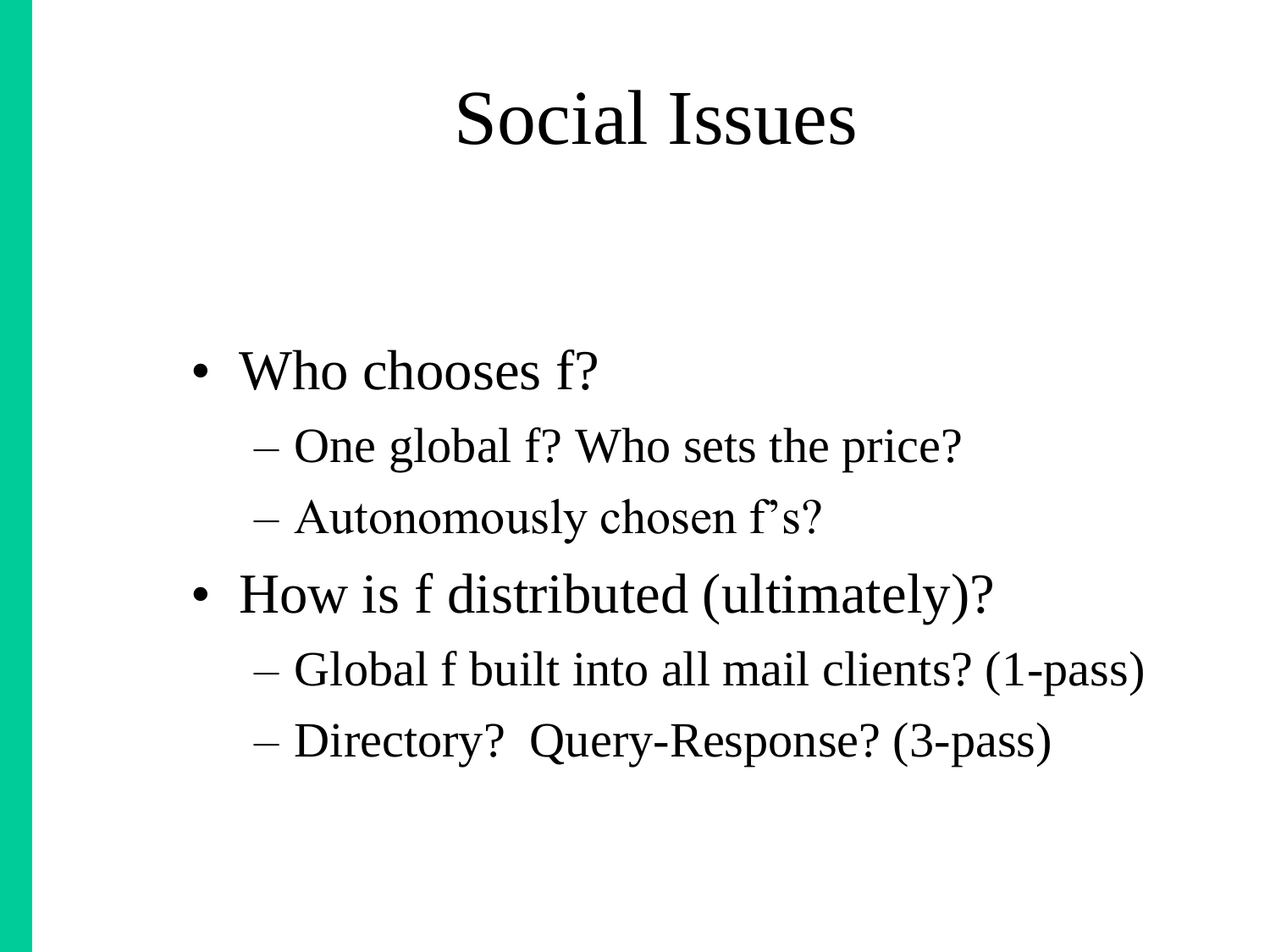#### Technical Issues

- Distribution lists
- Awkward introductory period – Old versions of mail programs; bounces
- Very slow/small-memory machines
	- Can implement "post office" (CPU), but:
	- Who gets to be the Post Office? Trust?
- Cache Thrashing (memory-bound)
- The Subverters or Zombies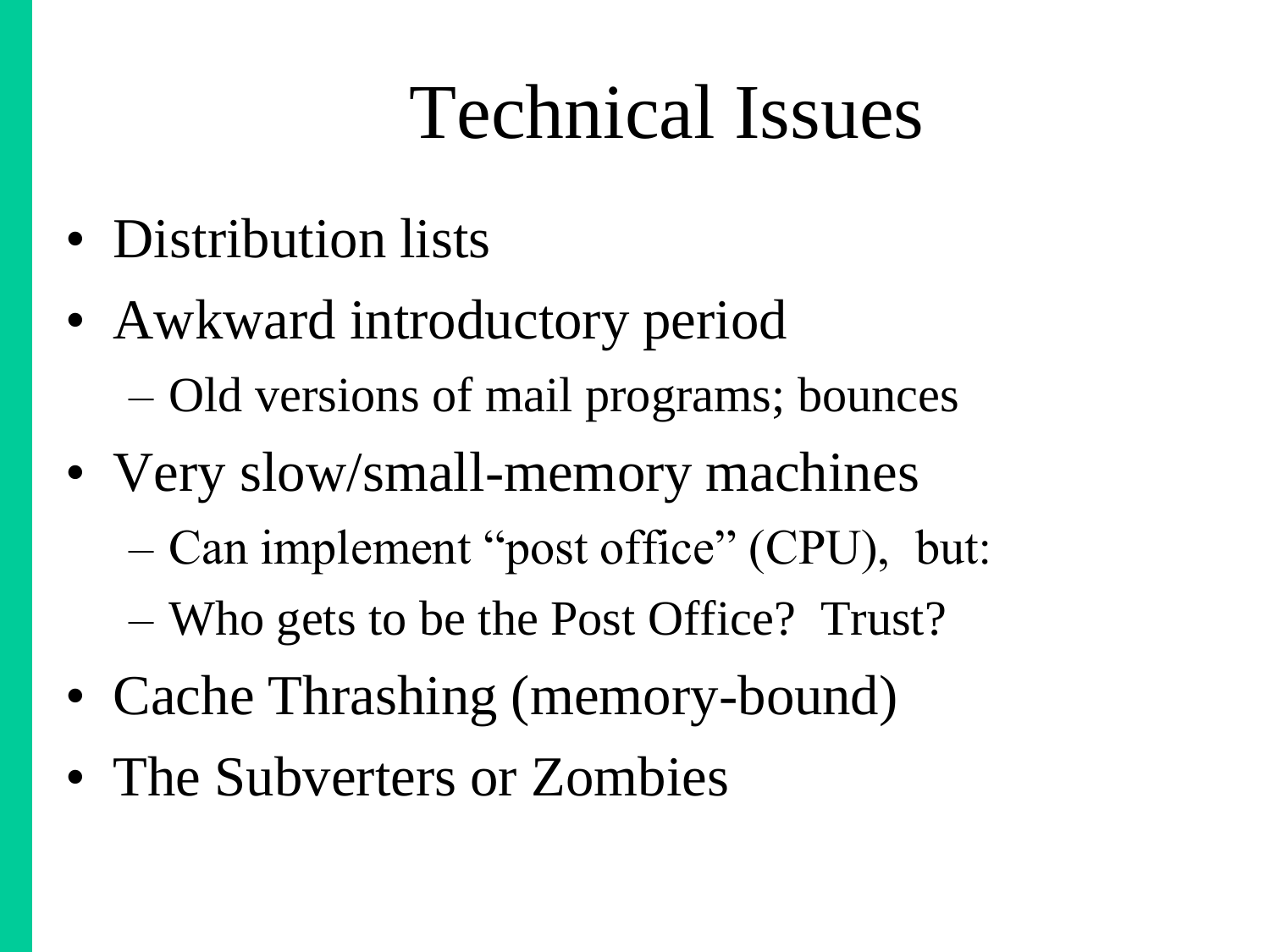# Conclusions: cryptography

- Can only move and simplify your problems
- Solid results, but still relying on a large number of unproven assumptions and beliefs
- Not the bottleneck or problem in most security systems
- *To paraphrase Laotse, you cannot create trust with cryptography, no matter how much cryptography you use -- Jon Callas.*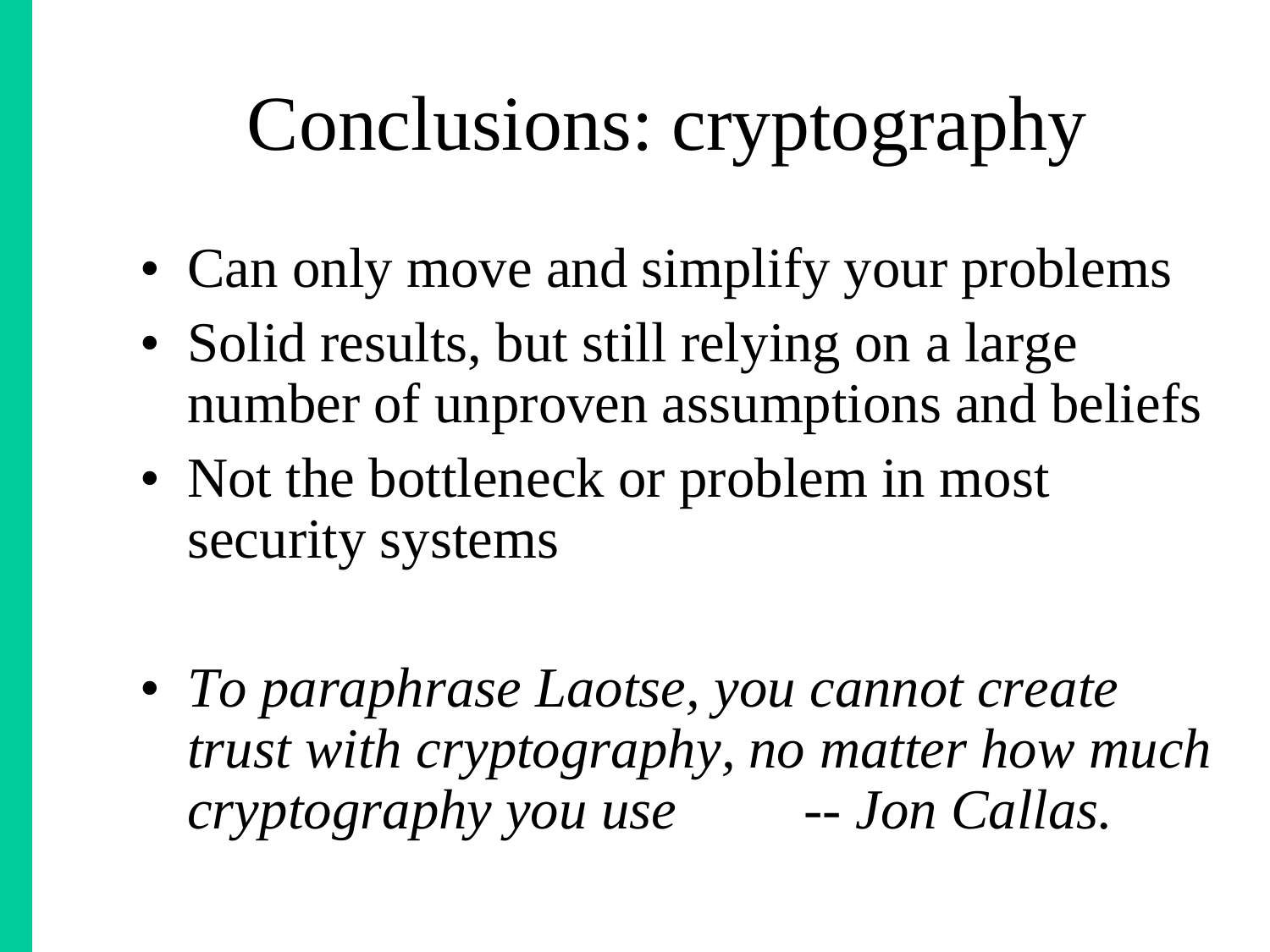# Conclusions (2): cryptography

- Leave it to the experts
- Do not do this at home
- Make sure you can upgrade
- Implementing it correctly is hard
- Secure computation very challenging and promising: reduce trust in individual building blocks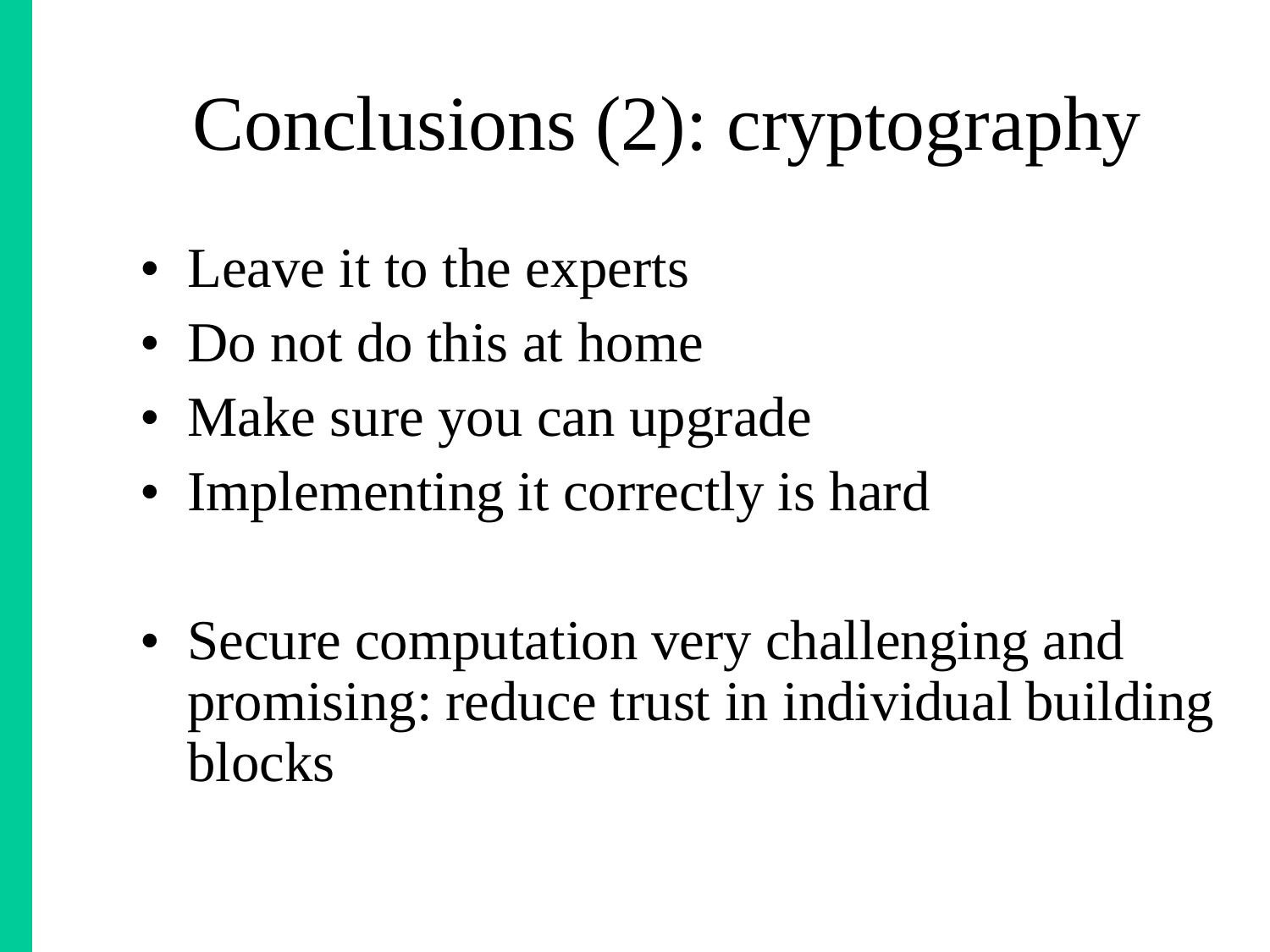#### SPAM

- L. F. Cranor, B.A. LaMacchia: Spam!; Communications of the ACM 1998, 21 (8), 74-83.
- C. Dwork, M. Naor: Pricing via Processing or Combatting Junk Mail; Crypto '92, LNCS 740, Springer-Verlag, Berlin 1992, 139-147.
- E. Gabber, M. Jacobsson, Y. Matias, A. Mayer: Curbing Junk E-Mail via Secure Classification; 2nd International Conference on Financial Cryptography (FC '98), LNCS 1465, Springer-Verlag, Berlin 1998, 198- 213.
- A. Juels, J. Brainard: Client Puzzles: A Cryptographic Countermeasure Against Connection Depletion Attacks; 6th ISOC Symposium on Network and Distributed System Security (NDSS '99), IEEE Press, 1999, 151-165.
- M. Abadi, M. Burrows, M. Manasse, E. Wobber, Moderately hard, memory-bound functions, Proceedings of the 10th Annual Network and Distributed System Security Symposium (February 2003), 25-39.
- C. Dwork, A. Goldberg, M. Naor, On Memory-Bound Functions for Fighting Spam, Crypto 2003, 426-444.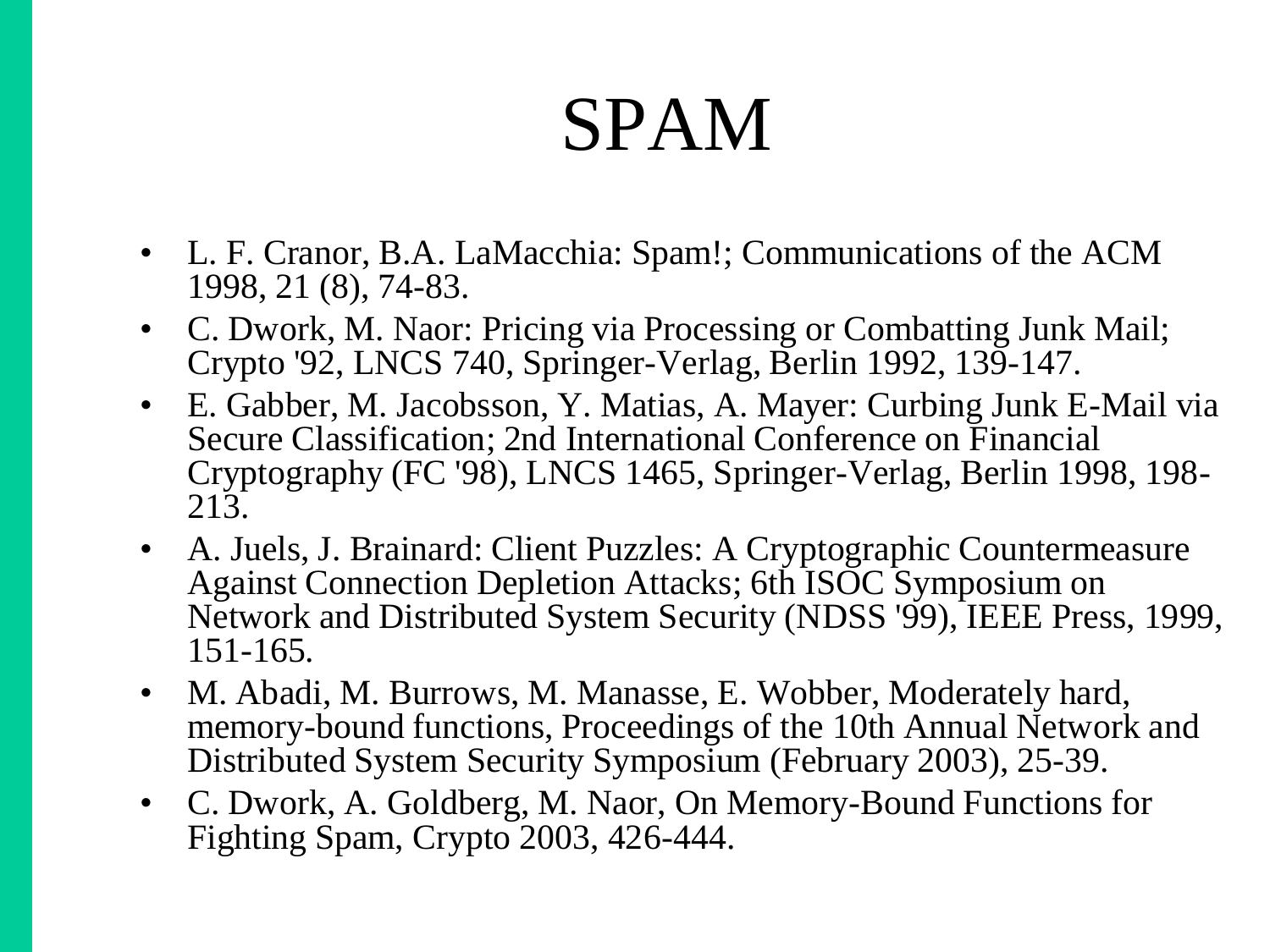## Some books on cryptology

- B. Schneier, Applied Cryptography, Wiley, 1996. Widely popular and very accessible – make sure you get the errata.
- D. Stinson, Cryptography: Theory and Practice, CRC Press, 1995. Solid introduction, but only for the mathematically inclined. New edition in 2002 (part 1 of 2).
- A.J. Menezes, P.C. van Oorschot, S.A. Vanstone, Handbook of Applied Cryptography, CRC Press, 1997. The bible of modern cryptography. Thorough and complete reference work – not suited as a first text book. All chapters can be downloaded for free at **http://www.cacr.math.uwaterloo.ca/hac**